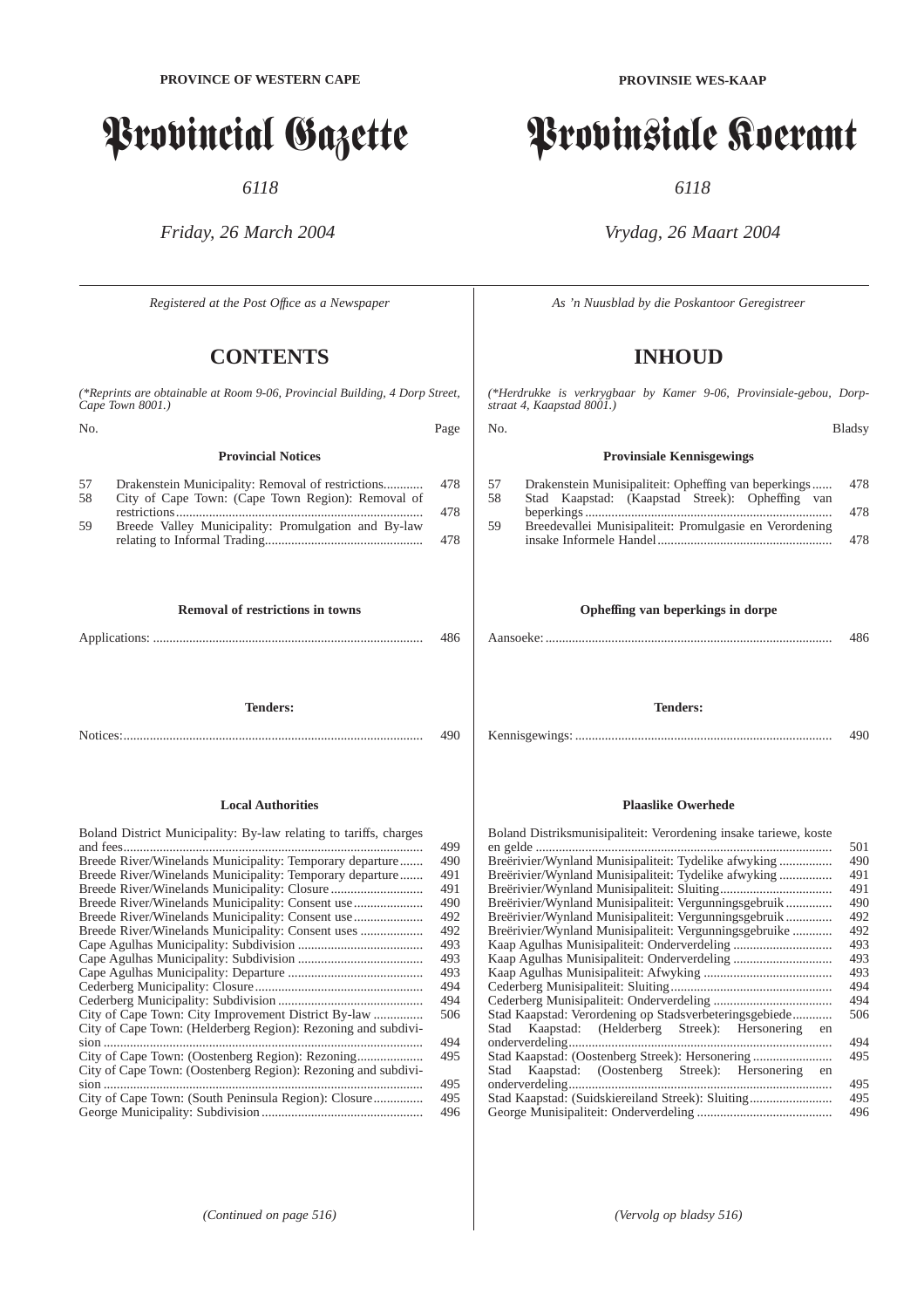#### **PROVINCIAL NOTICES**

The following Provincial Notices are published for general information.

G. A. LAWRENCE, DIRECTOR-GENERAL

Provincial Building, Wale Street, Cape Town.

P.N. 57/2004 26 March 2004

#### DRAKENSTEIN MUNICIPALITY:

#### REMOVAL OF RESTRICTIONS ACT, 1967

I, André John Lombaard, in my capacity as Assistant Director in the Department of Environmental Affairs and Development Planning: Western Cape, acting in terms of the powers contemplated by section  $2(\overline{1})$ of the Removal of Restrictions Act, 1967 (Act 84 of 1967), duly delegated to me in terms of section 1 of the Western Cape Delegation of Powers Law, 1994, and on application by the owner of Erf 10355, Paarl, remove conditions  $C.(d)(i)-(iv)$  and  $D.''(a)$  and (b) in Deed of Transfer No. T.6242 of 1970, hidden behind condition A.(i) on page 2 of Certificate of Consolidated Title No. T.6243 of 1970, conditions A.(ii)(d)(i)-(iv) on pages 3 and 4 of Certificate of Consolidated Title No. T.6243 of 1970, conditions A.(iii)''(a) and (b) on page 4 of Certificate of Consolidated Title No. T.6243 of 1970, conditions A.(ii)(d)(i)-(iv) hidden behind conditon B.(iv) on page 5 of Certificate of Consolidated Title No. T.6243 of 1970, and condition B.(v) on page 5 of Certificate of Consolidated Title No. T.6243 of 1970.

P.N. 58/2004 26 March 2004

CITY OF CAPE TOWN:

#### CAPE TOWN ADMINISTRATION

#### REMOVAL OF RESTRICTIONS ACT, 1967

I, Farzana Kapdi, in my capacity as Assistant Director in the Department of Environmental Affairs and Development Planning: Western Cape, acting in terms of the powers contemplated by section 2(1) of the Removal of Restrictions Act, 1967 (Act 84 of 1967), duly delegated to me in terms of section 1 of the Western Cape Delegation of Powers Law, 1994, and on application by the owner of Erf 717, Camps Bay, removes condition B.6.A.II.(h) contained in Deed of Transfer No. T.42302 of 1982.

P.N. 59/2004 26 March 2004

#### BUSINESSES ACT, 1991 (ACT 71 OF 1991):

#### PROMULGATION OF BY-LAW IN TERMS OF SECTION 6A(1):

#### BREEDE VALLEY MUNICIPALITY

The Minister responsible for economic development in the Province of the Western Cape has in terms of section  $6A(1)$  of the Businesses Act, 1991 (Act 71 of 1991) approved the promulgation of the following bylaw within the jurisdiction of the Municipality of Breede Valley with effect from date of publication hereof.

Signed at Cape Town on this the 31st day of July 2003.

Minister Ebrahim Rasool, Minister of Finance and Economic Development

#### **PROVINSIALE KENNISGEWINGS**

Die volgende Provinsiale Kennisgewings word vir algemene inligting gepubliseer.

G. A. LAWRENCE, DIREKTEUR-GENERAAL

Provinsiale-gebou, Waalstraat,

Kaapstad.

P.K. 57/2004 26 Maart 2004

#### MUNISIPALITEIT DRAKENSTEIN:

#### WET OP OPHEFFING VAN BEPERKINGS, 1967

Ek, André John Lombaard, in my hoedanigheid as Assistent-Direkteur in die Departement van Omgewingsake en Ontwikkelingsbeplanning: Wes-Kaap, handelende ingevolge die bevoegdheid beoog in artikel 2(1) van die Wet op Opheffing van Beperkings, 1967 (Wet 84 van 1967), behoorlik aan my gedelegeer ingevolge artikel 1 van die Wes-Kaapse Wet op die Delegasie van Bevoegdhede, 1994, en op aansoek van die eienaar van Erf 10355, Paarl, hef voorwaardes C.(d)(i)-(iv) en D.''(a) en (b) in Transportakte Nr. T.6242 van 1970, verskuil agter voorwaarde A.(i) op bladsy 2 van Sertifikaat van Verenigde Titel Nr. T.6243 van 1970, voorwaardes A.(ii)(d)(i)-(iv) op bladsye 3 en 4 van Sertifikaat van Verenigde Titel Nr. T.6243 van 1970, voorwaardes A.(iii)''(a) en (b) op bladsy 4 van Sertifikaat van Verenigde Titel Nr. T.6243 of 1970, voorwaardes A.(ii)(d)(i)-(iv) verskuil agter voorwaarde B.(iv) op bladsy 5 van Sertifikaat van Verenigde Titel Nr. T.6243 van 1970, en voorwaarde B.(v) op bladsy 5 van Sertifikaat van Verenigde Titel Nr. T.6243 van 1970, op.

P.K. 58/2004 26 Maart 2004

#### STAD KAAPSTAD:

#### KAAPSTAD ADMINISTRASIE

#### WET OP OPHEFFING VAN BEPERKINGS, 1967

Ek, Farzana Kapdi, in my hoedanigheid as Assistent-Direkteur in die Departement van Omgewingsake en Ontwikkelingsbeplanning: Wes-Kaap, handelende ingevolge die bevoegdheid beoog in artikel 2(1) van die Wet op Opheffing van Beperkings, 1967 (Wet 84 van 1967), behoorlik aan my gedelegeer ingevolge artikel 1 van die Wes-Kaapse Wet op die Delegasie van Bevoegdhede, 1994, en op aansoek van die eienaar van Erf 717, Kampsbaai, hef voorwaardes B.6.A.II.(h) vervat in Transportakte Nr. T.42302 van 1982, op.

P.K. 59/2004 26 Maart 2004

#### WET OP BESIGHEDE, 1991 (WET 71 OF 1991):

#### PROMULGASIE VAN VERORDENING IN TERME VAN ARTIKEL 6A(1):

#### MUNISIPALITEIT BREEDEVALLEI

Die Minister verantwoordelik vir ekonomiese ontwikkeling in die Provinsie van die Wes-Kaap het ingevolge artikel 6A(1) van die Wet op Besighede, 1991 (Wet 71 van 1991) die volgende verordening vir die regsgebied van die Munisipaliteit van Breedevallei vanaf datum van publikasie hiervan goedgekeur.

Geteken te Kaapstad op hede die 31ste dag van Julie 2003.

Minister Ebrahim Rasool, Minister van Finansies en Ekonomiese Ontwikkeling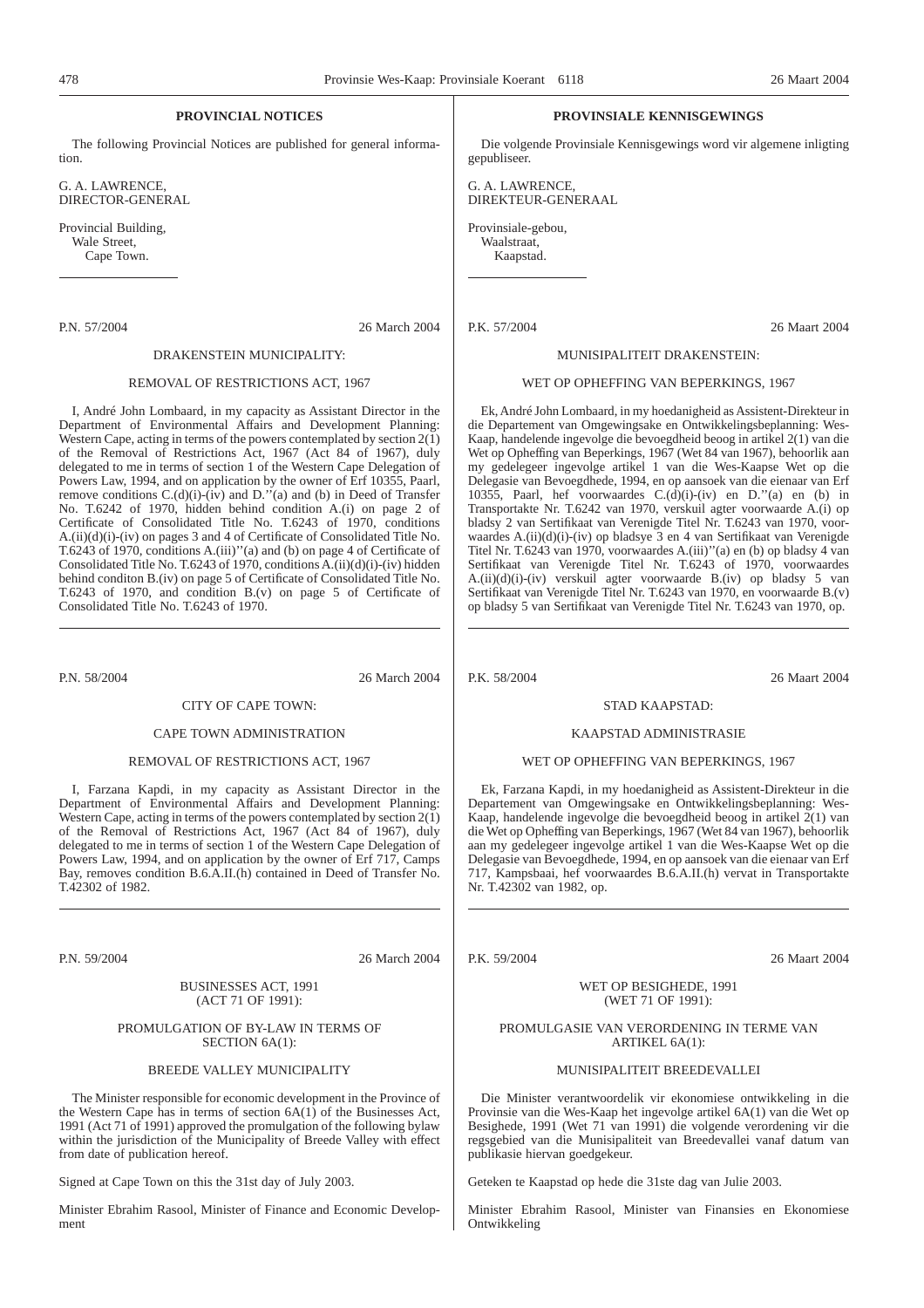#### BREEDE VALLEY MUNICIPALITY

#### INFORMAL TRADING BY-LAW

In terms of section 6 A(1) of the Business Act, 1991 (Act 71 of 1991) and section 26 of the Western Cape Road Traffic Act, 1998 (Act 12 of 1998), read with section 89 of that Act and regulation 322 of the Regulations in terms of the National Road Traffic Act, 1996 (Act 93 of 1996) and further section 190 of the Municipal Ordinance, 1974 (Ordinance 20 of 1974), the following by-law has been promulgated for the Municipality of Breede Valley.

#### *Definitions*

- 1. In this by-law, unless the context indicates otherwise, a word or an expression to which a meaning has been assigned in the Businesses Act, 1991 (Act 71 of 1991), shall have that meaning, and—
	- (i) ''appeal committee'' means the appeal committee as constituted in terms of section 10 of this by-law;
	- (ii) ''goods'' means any commodities, articles, receptacles, vehicles or structures used or intended to be used for informal trading;
	- (iii) ''informal trader'' means any person who carries on the business of street vendor, pedlar or hawker and includes any employee of such a person and, for the purposes of this by-law, also includes any person who trades in a public space;
	- (iv) ''informal trading'' means the selling of any goods or the supply or offer to supply any service for reward as an informal trader in a public road or public space, but does not include the sale of newspapers only;
	- (iv) ''informal trading committee'' means a committee consisting of two representatives of the informal trading sector, two representatives of the formal trading sector, one representative of the local authority, a representative from the Ratepayers Associations in the Breede Valley municipal area (when aspects regarding Breede Valley are considered), a representative from any other area falling outside the central business area and the main access roads to the central business area (when aspects regarding such areas are considered) and co-opted advisors nominated by the different sectors and accepted by the local authority or nominated by local authority;
	- (v) ''litter''means any refuse, container or other object or matter discarded or abandoned by an informal trader and/or his customers;
	- (vi) ''local authority''means the local authority of Breede Valley and includes any committee or employee of the local authority exercising powers or performing duties or functions delegated by the local authority;
	- (vii) ''nuisance'' means any conduct which brings about or may bring about a state of affairs or condition which constitutes a source of danger to a person or the property of others or which materially interferes with their ordinary comfort, business convenience, peace or quiet;
	- (viii) ''officer'' means—
		- (a) a traffic officer appointed under section  $3(1)(a)$  of the Road Traffic Act, 1989 (Act 29 of 1989);
		- (b) a member of the South African Police Service as defined in section 1(1) of the South African Police Service Act, 1995 (Act 68 of 1995);
		- (c) a peace officer contemplated in section 334 of the Criminal Procedure Act, 1977 (Act 51 of 1977); or
		- (d) an environmental health officer in the service of the local authority;

#### MUNISIPALITEIT BREEDEVALLEI

#### VERORDENING VIR INFORMELE HANDEL

Kragtens artikel 6 A(1) van die Wet op Besighede, 1991 (Wet 71 van 1991) en artikel 26 van die Wes-Kaapse Wet op Padverkeer, 1998 (Wet 12 van 1998), saamgelees met artikel 89 van daardie Wet en regulasie 322 van die Regulasies ingevolge die Wet op Nasionale Padverkeer, 1996 (Wet 93 van 1996) en verder artikel 190 van die Munisipale Ordonnansie, 1974 (Ordonnansie 20 van 1974), word die volgende verordening afgekondig vir die Munisipaliteit Breedevallei.

#### *Woordomskrywings*

- 1. In hierdie verordening, tensy uit die samehang anders blyk, het 'n woord of uitdrukking waaraan 'n betekenis in die Wet op Besighede, 1991 (Wet 71 van 1991) geheg word, dieselfde betekenis en beteken—
	- (i) ''appèlkomitee'' die appèlkomitee soos saamgestel ingevolge artikel 10 van hierdie verordening;
	- (ii) ''beampte''—
		- (a) 'n verkeersbeampte aangestel kragtens artikel 3(1)(a) van die Padverkeerswet, 1989 (Wet 29 van 1989);
		- (b) 'n lid van die Suid-Afrikaanse Polisiediens omskryf in artikel 1(1) van die Wet op die Suid-Afrikaanse Polisiediens, 1995 (Wet 68 van 1995);
		- (c) 'n vredesbeampte, beoog in artikel 334 van die Strafproseswet, 1977 ( Wet 51 van 1977); of
		- (d) 'n omgewingsgesondheidsbeampte in diens van die plaaslike owerheid;
	- (iii) ''die Wet'' die Wet op Besighede, 1991 (Wet 71 van 1991) saamgelees met die skedules daartoe;
	- (iv) ''eenheid'' die ruimte vanwaar 'n informele handelaar sy of haar besigheid mag bedryf en wat nie groter as 3 meter in lengte en 2 meter in wydte is nie;
	- (v) ''eiendom''met betrekking tot 'n straathandelaar, enige geld, goedere, houer, voertuig of beweegbare struktuur wat gebruik word of bestem is om gebruik te word in verband met die bedryf van sy of haar besigheid as sodanig;
	- (vi) ''goedere'' enige ware, artikels, houers, voertuie of strukture wat gebruik word of waar die bedoeling is om dit te gebruik vir informele handel;
	- (vii) ''informele handel'' die verkoop van enige goedere of die verskaffing of aanbod om dienste teen vergoeding te verskaf as 'n informele handelaar in 'n openbare pad of openbare ruimte, maar sluit nie die verkoop van slegs koerante in nie;
	- (vii) ''informele handelaar'' enige persoon wat die besigheid van straathandelaar, venter of smous bedryf en sluit die werknemers van so 'n persoon in en vir die doeleindes van hierdie verordening, ook enige persoon wat in 'n openbare ruimte handel dryf;
	- (viii) ''komitee vir informele handel'' 'n komitee bestaande uit twee verteenwoordigers van die informele handelsektor, twee verteenwoordigers van die formele handelsektor, een verteenwoordiger van die plaaslike owerheid, 'n verteenwoordiger van die belastingbetalersverenigings binne die Breedevallei munisipale gebied (wanneer sake rakende Breedevallei oorweeg word), 'n verteenwoordiger van enige ander gebied buite die sentrale sakegebied en die hooftoegangsroetes daartoe (wanneer sake rakende sodanige gebiede oorweeg word), en gekoöpteerde adviseurs wat deur die verskillende sektore genomineer is en deur die plaaslike owerheid aanvaar of genomineer is;
	- (ix) ''oorlas'' enige gedrag wat 'n stand van sake of toestand meebring of kan meebring wat 'n bron van gevaar vir die persoon of eiendom van ander inhou of wat wesenlik met hul gewone gerief, besigheidsgerief, rus of vrede inmeng;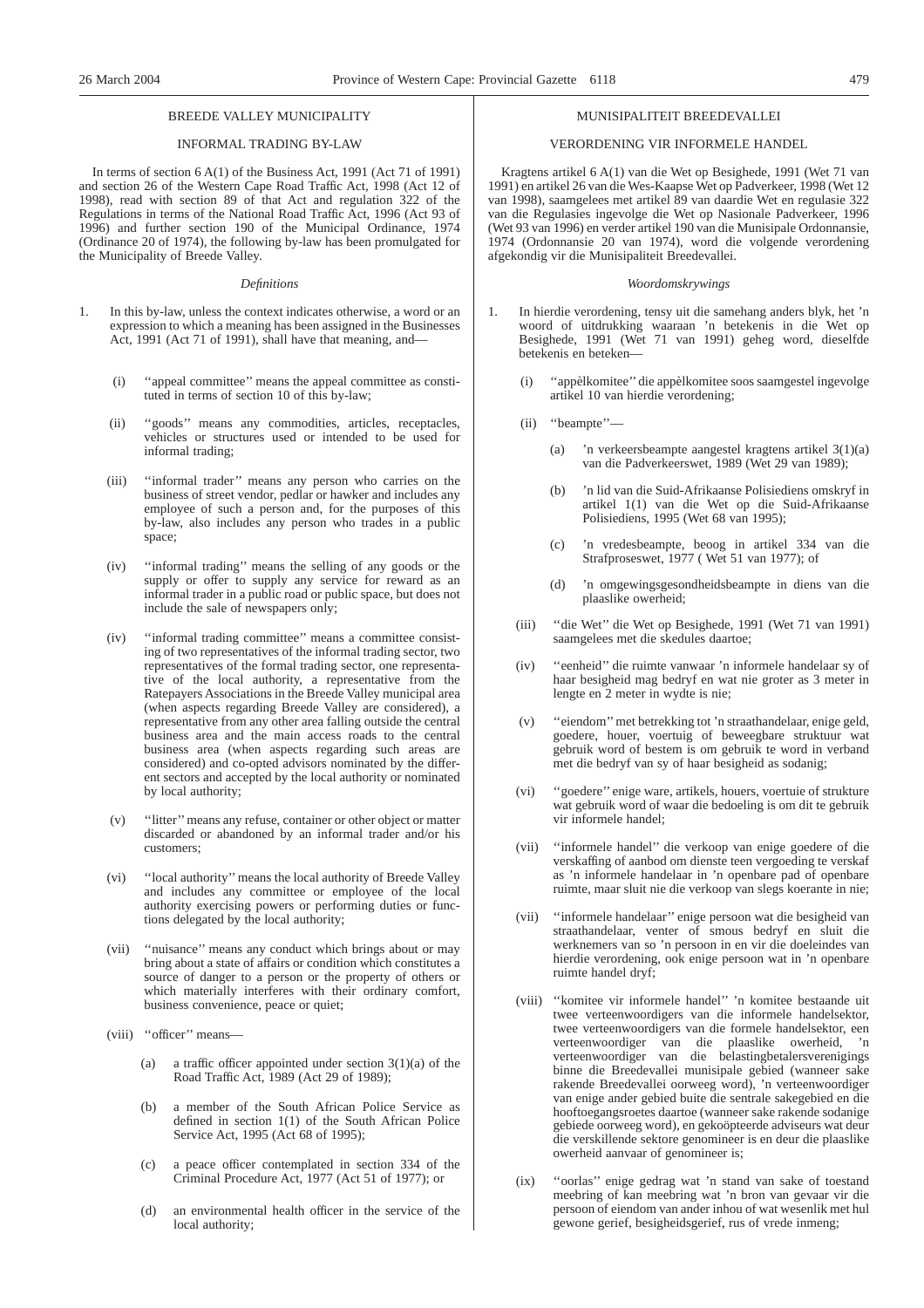- (ix) ''property'' in relation to an informal trader, means any money, goods, receptacle, vehicle or movable structure used or intended to be used in connection with the carrying on of his or her business as such;
- (x) ''public road'' means a public road as defined in section 1 of the National Road Traffic Act, 1996 (Act 93 of 1996);
- (xi) ''public space'' means any square, park, recreation ground, sports ground, sanitary lane or open space which has
	- (a) in connection with any subdivision or layout of land into erven, lots or plots been provided, reserved or set apart for use by the public or the owners or occupiers of such erven, lots or plots, whether or not it is shown on a general plan, plan of subdivision or diagram;
	- (b) at any time been dedicated to the public;
	- (c) been used without interruption by the public for a period of at least thirty years since the thirty-first day of December 1959; or
	- (d) at any time been declared or rendered a public space by the local authority or another competent authority;
- (xii) ''sidewalk'' means a sidewalk as defined in section 1 of the National Road Traffic Act, 1996 (Act 93 of 1996);
- (xiii) ''the Act'' means the Businesses Act, 1991(Act 71 of 1991) read with its Schedules;
- (xiv) ''unit'' means the space from which an informal trader may conduct his or her business and which is not greater than 3 metres in length and 2 metres in width, and
- (xv) ''verge'' means that portion of a road, street or thoroughfare which is not the roadway.

*General conduct*

- 2. A person carrying on the business of informal trader—
	- (a) may not place his or her property on a public road or public space except for the purpose of conducting trade;
	- (b) must ensure that—
		- (i) his or her property does not cover an area of a public road or public space which is greater than 3 metres x 2 metres;
		- (ii) allocation of units be addressed through consultation with the local authority and the relevant recognised structures of the informal business sector;
	- (c) may not obstruct access to a fire hydrant or any other designated facility or area demarcated solely for the use of emergency vehicles and services;
	- (d) may not carry on the business of informal trader on a verge contiguous to—
		- (i) a church, mosque or other place of worship; or
		- (ii) a building declared to be a national monument in terms of the National Heritage Resources Act, 1999 (Act 25 of 1999);

except to the extent that the carrying on of such business is permitted in terms of this by-law;

- (e) may not carry on the business of informal trader on that half of a public road contiguous to a building used for residential purposes, if the owner or person in control or any occupier of the building objects to it;
- (f) may not carry on the business of informal trader at a place where it substantially obstructs pedestrians in their use of a sidewalk;
- (x) ''openbare pad'' 'n openbare pad soos omskryf in artikel 1 van die Nasionale Padverkeerswet, 1996 (Wet 93 van 1996);
- (xi) ''openbare ruimte'' enige plein, park, ontspanningsterrein, sportterrein, nagsteeg of oop ruimte wat—
	- (a) in verband met enige onderverdeling of uitleg van grond in erwe, standplase of boupersele voorsien, gereserveer of opsy gesit is vir gebruik deur die publiek of die eienaars of bewoners van sulke erwe, standplase of boupersele, ongeag of dit op 'n algemene plan of onderverdelingsplan of diagram aangetoon word, al dan nie;
	- (b) te eniger tyd aan die publiek opgedra is;
	- (c) sonder onderbreking deur die publiek gebruik is vir 'n tydperk van minstens dertig jaar na die een-endertigste dag van Desember, 1959; of
	- (d) te eniger tyd deur die plaaslike owerheid of 'n ander bevoegde gesag tot openbare ruimte verklaar of beskou word;
- (xii) ''plaaslike owerheid'' die plaaslike owerheid van Breede Vallei en sluit enige komitee of werknemer van die plaaslike owerheid in wat bevoegdhede uitoefen of pligte of werksaamhede verrig wat deur die plaaslike owerheid gedelegeer is;
- (xiii) ''soom'' daardie gedeelte van 'n pad, straat of deurgang wat nie die ryvlak is nie;
- (xiv) ''sypaadjie'' 'n sypaadjie soos omskryf in artikel 1 van die die Nasionale Padverkeerswet, 1996 (Wet 93 van 1996), en
- (xv) ''vullis'' enige rommel, houer of ander voorwerp of afval wat weggegooi of agtergelaat word deur 'n informele handelaar en/of sy kliënte.

#### *Algemene gedrag*

- 2. 'n Persoon wat die besigheid van 'n informele handelaar bedryf—
	- (a) mag nie sy of haar eiendom op 'n openbare pad of openbare ruimte plaas nie, behalwe met die doel om handel te dryf;
	- (b) moet verseker dat—
		- (i) sy of haar eiendom nie 'n oppervlak van 'n openbare pad of openbare ruimte beslaan wat groter is as 3 meter x 2 meter nie;
		- (ii) toekenning van eenhede aangespreek word deur raadpleging met die plaaslike owerheid en die betrokke erkende strukture van die informele sakesektor;
	- (c) mag nie toegang tot 'n brandkraan of enige ander aangewysde gerief of gebied versper wat uitsluitlik vir die gebruik van noodvoertuie of nooddienste afgebaken is nie;
	- (d) mag nie die besigheid van informele handelaar bedryf op 'n soom langs—
		- (i) 'n kerk, moskee of ander plek van aanbidding nie; of
		- (ii) 'n gebou wat kragtens die Wet op Nasionale Erfenishulpbronne, 1999 (Wet 25 van 1999) tot nasionale gedenkwaardigheid verklaar is nie;

behalwe in soverre die bedryf van sodanige handel ingevolge hierdie verordening toegelaat word;

- (e) mag nie die besigheid van informele handelaar bedryf op daardie helfte van 'n openbare pad aangrensend tot 'n gebou wat vir residensiële doeleindes gebruik word nie, indien die eienaar of persoon in beheer of enige bewoner van die gebou daarteen beswaar maak;
- (f) mag nie die besigheid van informele handelaar bedryf op 'n plek waar dit voetgangers se gebruik van 'n sypaadjie wesenlik verhinder nie;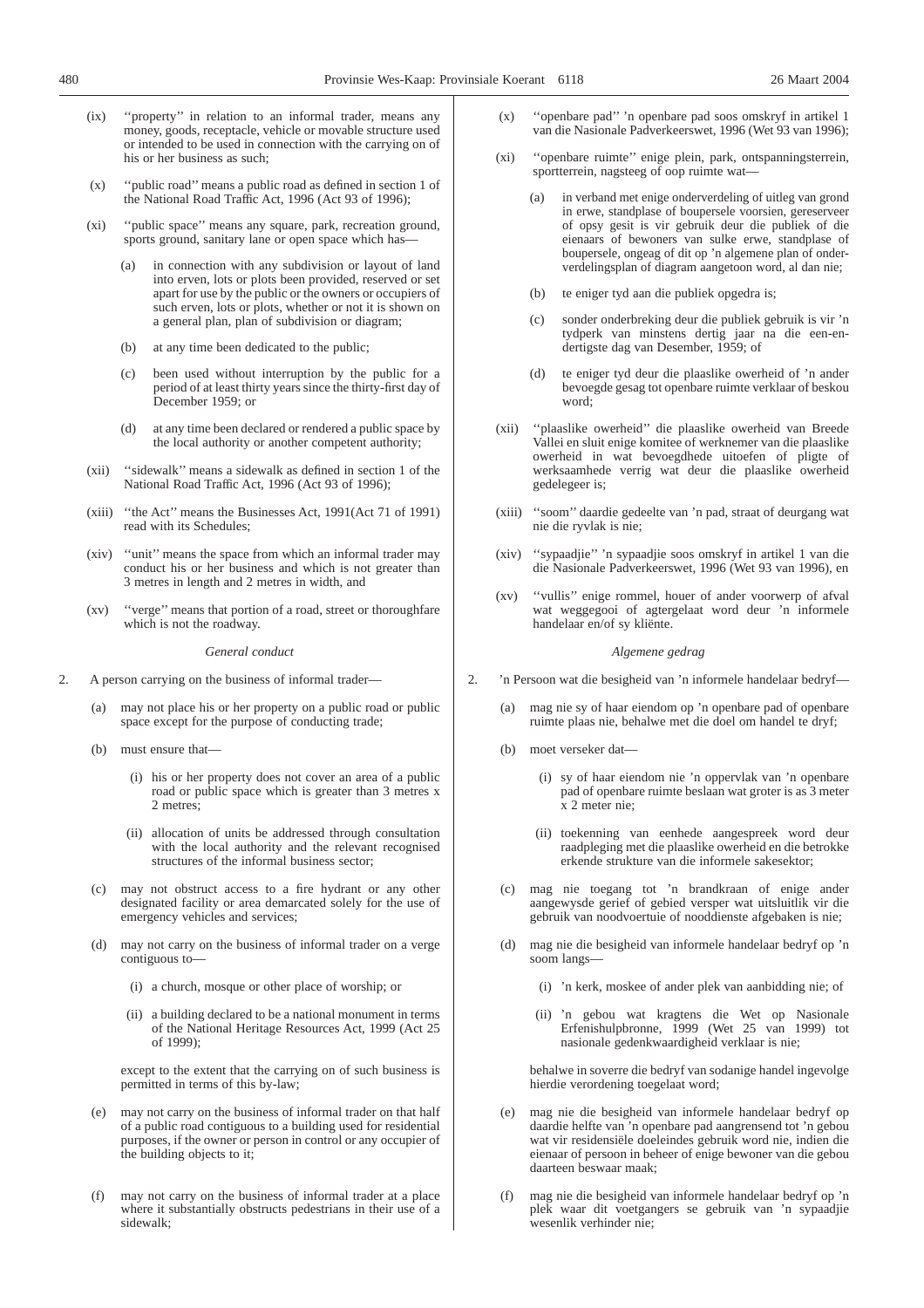- (g) may not carry on the business of informal trader at a place where it causes an obstruction to vehicular traffic;
- (h) may not carry on the business of informal trader at a place where it causes an obstruction in front of—
	- (i) an entrance to or exit from a building; or
	- (ii) a fire hydrant;
- (i) may not carry on the business of informal trader without being in possession of written proof that he or she hired, or was otherwise allocated that stand or area by the local authority in an area set aside or demarcated for informal trading by the local authority in terms of section 6A(3)(b) of the Act, and after consultation with the informal trading committee, and
- (j) may not carry on the business of informal trader in contravention of the terms and conditions of the lease or allocation to him or her of a unit in terms of section 6A(3) of the Act.

#### *Charges*

3. The local authority shall fix the rent charges payable to it for the letting of stands or stalls in demarcated areas under its control from where the carrying on of the business of street vendor, pedlar or hawker is permissible.

#### *General restrictions*

- 4. (1) A person carrying on the business of informal trader shall not—
	- (a) if such business is carried on in a public road or public space—
		- (i) overnight at the place of such business; or
		- (ii) erect a structure (other than a device which operates in the same manner as, and is shaped like an umbrella) for the purpose of providing shelter;
	- (b) carry on such business in a manner as to—
		- (i) damage or deface the surface of any public road or any public space or any public or private property;
		- (ii) create a traffic hazard; or
		- (iii) create a nuisance;
	- (c) accumulate, dump, store or deposit or cause or permit to be accumulated, dumped, stored or deposited any litter on any land or premises or in any public road or public space other than in a refuse receptable approved or provided by the local authority;
	- (d) obstruct access to a local authority service or service works;
	- (e) obstruct access to a pedestrian arcade or mall;
	- (f) obstruct access to pedestrian crossings, parking or loading bays or other facilities for vehicular or pedestrian traffic;
	- (g) obstruct access to street furniture or the use of street furniture such as bus passenger benches or shelters, refuse disposal bins, and other facilities designed for the use of the general public;
	- (h) obscure any road traffic sign displayed in terms of the National Road Traffic Act, 1996 (Act 93 of 1996),
- (g) mag nie die besigheid van informele handelaar bedryf op 'n plek waar dit voertuigverkeer versper nie;
- (h) mag nie die besigheid van informele handelaar bedryf nie op 'n plek waar dit 'n versperring veroorsaak voor—
	- (i) 'n ingang tot of uitgang uit 'n gebou; of
	- (ii) 'n brandkraan;
- (i) mag nie die besigheid van informele handelaar bedryf sonder om in besit te wees van skriftelike bewys dat hy/sy daardie staanplek of gebied gehuur het van, of dat dit andersins aan hom of haar toegewys is deur die plaaslike owerheid, in 'n gebied gereserveer of afgebaken vir die bedryf van informele handel deur die plaaslike owerheid ingevolge artikel 6A(3)(b) van die Wet, en na oorlegpleging met die komitee vir informele handel, en
- (j) mag nie die besigheid van informele handelaar bedryf in stryd met die bedinge en voorwaardes van die huurkontrak of toewysing aan hom of haar van 'n eenheid ingevolge artikel 6A(3) van die Wet nie.

#### *Gelde*

3. Die plaaslike owerheid stel die huurgeld vas wat aan hom betaalbaar is vir die verhuring van staanplekke of stalletjies binne afgebakende gebiede onder sy beheer van waar die bedryf van die besigheid van straathandelaar, venter of smous toelaatbaar is.

#### *Algemene beperkings*

- 4. (1) 'n Persoon wat die besigheid van informele handelaar bedryf mag nie—
	- (a) waar so 'n besigheid in 'n openbare pad of openbare ruimte bedryf word—
		- (i) oornag op die plek van die besigheid; of
		- (ii) 'n struktuur oprig (anders as 'n apparaat wat op dieselfde manier werk as, en in die vorm van 'n sambreel is) met die doel om beskutting te verskaf nie;
	- (b) sy of haar besigheid op so 'n wyse bedryf dat—
		- (i) die oppervlak van 'n openbare pad of openbare ruimte of enige openbare of privaat eiendom beskadig of geskend word nie;
		- (ii) 'n gevaar vir verkeer veroorsaak nie; of
		- (iii) 'n oorlas veroorsaak nie;
	- (c) rommel op enige grond of perseel of enige openbare pad of openbare ruimte opgaar, stort, opberg of plaas of veroorsaak of toelaat dat dit opgegaar, gestort, opgeberg of geplaas word nie, behalwe in 'n vullishouer soos deur die plaaslike owerheid goedgekeur en voorsien;
	- (d) toegang tot 'n diens of dienswerke van die plaaslike owerheid versper nie;
	- (e) toegang tot 'n voetgangerarkade of winkellaan versper nie;
	- (f) toegang tot voetoorgange, parkerings, laaisones of ander geriewe vir voertuig of voetgangerverkeer versper nie;
	- (g) toegang tot straattoebehore of die gebruik van straattoebehore, soos banke of skuilings vir buspassasiers, vullishouers en ander geriewe wat ontwerp is vir die gebruik van die algemene publiek, versper nie;
	- (h) toegang tot enige padteken, wat kragtens die Nasionale Padverkeerswet, 1996 (Wet 93 van 1996), en die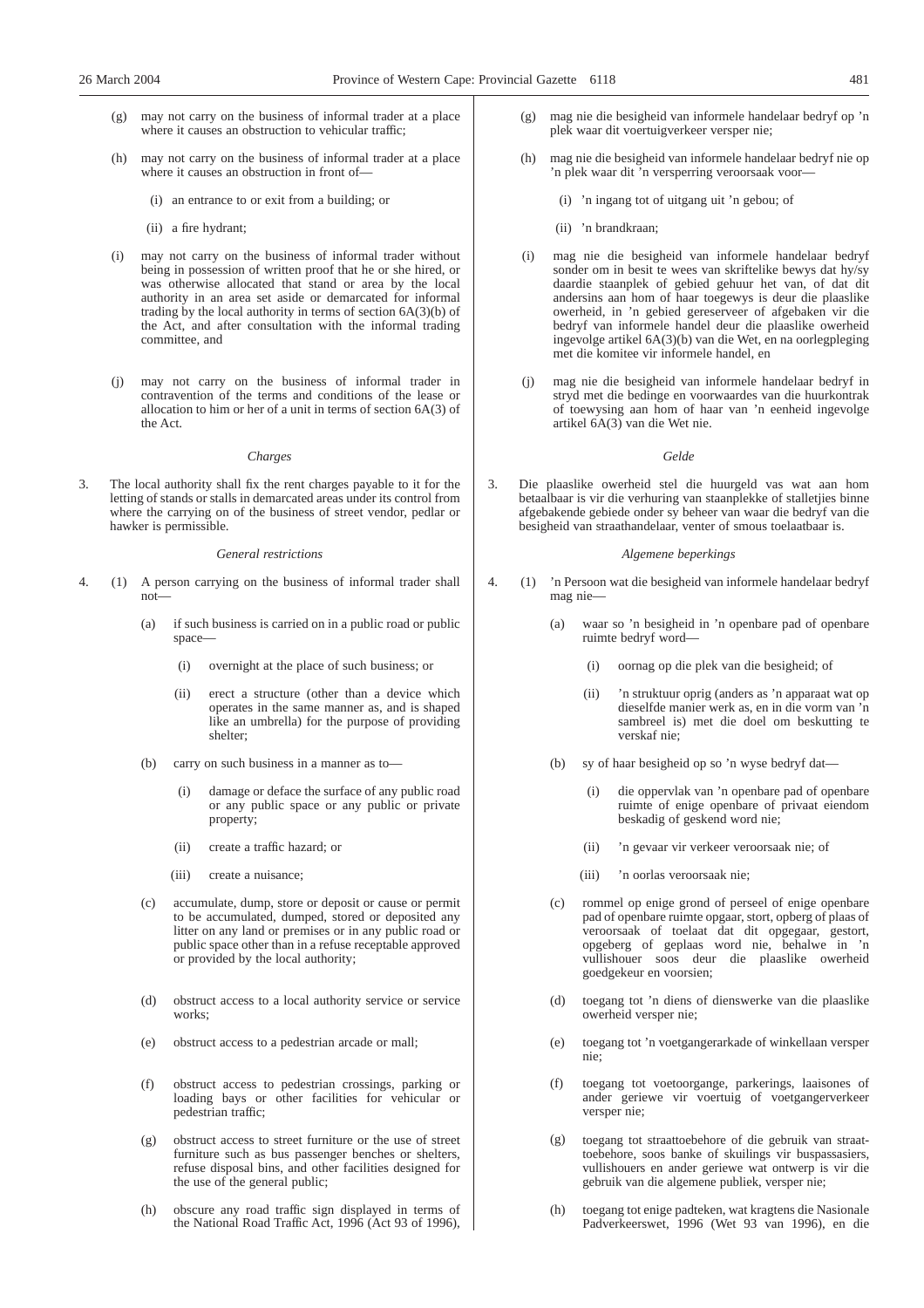and the regulations made thereunder or any marking, notice or sign displayed or made in terms of this by-law;

- (i) attach any object by any means to any building, structure, pavement, tree, parking meter, lamp-pole, electricity pole, telephone booth, post box, traffic sign, bench or any other street furniture in a public road or public space;
- make a fire in a public road or public space under circumstances where it could harm any person or damage a building or vehicle or any street furniture referred to in this by-law;
- (k) fail or refuse to move or remove any goods after having been requested to do so by the supplier of an telecommunication service who requires access to such service, or by an authorised employee or agent of the local authority or an officer acting in terms of section 4 or 5 of this by-law respectively, and
- (l) obstruct the visibility of a display window of a business premises, if the person carrying on business in such business premises objects thereto. Sindelikheid en beskerming van openbare gesondheid

*Cleanliness and protection of public health*

- 5. (1) Every informal trader shall—
	- (a) carry on his or her business in a manner as not to be a danger or threat to public health or public safety;
	- (b) at the request by an employee of the local authority move his or her property in order to permit the cleaning of the surface of the unit where he or she is trading;
	- (c) keep the unit occupied by him or her for the purpose of his or her business as well as his or her property in a clean and sanitary condition and free of litter, and
	- (d) if his or her activities involve the cooking or preparation of food, take steps to ensure that no fat, oil or other substance drops or overflows onto the surface of any public road or public space or splashes against a building or structure.
	- (2) The local authority shall—
		- (a) ensure that the units on which the informal traders trade are cleaned and sanatised on a regular basis;
		- (b) provide receptacles in the area near the units in order to facilitate the disposal of litter by informal traders, and
		- (c) ensure that the receptacles are emptied on a regular basis in order to facilitate the cleaning of trading units.

#### *Trading in parks and gardens*

6. No informal trader shall carry on business in a garden or park to which the public has the right of access, except with the prior written approval of the local authority, which appoval shall not be unreasonably withheld and may be granted subject to certain conditions.

#### *Objects used for display of goods*

- 7. (1) An informal trader shall ensure that any structure, container, surface or other object used by him or her for the preparation, display, storage or transportation of goods—
	- (a) is maintained in a good state of repair and kept in a clean and sanitary condition, and

regulasies daarkragtens uitvaardig of enige merk, kennisgewing of teken kragtens hierdie verordening vertoon of gemaak, versper nie;

- (i) enige voorwerp aan enige gebou, struktuur, sypaadjie, boom, parkeermeter, lamppaal, elektrisiteitspaal, telefoonhokkie, posbus, verkeersteken, bank of enige ander straattoebehore in of op 'n openbare pad of openbare ruimte vasmaak nie;
- (j) 'n vuur maak op 'n openbare pad of openbare ruimte in omstandighede waar dit persone kan benadeel of geboue of voertuie of enige straattoebehore waarna in hierdie verordening verwys word, kan beskadig nie;
- (k) weier of versuim om goedere te verskuif of te verwyder op versoek van 'n voorsiener van 'n telekommunikasiediens wat toegang tot so 'n diens nodig het, of van 'n gemagtigde werknemer of agent van die plaaslike owerheid of van 'n beampte wat ingevolge artikel 4 of 5 onderskeidelik van hierdie verordening optree nie, en
- (l) die sigbaarheid van 'n vertoonvenster van 'n besigheidsperseel versper nie, indien die persoon wat die besigheid vanaf die besigheidsperseel bedryf daarteen beswaar maak.

*Sindelikheid en beskerming van openbare gesondheid*

- 5. (1) Elke informele handelaar moet—
	- (a) sy of haar besigheid op so 'n wyse bedryf dat dit nie 'n gevaar of bedreiging vir openbare gesondheid of openbare veiligheid inhou nie;
	- (b) op versoek van 'n werknemer van plaaslike owerheid sy of haar eiendom verskuif om toe te laat dat die oppervlak van die eenheid waar hy of sy handel dryf, skoongemaak kan word;
	- (c) die eenheid wat hy of sy vir die doel van sy of haar besigheid gebruik, asook sy of haar eiendom, skoon en netjies en rommelvry hou, en
	- (d) indien sy of haar bedrywighede die kook of voorbereiding van voedsel behels, stappe doen om te verseker dat geen vet of olie of enige ander bestanddeel op die oppervlak van enige openbare pad of openbare ruimte drup of stort of teen 'n gebou of struktuur spat nie.
	- (2) Die plaaslike owerheid moet—
		- (a) toesien dat die eenhede waar die informele handelaars handel dryf, gereeld skoongemaak en gereinig word;
		- (b) houers in die area naby die eenhede voorsien om die verwydering van rommel deur informele handelaars te vergemaklik, en
		- (c) toesien dat houers gereeld leeggemaak word ten einde die skoonmaak van handelspersele te vergemaklik.

#### *Handel in parke en tuine*

6. Geen informele handelaar mag besigheid bedryf in 'n tuin of park waartoe die publiek 'n reg op toegang het nie, behalwe met die voorafverkreë skriftelike goedkeuring van die plaaslike owerheid, welke toestemming nie onredelik geweier mag word nie, en onderworpe aan sekere voorwaardes toegestaan kan word.

#### *Voorwerpe gebruik vir vertoning van goedere*

- 7. (1) 'n Informele handelaar moet toesien dat enige struktuur, houer, oppervlak of ander voorwerp wat hy of sy gebruik vir die voorbereiding, vertoning, opberging of vervoer van goedere gebruik—
	- (a) in 'n goeie toestand onderhou word en in 'n skoon en higiëniese toestand is, en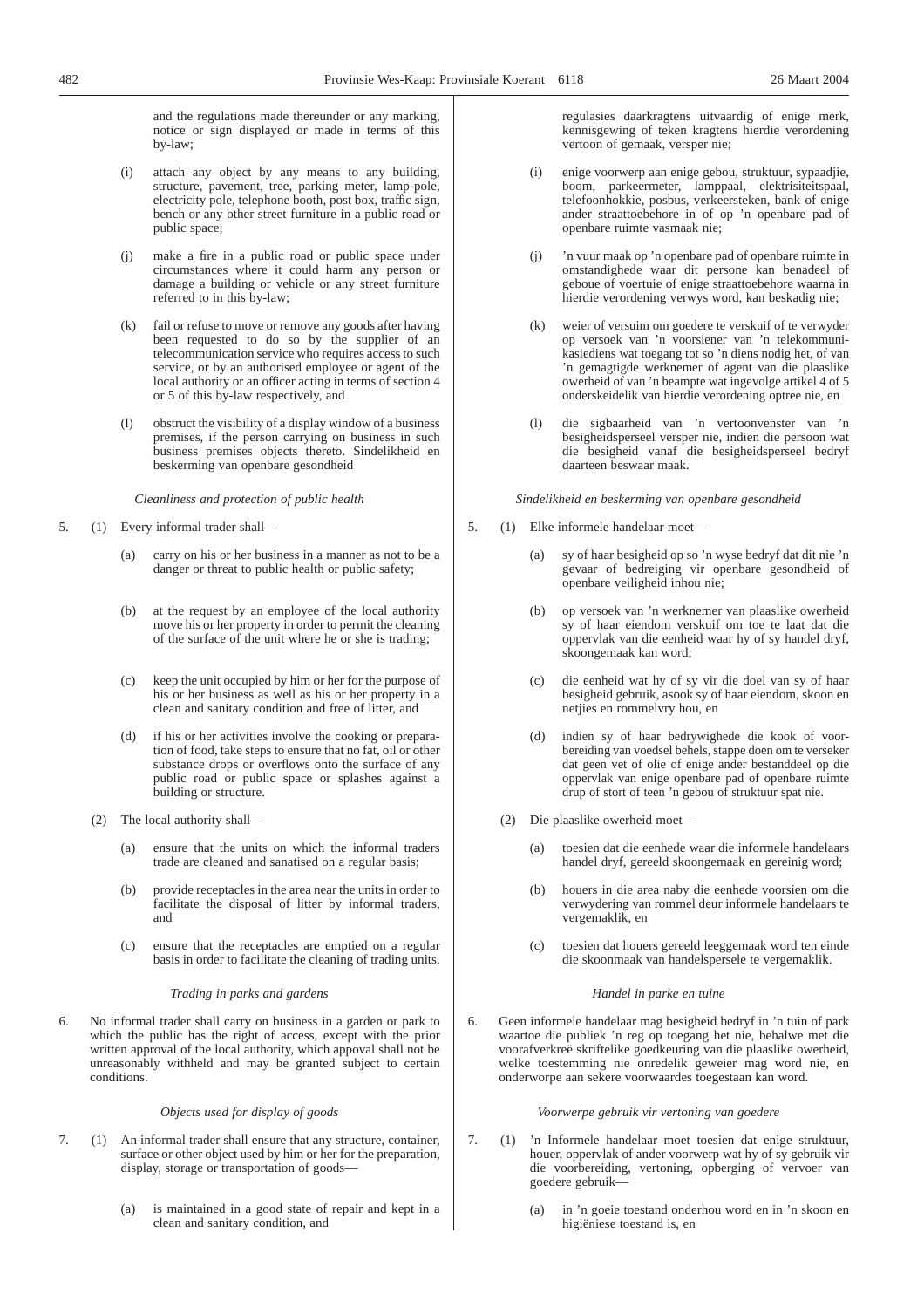(b) is not so placed or stacked as to constitute a danger to any person or to be likely to injure any person.

#### *Removal and impoundment*

- 8. (1) If a person carrying on the business of informal trader fails or refuses to comply with a written request, the content of which has been explained to him or her, to move or remove his or her property, or leaves such property unsupervised for a period of more than 8 hours, an officer may remove and impound such property—
	- (a) which he or she reasonably suspects is being used or is intended to be used or has been used in or in connection with the carrying on of the business of informal trader; or
	- (b) which he or she finds in a place where the carrying on of such business is restricted or prohibited in terms of a provision of this by-law.
	- (2) Any officer acting in terms of these provisions shall—
		- (a) except in the case of goods which have been left or abondoned, issue forthwith to the person carrying on the business of an informal trader a detailed receipt for any property so removed and impounded, which receipt shall contain adequate information as to where the property will be impounded and the procedure for reclaiming such property, and
		- (b) forthwith deliver any such property to the local authority.
	- (3) Any property removed and impounded as contemplated by section 6A of the Act-
		- (a) may, in the case of perishable property, be sold or destroyed by the local authority within a reasonable time after its impoundment, provided that such property shall, subject to the provisions of subsection (4), at any time prior to the disposal thereof, be returned to the owner at his or her request and upon providing proof of ownership by such owner to the local authority, and
		- (b) shall, subject to the provisions of subsection (4), in the case of property other than perishable property, be returned to the owner thereof at his or her request and on providing proof of ownership by such owner to the authority within a period of one month of the date of impoundment.
	- (4) The local authority shall be entitled to keep the property until all reasonable expenses have been paid to the local authority, failing which the property may be sold, or in the case of perishable propety, either be sold or destroyed by such local authority.
	- (5) In the case of a sale of impounded property by a local authority, the proceeds of such sale less the reasonable expenses incurred by the local authority in connection with the removal, impoundment and/or disposal of the said property, shall be paid to the owner of the property. If such owner fails to claim the proceeds within three months of the date on which the property was sold, the proceeds shall be forfeited to the local authority and shall be paid into a special fund created by the local authority dedicated to the development of the informal sector and matters ancillary thereto.
	- (6) If the proceeds of any sale of property contemplated in subsection (5), are not sufficient to defray the reasonable expenses incurred by the local authority in connection with such property, the owner of such property shall be liable for all reasonable expenses incurred by the local authority concerned in connection with such removal, impoundment and/or disposal.

(b) nie op so 'n wyse gepak of opgestapel word dat dit 'n gevaar vir enige persoon inhou of moontlik 'n persoon kan beseer nie.

#### *Verwydering en skut*

- 8. (1) Indien 'n persoon wat die besigheid van informele handelaar bedryf, versuim of weier om te voldoen aan 'n skriftelike versoek, waarvan die inhoud aan hom of haar verduidelik is, om sy of haar eiendom te verskuif of te verwyder of sy of haar eiendom vir 'n tydperk van meer as 8 uur sonder toesig laat, kan 'n beampte daardie eiendom verwyder en skut
	- wat hy of sy redelikerwys vermoed gebruik word of bestem is om gebruik te word of gebruik is vir of in verband met die bedryf van die besigheid van informele handelaar; of
	- (b) wat hy of sy op 'n plek vind waar die bedryf van sodanige besigheid ingevolge 'n bepaling van hierdie verordening beperk of verbied word.
	- (2) 'n Beampte wat ingevolge hierdie verordening optree, moet
		- behalwe in die geval van goedere wat sonder toesig gelaat of agtergelaat is, onverwyld 'n gedetaileerde kwitansie vir enige goedere wat verwyder en geskut word, aan die persoon wat die besigheid van informele handel bedryf, uitreik, welke kwitansie voldoende inligting moet bevat oor waar die eiendom geskut word en die prosedure vir die opeis van daardie eiendom, en
		- (b) sodanige eiendom sonder versuim aan die plaaslike owerheid oorhandig.
	- (3) Enige eiendom wat verwyder of geskut word, soos in artikel 6A van die Wet beoog—
		- (a) kan, in geval van bederfbare eiendom, binne 'n redelike tyd na die skut daarvan deur die plaaslike owerheid verkoop of vernietig word, op voorwaarde dat die eiendom behoudens die bepalings van subartikel (4) te eniger tyd voordat daaroor beskik word, op versoek en na bewyslewering van eienaarskap deur die eienaar aan die plaaslike owerheid, aan die eienaar terugbesorg moet word, en
		- (b) moet, behoudens die bepalings van subartikel (4), in die geval van eiendom anders as bederfbare eiendom, op versoek en na bewyslewering van eienaarskap deur die eienaar aan die plaaslike owerheid binne 'n tydperk van een maand vanaf die datum van skut, aan die eienaar terugbesorg word.
	- (4) Die plaaslike owerheid is daarop geregtig om die eiendom in besit te hou totdat alle redelike uitgawes aan die plaaslike owerheid betaal is en by gebreke daarvan, kan die eiendom verkoop word, of in die geval van bederfbare eiendom, deur die plaaslike owerheid óf verkoop óf vernietig word.
	- (5) In die geval van die verkoop van geskutte eiendom deur 'n plaaslike owerheid, moet die opbrengs van sodanige verkoping, minus die redelike uitgawes deur die plaaslike owerheid aangegaan ten opsigte van die verwydering, skut van en/of die beskikking oor sodanige eiendom, aan die eienaar van die eiendom betaal word. Indien die eienaar versuim om die opbrengs binne drie maande na die datum van verkoping van die eiendom op te eis, word sodanige opbrengs aan die plaaslike owerheid verbeur en in 'n spesiale fonds wat die plaaslike owerheid geskep het vir die ontwikkeling van die informele sektor en verwante aangeleenthede, gestort.
	- (6) As die opbrengs van die verkoop van die eiendom in subartikel (5) beoog, nie voldoende is om die redelike uitgawes te dek wat die plaaslike owerheid aangegaan het in verband met sodanige eiendom nie, is die eienaar van die eiendom aanspreeklik vir alle redelike uitgawes deur die plaaslike owerheid aangegaan in verband met sodanige verwydering, skut daarvan en/of beskikking daaroor.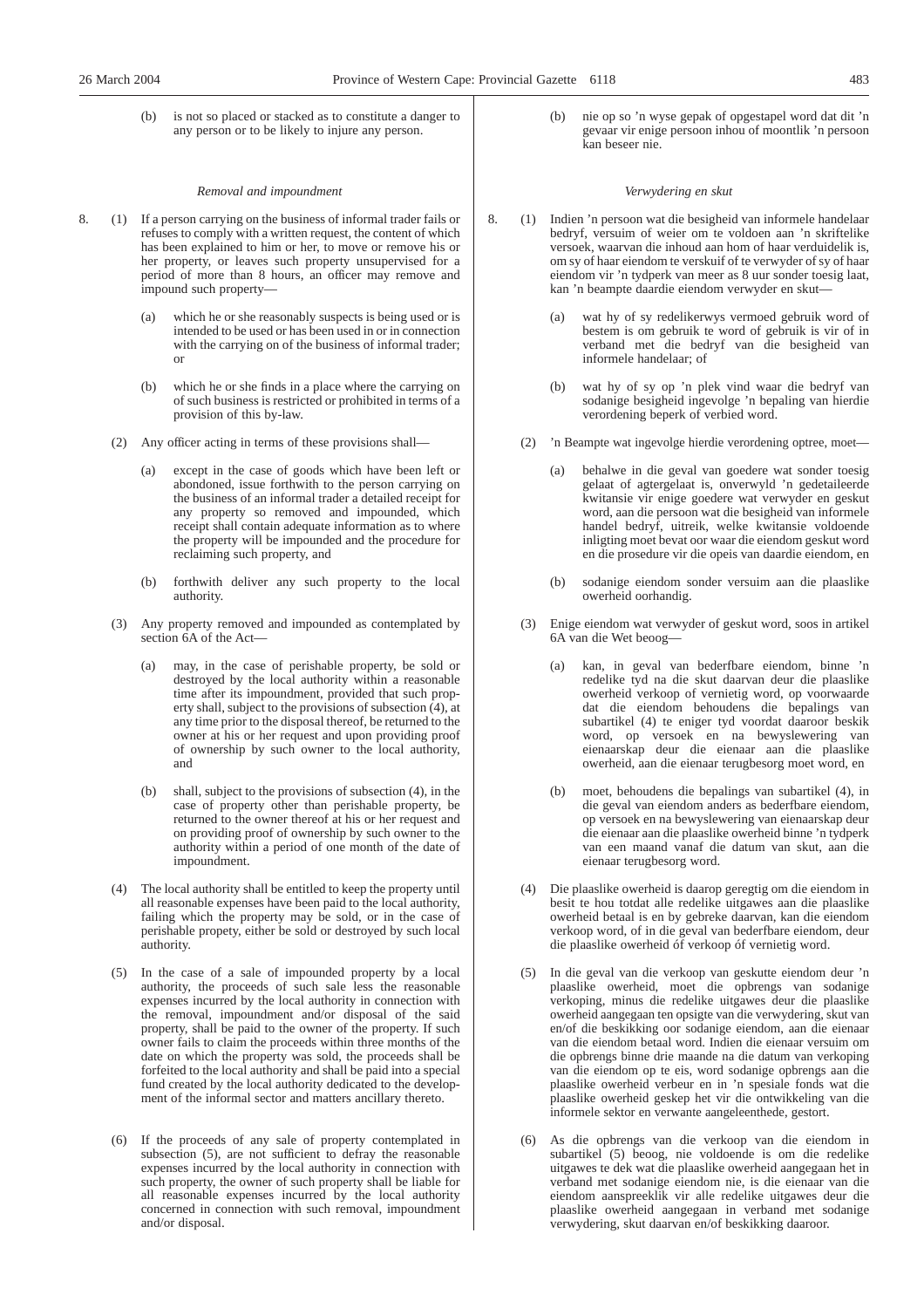#### *Appeals*

- 9. (1) A person who feels aggrieved of the decision of the local authority may appeal against the desicion to an appeal committee, in accordance with the provisions set out herein.
	- (2) A person who feels aggrieved by the decision of the local authority shall notify the local authority in writing of his or her intention to appeal against the decision, within 10 days of having received notification of the local authority's decision.
	- (3) The chairperson of the appeal committee shall notify the aggrieved person of the date, time and place of the meeting of the appeal committee where his or her presence is required within 10 days of receipt of notice of appeal.
	- (4) The aggrieved person who has received notice in terms of subsection (3) shall personally appear at the meeting and may appoint a legal representative or any other person to appear on his or her behalf.

#### *Constitution of appeal committee*

- 10. (1) The member of the Executive Council responsible for Economic Affairs may, with the concurrence of the local authority, designate representatives of the informal traders and other interested persons as members of the appeal committee.
	- (2) The appeal committe shall consist of a maximum of seven members with at least one member from the informal trading sector.
	- (3) The members of the appeal committee shall appoint two members to act respectively as chairperson and vicechairperson.
	- (4) When the chairperson is unable to perform his or her functions, the vice-chairperson shall perform the functions of chairperson.
	- (5) If the chairperson is of the opinion that a particular person is able to assist the appeal committee, he or she may co-opt that person for that purpose.
	- (6) A person so co-opted shall not be entitled to vote at any meeting of the committee.

#### *Procedure at appeal meetings*

- 11. (1) The chairperson shall determine the procedure at the meeting.
	- (2) All members shall be present at the meeting of the appeal committee.
	- (3) Any person present at the meeting may—
		- (a) be called upon by the chairperson to give evidence;
		- (b) be called upon by the chairperson to produce to the appeal committee any documents or other property which is in his or her possession or under his or her control, and
		- (c) be questioned by the appeal committee on the matter before it.
	- (4) The appeal committee shall review the decision of the local authority and make a finding, having regard to the following—
		- (a) whether the decision of the local authority was fair and equitable in the circumstances;

#### *Appèlle*

- 9. (1) 'n Persoon wat veronreg voel deur 'n besluit van die plaaslike owerheid kan by 'n appèlkomitee teen die besluit appelleer, in ooreenstemming met die bepalings hierin uiteengesit.
	- (2) 'n Persoon wat veronreg voel deur 'n besluit van die plaaslike owerheid moet die plaaslike owerheid, binne 10 dae na ontvangs van 'n kennisgewing van die plaaslike owerheid se besluit, skriftelik in kennis stel van sy of haar voorneme om teen die besluit te appelleer.
	- (3) Die voorsitter van die appèlkomitee moet die verontregte persoon binne 10 dae na ontvangs van die kennisgewing van appèl in kennis stel van die datum, tyd en plek van die sitting van die appèl- komitee waartydens sy of haar teenwoordigheid verlang word.
	- (4) Die verontregte persoon wat ingevolge subartikel (3) kennis ontvang het, moet persoonlik by die vergadering verskyn en mag 'n regsverteenwoordiger of enige ander persoon aanstel om namens hom of haar te verskyn.

#### *Samestelling van appèlkomitee*

- 10. (1) Die lid van die Uitvoerende Raad belas met Ekonomiese Sake kan, in medewerking met die plaaslike owerheid, verteenwoordigers van die informele handelaars en ander belanghebbendes as lede van die appèlkomitee aanstel.
	- (2) Die appèlkomitee bestaan uit hoogstens sewe lede met minstens een lid van die informele handelsektor.
	- (3) Die lede van die appèlkomitee stel twee lede aan om onderskeidelik op te tree as voorsitter en ondervoorsitter.
	- (4) Wanneer die voorsitter nie in staat is om sy of haar werksaamhede uit te voer nie, verrig die ondervoorsitter die werksaamhede van die voorsitter.
	- (5) As die voorsitter van mening is dat 'n bepaalde persoon in staat is om die appèlkomitee behulpsaam te wees, mag hy of sy sodanige persoon vir daardie doel koöpteer.
	- (6) Sodanige gekoöpteerde persoon is nie geregtig om te stem op 'n vergadering van die appèlkomitee nie.

#### *Prosedure by appèlsittings*

- 11. (1) Die voorsitter bepaal die prosedure by die vergadering.
	- (2) Al die lede moet op die vergadering van die appèlkomitee teenwoordig wees.
	- (3) Enige persoon wat by die vergadering teenwoordig is, kan—
		- (a) deur die voorsitter versoek word om getuienis te lewer;
		- (b) deur die voorsitter versoek word om enige dokument of ander eiendom in sy of haar besit of onder sy of haar beheer, aan die appèlkomitee voor te lê, en
		- (c) deur die appèlkomitee ondervra word oor die aangeleentheid wat voor die appèlkomitee dien.
	- (4) Die appèlkomitee hersien die besluit van die plaaslike owerheid en maak 'n beslissing, met inagneming van die volgende oorwegings—
		- (a) of die besluit van die plaaslike owerheid in die omstandighede billik en regverdig was;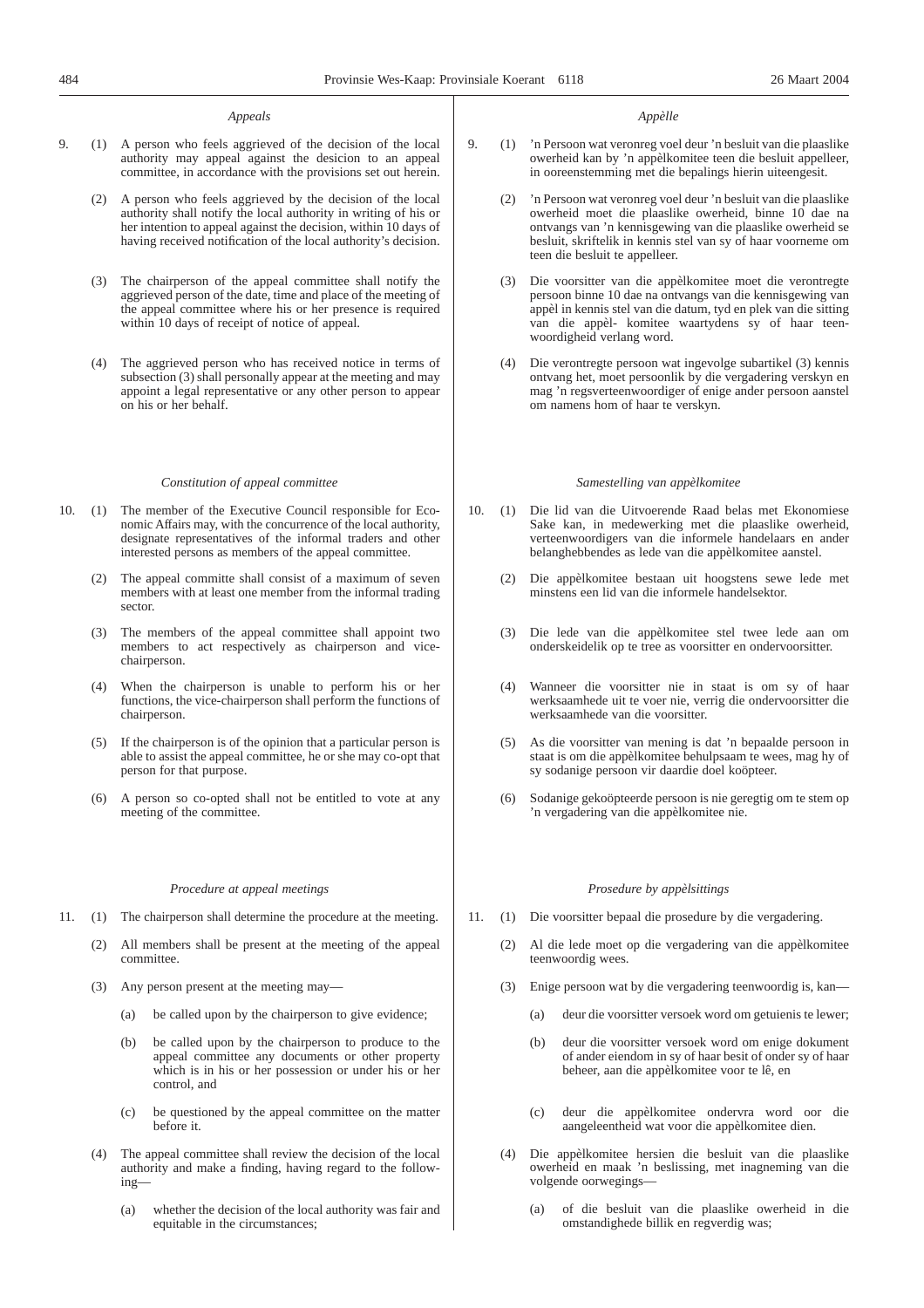- (b) how the decision will affect the aggrieved person's ability to trade, and
- (c) whether alternative measures may be adopted to enable the aggrieved person to continue his or her business.
- (5) The decision of the committee shall be taken by a majority of votes of the members and in the event of an equality of votes, the chairperson shall have a casting vote in addition to his or her deliberate vote.
- (6) The apeal committee may, after considering the evidence presented—
	- (a) refuse the appeal; or
	- (b) uphold the appeal, and
	- (c) take such other steps it may think fit.
- (7) The appeal committee shall as soon as practicable—
	- (a) notify the aggrieved person of its decision in writing, and
	- (b) furnish the aggrieved person with written reasons for its decision.

#### *Offences*

- 12. Any person who—
	- (a) contravenes a provision contained in this by-law;
	- (b) fails to comply with any direction conveyed by sign or marking—
		- (i) which indicates a restriction or prohibition in terms of a provision contained in this by-law, and
		- (ii) which has been displayed in the manner prescribed in terms of this by-law;
	- (c) contravenes or fails to comply with an approval or a condition granted or imposed in terms of this by-law;
	- (d) fails to comply with a request to move or remove his or her property;
	- (e) deliberately furnishes false or misleading information to an officer or duly authorised employee of the local authority; or
	- (f) threatens, resists, interferes with or obstructs an officer or duly authorised employee of the local authority in the excercise or performance of that officer's or employee's powers or duties under this by-law;

shall be guilty of an offence.

#### *Penalties*

13. A person who is guilty of an offence in terms of this by-law shall on conviction be liable to a fine not exceeding R1 000 or to imprisonment for a period not exceeding three months, or to both such fine and such imprisonment and to an additional fine not exceeding R50 for every day on which the offence continues.

- (b) hoe die besluit die vermoë van die verontregte persoon om handel te dryf sal raak, en
- (c) of alternatiewe maatreëls getref kan word om die verontregte persoon in staat te stel omsy besigheid voort te sit.
- (5) Die komitee neem 'n besluit deur 'n meerderheid van stemme van die lede, en in die geval van 'n staking van stemme, het die voorsitter 'n beslissende stem benewens sy of haar gewone stem.
- (6) Die appèlkomitee kan, na oorweging van die getuienis wat gelewer is—
	- (a) die appèl weier; of
	- (b) die appèl handhaaf, en
	- (c) sodanige ander stappe doen wat dit goeddink.
- (7) Die appèlkomitee moet so spoedig as wat prakties moontlik is—
	- (a) die verontregte persoon skriftelik van sy besluit verwittig, en
	- (b) die verontregte persoon van skriftelike redes vir die besluit voorsien.

#### *Oortredings*

- 12. Enige persoon wat—
	- (a) 'n bepaling vervat in hierdie verordening oortree;
	- (b) versuim om te voldoen aan enige voorskrifte wat aangedui word deur 'n teken of merk—
		- (i) wat 'n beperking of verbod aandui ingevolge 'n bepaling vervat in hierdie verordening, en
		- (ii) wat vertoon word op die wyse voorgeskryf ingevolge hierdie verordening;
	- (c) 'n goedkeuring of voorwaarde wat ingevolge hierdie verordening verleen of opgelê is, oortree of versuim om daaraan te voldoen;
	- (d) versuim om te voldoen aan 'n versoek om sy of haar eiendom te verskuif of te verwyder;
	- (e) opsetlik vals of misleidende inligting aan 'n beampte of behoorlike gemagtigde werknemer van die plaaslike owerheid verstrek; of
	- (f) 'n beampte of behoorlik gemagtigde werknemer van die plaaslike owerheid in die uitoefening of uitvoering van daardie beampte of werknemer se bevoegdhede of pligte kragtens hierdie verordening dreig, teenstaan, bemoei of dwarsboom;

is skuldig aan 'n misdryf.

#### *Strawwe*

13. 'n Persoon wat skuldig is aan 'n oortreding ingevolge hierdie verordening is by skuldigbevinding strafbaar met 'n boete van hoogstens R1 000 of 'n gevangenisstraf vir 'n tydperk van hoogstens drie maande, of beide sodanige boete en sodanige gevangenisstraf en 'n addisionele boete van hoogstens R50 per dag vir elke dag waarop die oortreding voortduur.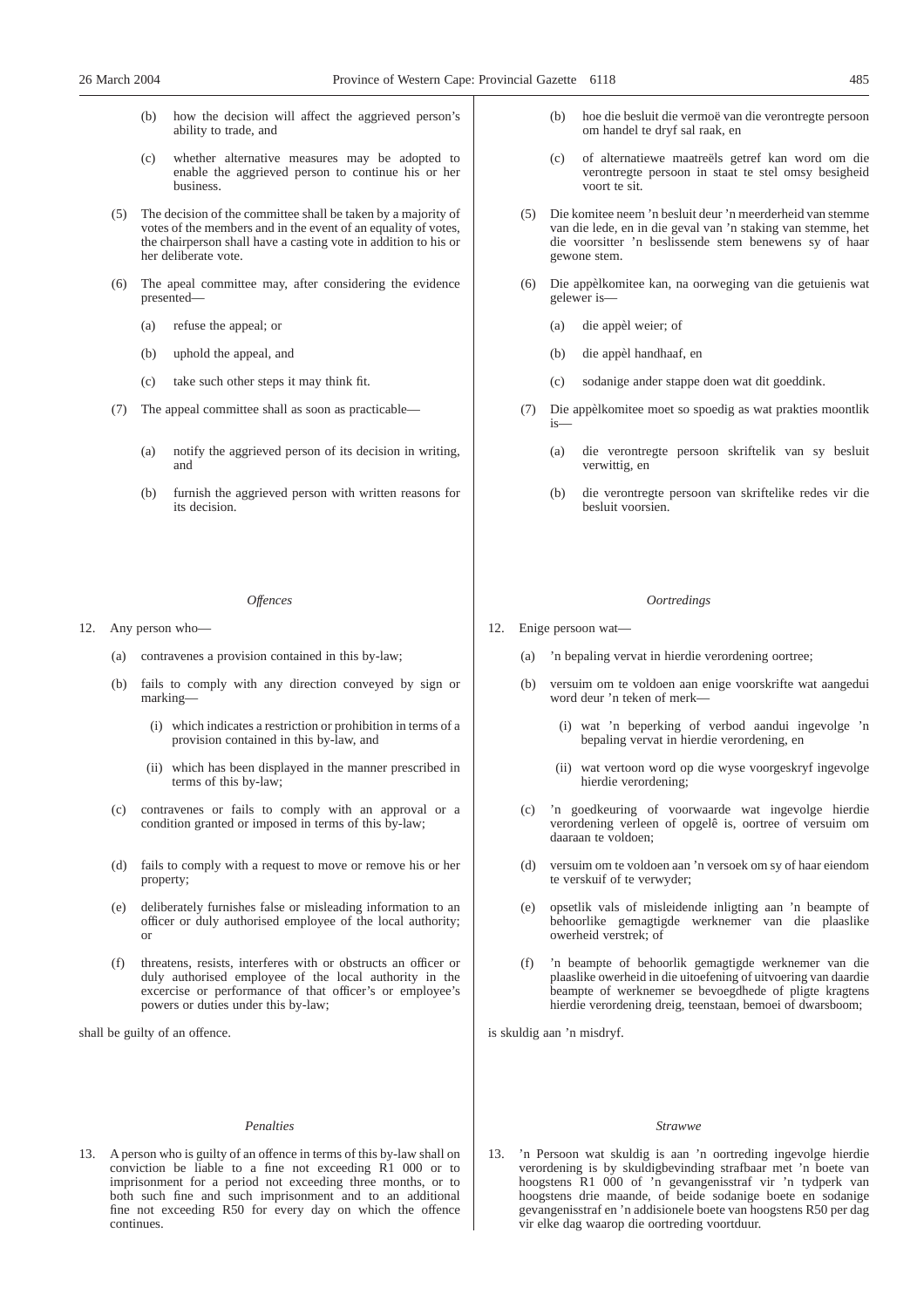| <b>MOSSEL BAY MUNICIPALITY</b>                                                                                                                                                                                                                                                                                                                                                                                                   | MUNISIPALITEIT MOSSELBAAI                                                                                                                                                                                                                                                                                                                                                                                                                                         |
|----------------------------------------------------------------------------------------------------------------------------------------------------------------------------------------------------------------------------------------------------------------------------------------------------------------------------------------------------------------------------------------------------------------------------------|-------------------------------------------------------------------------------------------------------------------------------------------------------------------------------------------------------------------------------------------------------------------------------------------------------------------------------------------------------------------------------------------------------------------------------------------------------------------|
| REMOVAL OF RESTRICTIONS ACT, 1967                                                                                                                                                                                                                                                                                                                                                                                                | WET OP OPHEFFING VAN BEPERKINGS, 1967                                                                                                                                                                                                                                                                                                                                                                                                                             |
| (ACT 84 OF 1967)                                                                                                                                                                                                                                                                                                                                                                                                                 | (WET 84 VAN 1967)                                                                                                                                                                                                                                                                                                                                                                                                                                                 |
| LOCAL GOVERNMENT ACT: MUNICIPAL SYSTEMS, 2000<br>(ACT 32 OF 2000)                                                                                                                                                                                                                                                                                                                                                                | WET OP PLAASLIKE REGERING: MUNISIPALE STELSELS, 2000<br>(WET 32 VAN 2000)                                                                                                                                                                                                                                                                                                                                                                                         |
| ERF 2396, HARTENBOS: REMOVAL OF RESTRICTIONS                                                                                                                                                                                                                                                                                                                                                                                     | ERF 2396, HARTENBOS: OPHEFFING VAN BEPERKINGS                                                                                                                                                                                                                                                                                                                                                                                                                     |
| Notice is hereby given in terms of section $3(6)$ of the above Act that the<br>undermentioned application has been received and is open for inspection<br>at the office of the Municipal Manager, P.O. Box 25, Mossel Bay, 6500<br>and any enquiries may be directed to telephone number (044) 606-5000<br>or fax number (044) 606-5062.                                                                                         | Kragtens artikel 3(6) van bogenoemde Wet word hiermee kennis gegee<br>dat die onderstaande aansoek ontvang is en ter insae lê by die kantoor van<br>die Munisipale Bestuurder, Posbus 25, Mosselbaai, 6500 en enige navrae<br>kan gerig word by telefoonnommer (044) 606-5000 of faksnommer (044)<br>606-5062.                                                                                                                                                    |
| The application is also open to inspection at the office of the Director:<br>Land Development Management, Provincial Administration of the<br>Western Cape, Room 601, 27 Wale Street, Cape Town from 08:00-12:30<br>and 13:00-15:30 (Monday to Friday). Telephonic enquiries in this regard<br>may be made at telephone number (021) 483-8788 and the Directorate's<br>fax number is (021) 483-3633.                             | Die aansoek lê ook ter insae by die kantoor van die Direkteur:<br>Grondontwikkelingsbestuur, Provinsiale Administrasie van die Wes-<br>Kaap, Kamer 601, Waalstraat 27, Kaapstad vanaf 08:00-12:30 en<br>13:00-15:30 (Maandag tot Vrydag). Telefoniese navrae in hierdie<br>verband kan gerig word by (021) 483-8788 en die Direktoraat se<br>faksnommer is (021) 483-3633.                                                                                        |
| Any objections, with full reasons therefor, should be lodged in writing<br>at the office of the above-mentioned Director: Land Development<br>Management, Private Bag X9086, Cape Town, 8000 with a copy to the<br>above-mentioned Local Authority on or before Monday, 26 April 2004<br>quoting the above Act and the objector's erf number. Any comments<br>received after the aforementioned closing date may be disregarded. | Enige besware, met volledige redes daarvoor, moet skriftelik voor of<br>op Maandag, 26 April 2004 by die kantoor van bogenoemde Direkteur:<br>Grondontwikkelingsbestuur, Privaatsak X9086, Kaapstad, 8000 met 'n<br>afskrif aan bogenoemde Plaaslike Owerheid ingedien word met<br>vermelding van bogenoemde Wet en beswaarmaker se erfnommer. Enige<br>kommentaar wat na die voorgemelde sluitingsdatum ontvang word, mag<br>moontlik nie in ag geneem word nie. |
| In terms of section 21 of Act 32 of 2000 persons who cannot write or<br>read are invited to come to any one of the five Customer Care Managers<br>of Council at Mossel Bay, D'Almeida, KwaNonqaba, Hartenbos and<br>Great Brak River where assistance will be given to transcribe their<br>comments or objections.                                                                                                               | In terme van artikel 21 van Wet 32 van 2000 word persone wat nie kan<br>lees of skryf nie, versoek om gedurende normale kantoorure enige van<br>die vyf Klantediensbestuurders van die Raad te Mosselbaai, D'Almeida,<br>KwaNonqaba, Hartenbos en Groot-Brakrivier onderskeidelik, te nader<br>waar sodanige persoon gehelp sal word om sy/haar kommentaar of<br>besware op skrif te stel.                                                                        |
| Applicant<br>Nature of Application                                                                                                                                                                                                                                                                                                                                                                                               | Aansoeker<br>Aard van Aansoek                                                                                                                                                                                                                                                                                                                                                                                                                                     |
| Bailey & Le Roux Land<br>Removal of a restrictive title condition<br>Surveyors on behalf of<br>applicable to Erf 2396, Hartenbos, to<br>Sharp Minds 48 CC<br>enable the owner to register a Sectional<br>Title Scheme development (3 buildings)<br>on the property. Building lines are en-<br>croached.                                                                                                                          | Bailey & Le Roux<br>Opheffing van 'n beperkende titelvoor-<br>waarde van toepassing op Erf 2396,<br>Landmeters namens<br>Hartenbos, ten einde die eienaar in staat te<br>Sharp Minds 48 BK<br>stel om 'n Deeltitel Skema (3 geboue) op<br>die erf te registreer. Boulyne word<br>oorskry.                                                                                                                                                                         |
| E17/2/2/2/AH5/Erf: 2396 (Hartenbos) File Reference: 15/4/37/1/1                                                                                                                                                                                                                                                                                                                                                                  | E17/2/2/2/AH5/Erf: 2396 (Hartenbos) Lêer Verwysing: 15/4/37/1/1                                                                                                                                                                                                                                                                                                                                                                                                   |
| C. Zietsman, Municipal Manager.                                                                                                                                                                                                                                                                                                                                                                                                  | C. Zietsman, Munisipale Bestuurder.                                                                                                                                                                                                                                                                                                                                                                                                                               |
| 26 March 2004.                                                                                                                                                                                                                                                                                                                                                                                                                   | 26 Maart 2004.                                                                                                                                                                                                                                                                                                                                                                                                                                                    |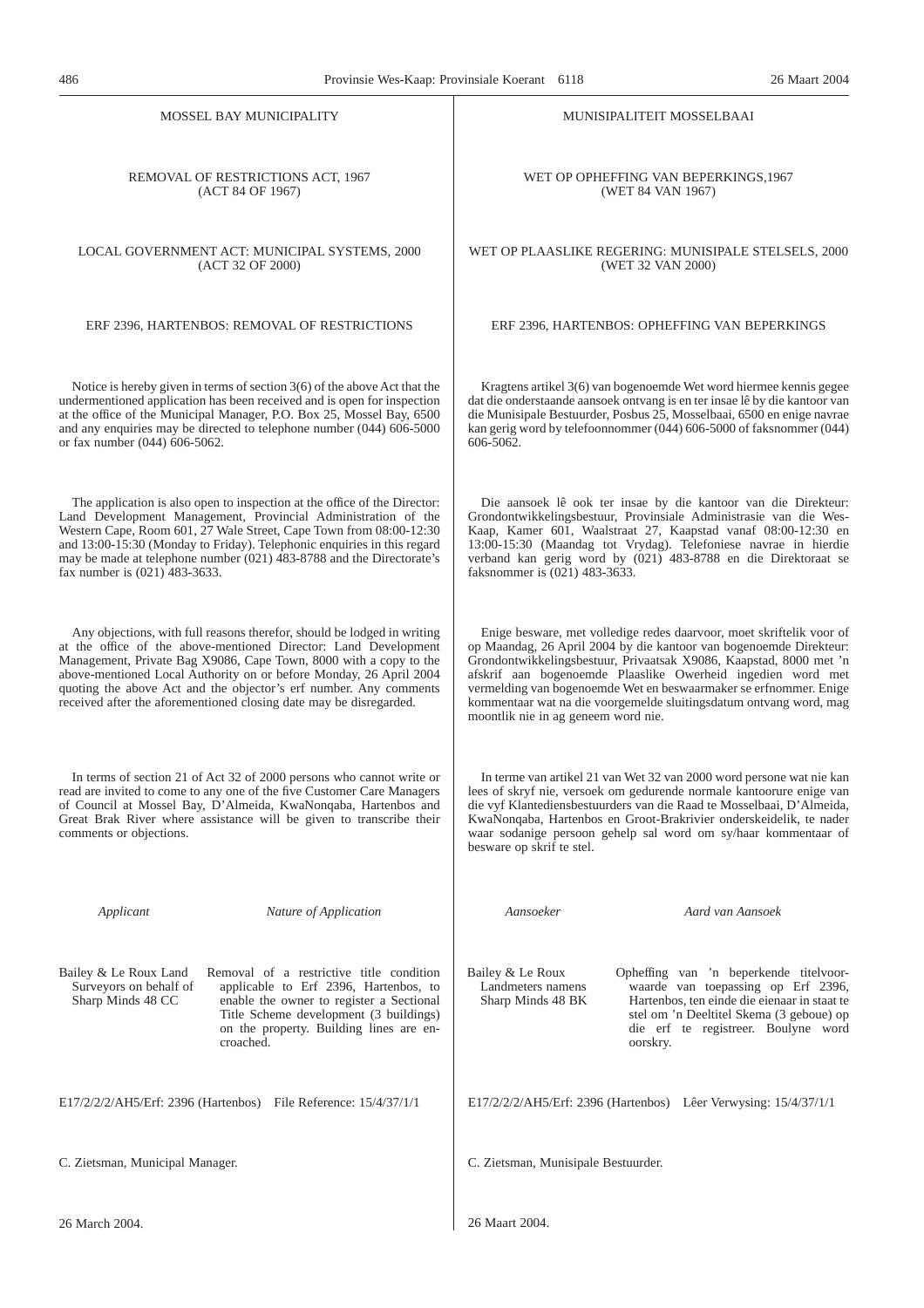CITY OF CAPE TOWN (CAPE TOWN REGION)

#### REMOVAL OF RESTRICTIONS AND SUBDIVISION: ERF 56396, CAPE TOWN AT CLAREMONT

Notice is hereby given in terms of section 3(6) of the Removal of Restrictions Act (Act 84 of 1967) and in terms of section 24(2)(a) of the Land Use Planning Ordinance 15 of 1985, that the undermentioned application has been received and is open for inspection at the office of the Manager: Land Use Management Branch, City of Cape Town, 14th Floor, Tower Block, Civic Centre, 12 Hertzog Boulevard, Cape Town, from 08:30-12:30 (Monday to Friday) and at the office of the Director: Land Development Management, Provincial Administration of the Western Cape, at Room 601, 27 Wale Street, Cape Town from 08:00-12:30 and 13:00-15:30 (Monday to Friday). Telephonic enquiries in this regard may be made at (021) 483-4589. The Directorate's fax number is (021) 483-3633.

Any objections with full reasons, should be lodged in writing at the office of the above-mentioned Director: Land Development Management, Private Bag X9086, Cape Town 8000 with a copy to the office of the Manager: Land Use Management Branch, City of Cape Town, P.O. Box 4529, Cape Town 8000 or faxed to (021) 421-1963 or e-mailed to trevor.upsher@capetown.gov.za on or before 28 April 2004, quoting the above Act, Ordinance and regulations and the objector's erf and phone numbers. Any comments received after the aforementioned closing date may be disregarded.

*Erf 56396, Cape Town at Claremont*

*File No:* SG7/56396

*Owner:* GE Yates

*Location:* 8 Sidmouth Avenue

*Suburb:* Claremont

*Nature:* Removal of a restrictive title condition and subdivision to enable the property to be subdivided into two portions (both portions  $\pm$  986 m<sup>2</sup>) for residential purposes.

W. A. Mgoqi, City Manager.

26 March 2004.

STAD KAAPSTAD (KAAPSTAD-STREEK)

OPHEFFING VAN BEPERKINGS EN ONDERVERDELING: ERF 56396, KAAPSTAD TE CLAREMONT

Kennis geskied hiermee ingevolge artikel 3(6) van die Wet op Opheffing van Beperkings (Wet 84 van 1967) en artikel 24(2)(a) van die Ordonnansie op Grondgebruikbeplanning 15 van 1985 dat die onderstaande aansoek ontvang is en tussen 08:30-12:30 (Maandag tot Vrydag) by die kantoor van die Bestuurder: Grondgebruikbestuurstak, Stad Kaapstad, 14de Verdieping, Burgersentrum, Hertzog Boulevard, Kaapstad 8001 ter insae beskikbaar is en ook vanaf 08:00-12:30 en 13:00-15:30 (Maandag tot Vrydag) by die kantoor van die Direkteur: Grondontwikkelingsbestuur, Provinsiale Administrasie van die Wes-Kaap, Kamer 601, Waalstraat 27, Kaapstad. Telefoniese navrae in hierdie verband kan gerig word aan (021) 483-4589 en die Direktoraat se faksnommer is (021) 483-3633.

Enige besware moet skriftelik, tesame met volledige redes, voor of op 28 April 2004 by die kantoor van die bogemelde Direkteur: Grondontwikkelingsbestuur, Privaatsak X9086, Kaapstad 8000, met 'n afskrif aan die Bestuurder: Grondgebruikbestuur, Stad Kaapstad, Posbus 4529, Kaapstad 8000 ingedien word of per faks gerig word aan (021) 421-1963 of e-pos trevor.upsher@capetown.gov.za, met vermelding van bogenoemde Wet, Ordonnansie en regulasies en die beswaarmaker se erfen telefoonnommers. Enige kommentaar wat na die voormelde sluitingsdatum ontvang word, mag buite rekening gelaat word.

*Erf 56396, Kaapstad te Claremont*

*Lêer No:* SG7/56396

*Eienaar:* GE Yates

*Ligging:* Sidmouthlaan 8

*Voorstad:* Claremont

*Aard:* Opheffing van 'n beperkende titelvoorwaarde en onderverdeling om die onderverdeling van die eiendom in twee gedeeltes (beide gedeeltes  $\pm$  986 m<sup>2</sup>) vir residensiële doeleindes moontlik te maak.

W. A. Mgoqi, Stadsbestuurder.

26 March 2004.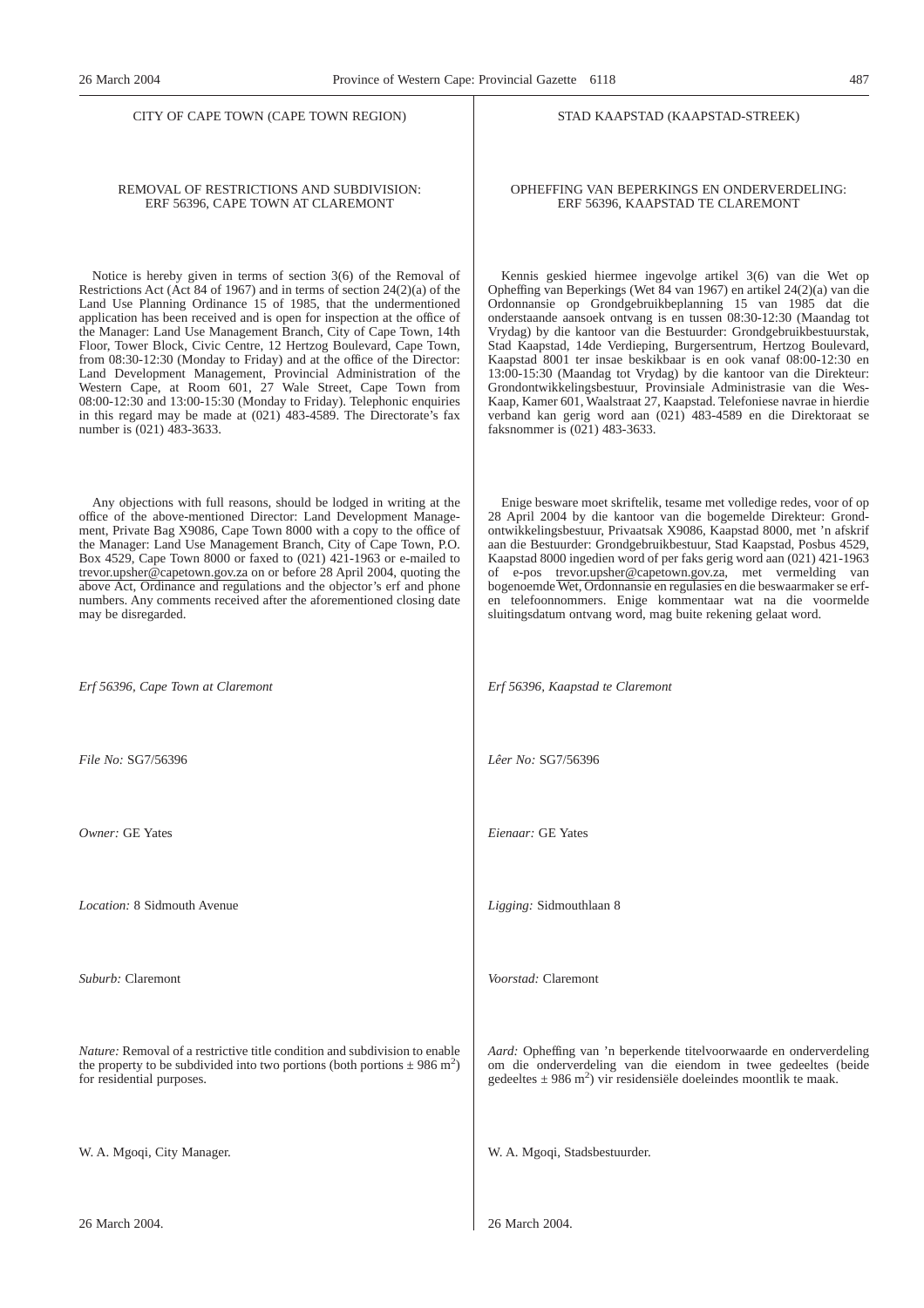#### CITY OF CAPE TOWN (CAPE TOWN REGION)

#### REMOVAL OF RESTRICTIONS, DEPARTURE AND CONSENT: ERF 50685, CAPE TOWN AT CLAREMONT

Notice is hereby given in terms of section 3(6) of the Removal of Restrictions Act (84/1967), section 15(2)(a) of Land Use Planning Ordinance 15 of 1985 and section 9 of the Zoning Scheme Regulations that the undermentioned application has been received and is open for inspection at the office of the Manager: Land Use Management Branch, City of Cape Town, 14th Floor, Civic Centre, Hertzog Boulevard, Cape Town 8001, between 08:30-12:30 (Monday to Friday) and at the office of the Director: Land Development Management, Provincial Administration of the Western Cape, at Room 601, 27 Wale Street, Cape Town from 08:30-12:30 and 13:00-15:30 (Monday to Friday). Telephonic enquiries in this regard may be made at (021) 483-4589 and the Directorate's fax number is (021) 483-3633.

Any objections, with full reasons, should be lodged in writing at the office of the above-mentioned Director: Land Development Management, Private Bag X9083, Cape Town 8000, with a copy to the office of the Manager: Land Use Management, City of Cape Town, P.O. Box 4529, Cape Town 8000 or faxed to  $(021)$  421-1963 or e-mailed to trevor.upsher@capetown.gov.za on or before 28 April 2004, quoting the above Act, Ordinance and regulations and the objector's erf and phone numbers. Any comments received after the aforementioned closing date may be disregarded.

*Erf 50685, Cape Town at Claremont*

*File No:* SG7/50685

*Owner:* Moneyline 501 (Pty) Ltd

*Location:* 10 Water Street

*Suburb:* Claremont

*Nature:* Removal of a restrictive title deed condition to enable the existing carport and double garage (which encroaches on the building lines) to be legalised.

The following departure from the Zoning Scheme Regulations is required:

Section 47(1): Proposed double garage setback 0 m in lieu of 4,5 m from Water Street.

The consent of Council in terms of section 51(d) of the Zoning Scheme Regulations is required to permit the carport.

W. A. Mgoqi, City Manager.

26 March 2004.

#### STAD KAAPSTAD (KAAPSTAD-STREEK)

#### OPHEFFING VAN BEPERKINGS, AFWYKINGS EN TOESTEMMING: ERF 50685, KAAPSTAD TE CLAREMONT

Kennis geskied hiermee ingevolge artikel 3(6) van die Wet op Opheffing van Beperkings (84/1967), artikel 15(2)(a) van die Ordonnansie op Grondgebruikbeplanning, Nr 15 van 1985 en artikel 9 van die Soneringskemaregulasies dat die onderstaande aansoek ontvang is en tussen 08:30-12:30 (Maandag tot Vrydag) by die kantoor van die Bestuurder: Grondgebruikbestuurstak, Stad Kaapstad, 14de Verdieping, Burgersentrum, Hertzog Boulevard, Kaapstad 8001 ter insae beskikbaar is en ook vanaf 08:00-12:30 en 13:00-15:30 (Maandag tot Vrydag) by die kantoor van die Direkteur: Grondontwikkelingsbestuur, Provinsiale Administrasie van die Wes-Kaap, Kamer 601, Waalstraat 27, Kaapstad. Telefoniese navrae in hierdie verband kan gerig word aan (021) 483-4589 en die Direktoraat se faksnommer is (021) 483-3633.

Enige besware moet skriftelik, tesame met volledige redes, voor of op 28 April 2004 by die kantoor van die bogemelde Direkteur: Grondontwikkelingsbestuur, Privaatsak X9083, Kaapstad 8000, met 'n afskrif aan die Bestuurder: Grondgebruikbestuur, Stad Kaapstad, Posbus 4529, Kaapstad 8000 ingedien word of per faks gerig word aan (021) 421-1963 of e-pos trevor.upsher@capetown.gov.za, met vermelding van bogenoemde Wet, Ordonnansie en regulasies en die beswaarmaker se erfen telefoonnommers. Enige kommentaar wat na die voormelde sluitingsdatum ontvang word, mag buite rekening gelaat word.

*Erf 50685, Kaapstad te Claremont*

*Lêer No:* SG7/50685

*Eienaar:* Moneyline 501 (Edms) Bpk

*Ligging:* Waterstraat 10

*Voorstad:* Claremont

*Aard:* Opheffing van 'n beperkende titelaktevoorwaarde om die wettiging van die bestaande motorafdak en dubbelmotorhuis (wat die boulyne oorskry) moontlik te maak.

Die volgende afwyking van die Soneringskemaregulasies word verlang:

Artikel 47(1): Inspringing ten opsigte van die voorgestelde dubbelmotorhuis 0 m in plaas van 4,5 m vanaf Waterstraat.

Die Raad se vergunning ingevolge artikel 51(d) van die Soneringskemaregulasies word verlang ten einde die motorafdak toe te laat.

W. A. Mgoqi, Stadsbestuurder.

26 March 2004.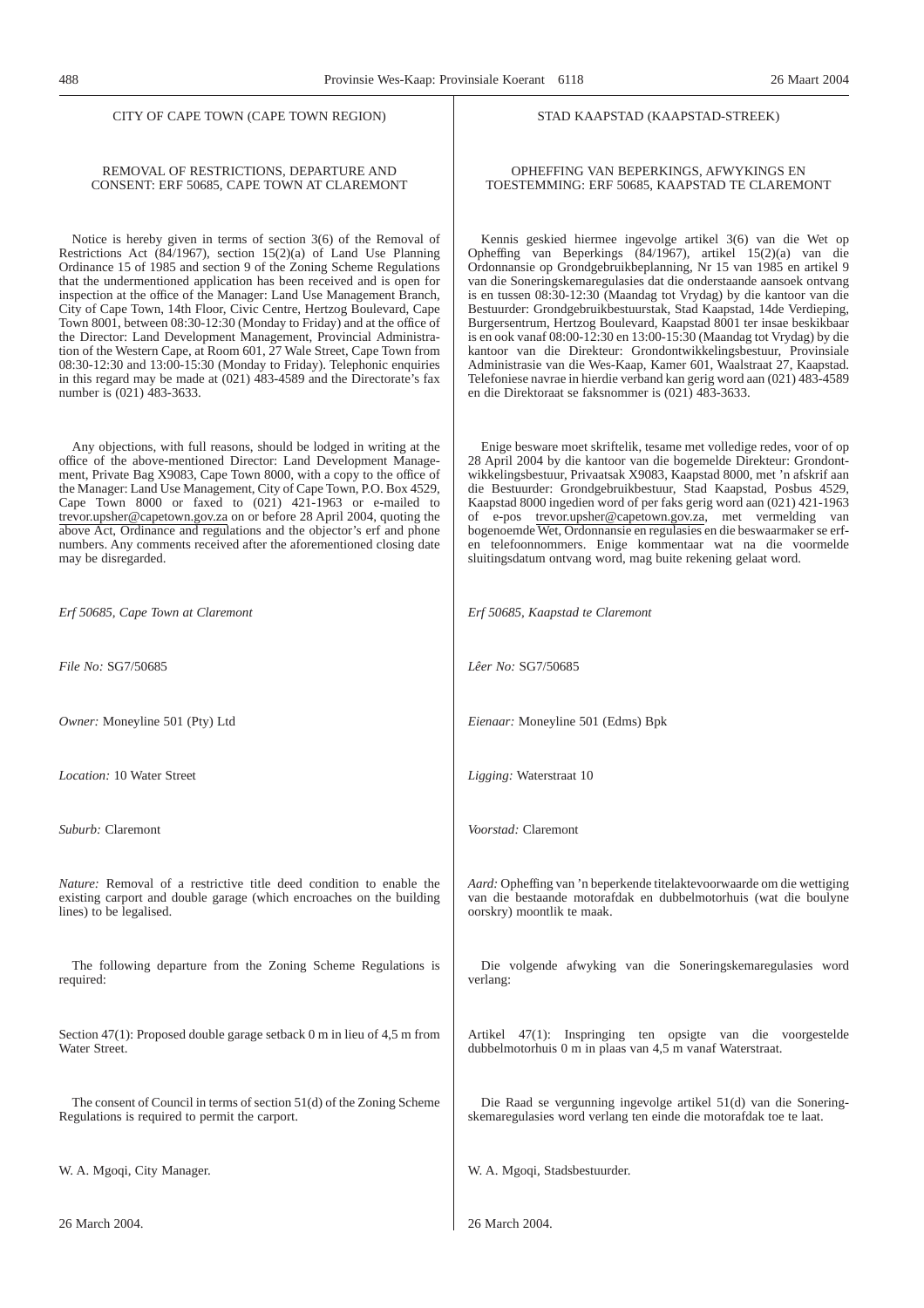#### CITY OF CAPE TOWN (TYGERBERG REGION)

#### REMOVAL OF RESTRICTIONS AND AMENDMENT OF CONDITIONS OF SPECIAL CONSENT USE: ERF 3029, 8 GOUSBLOM STREET, BLOMTUIN, BELLVILLE

Notice is hereby given in terms of section 3(6) of the Removal of Restrictions Act, 1967 (Act 84 of 1967) that the undermentioned application has been received and is open to inspection at the office of the Area Planner: East, Tygerberg Area: Town Planning, Bellville Municipal Offices, Voortrekker Road, Bellville (PO Box 2, Bellville 7535). Enquiries may be directed to Miss A Abrahams, tel. (021) 918-2070.

The application is also open to inspection at the office of the Director: Land Development Management, Provincial Administration of the Western Cape, at Room 601, 27 Wale Street, Cape Town from 08:00-12:30 and 13:00-15:30 (Monday to Friday). Telephonic enquiries in this regard may be made to Mr M Abrahams, tel. (021) 483-8788 and the Directorate's fax number is (021) 483-3633.

Any objections, with full reasons, should be lodged in writing at the office of the above-mentioned Director: Land Development Management, Private Bag X9086, Cape Town 8000, with a copy to the above-mentioned Local Authority, on or before 7 May 2004, quoting the above Act and the objector's erf number. Any comments received after the aforementioned closing date may be disregarded.

*Applicant:* DR Attridge

*Nature of application:* Removal of restrictive title conditions applicable to Erf 3029, Bellville, to enable the owner to use the property for the purposes of a day care centre.

Notice is also hereby given in terms of section 6.1 of the Bellville Zoning Scheme and the Land Use Planning Ordinance, 1985 (Ordinance 15 of 1985), that an application has been received for the amendment of the conditions of approval of a Special Consent Use which was approved in 1995. The approval granted in 1995 made provision for care to be given to a maximum of 15 children. The owner now wants to use the property for the care of 30 children. Three members of staff are required for the enlarged facility. The applicant also requires an amendment of the hours of the use, which was fixed from 07:30-17:00 weekdays. It is proposed that the hours be extended from 07:00 to 18:00.

Further details are available during office hours by appointment from Miss A Abrahams, Municipal Offices, Voortrekker Road, Bellville (tel. (021) 918-2070). Any objections to the proposed use, should be fully motivated and lodged in writing to the Area Planner: East, Tygerberg Area, Municipal Building, Voortrekker Road, Bellville (P.O. Box 2, Bellville 7535) not later than 7 May 2004.

Should no objection to the application be lodged in writing with the undersigned by the above-mentioned date, it will be assumed that you have no comment/objection to the application. Kindly note that this office refers all objections to the applicant for comments before the application can be submitted to Council for a decision.

W. A. Mgoqi, City Manager.

26 March 2004.

#### STAD KAAPSTAD (TYGERBERG-STREEK)

#### OPHEFFING VAN BEPERKINGS EN WYSIGING VAN SPESIALE TOESTEMMINGSGEBRUIKVOORWAARDES: ERF 3029, GOUSBLOMSTRAAT 8, BLOMTUIN, BELLVILLE

Kragtens artikel 3(6) van die Wet op Opheffing van Beperkings, 1967 (Wet 84 van 1967) word hiermee kennis gegee dat die onderstaande aansoek ontvang is en ter insae lê by die kantoor van die Areabeplanner: Oos, Stadsbeplanning, Tygerberg Area, Bellville Munisipale Kantore, Voortrekkerweg, Bellville (Posbus 2, Bellville 7535). Navrae kan gerig word aan mej A Abrahams, tel. (021) 918-2070.

Die aansoek lê ook ter insae by die Kantoor van die Direkteur: Grondontwikkelingsbestuur, Provinsiale Administrasie van die Wes-Kaap, by Kamer 601, Waalstraat 27, Kaapstad, vanaf 08:00-12:30 en 13:00-15:30 (Maandag tot Vrydag). Telefoniese navrae in die verband kan gerig word aan mnr M Abrahams, tel. (021) 483-8788 en die Direktoraat se faksnommer is (021) 483-3633.

Enige besware, met die volledige redes daarvoor, moet skriftelik by die kantoor van die bogenoemde Direkteur: Grondontwikkelingsbestuur, Privaatsak X9086, Kaapstad 8000 met 'n afskrif aan die bogenoemde Plaaslike Owerheid, ingedien word op of voor 7 Mei 2004. Enige kommentaar wat na die voorgemelde sluitingsdatum ontvang word mag moontlik nie in ag geneem word nie.

*Aansoeker:* DR Attridge

*Aard van aansoek:* Opheffing van beperkende titelvoorwaardes van toepassing op erf 3029, Bellville, ten einde die eienaar in staat te stel om die eiendom vir die bedryf van 'n dagsorgsentrum aan te wend.

Kennis geskied ook hiermee ingevolge klousule 6.1 van die Bellville Soneringskema en die Ordonnansie op Grondgebruikbeplanning, 1985 (Ordonnansie 15 van 1985), dat 'n aansoek ontvang is om 'n wysiging van die voorwaardes van 'n goedkeuring vir 'n Spesiale Toestemming wat in 1995 goedgekeur is. Die goedkeuring in 1995 verleen het voorsiening gemaak vir die versorging van 15 kinders. Die eienaar wil die eiendom nou aanwend vir die versorging van 'n maksimum van 30 kinders. Drie personeellede word benodig vir die uitgebreide gebruik. Verder versoek die eienaar ook 'n wysiging van die ure van die gebruik wat tussen 07:30-17:00 weeksdae vasgestel is. Goedkeuring word versoek om die ure te verleng na 07:00-18:00.

Nadere besonderhede is gedurende kantoorure volgens afspraak by mej A Abrahams, Munisipale Kantore, Bellville (tel. (021) 918-2070) verkrygbaar. Enige besware teen die voorgestelde gebruik, met die volledige redes daarvoor, moet skriftelik aan die kantoor van die Areabeplanner: Oos, Tygerberg Area, Voortrekkerweg, Bellville (Posbus 2, Bellville 7535) gerig word nie later nie as 7 Mei 2004.

Indien geen besware teen die aansoek skriftelik by die ondergetekende ingedien word voor of op bovermelde datum nie, sal daar aanvaar word dat u geen kommentaar/beswaar teen die aansoek het nie. Neem asseblief kennis dat hierdie kantoor enige besware wat ontvang word na die aansoeker vir kommentaar verwys alvorens die aansoek vir 'n beslissing aan die Raad voorgelê kan word. (TE 18/6/1/26/6)

W. A. Mgoqi, Stadsbestuurder.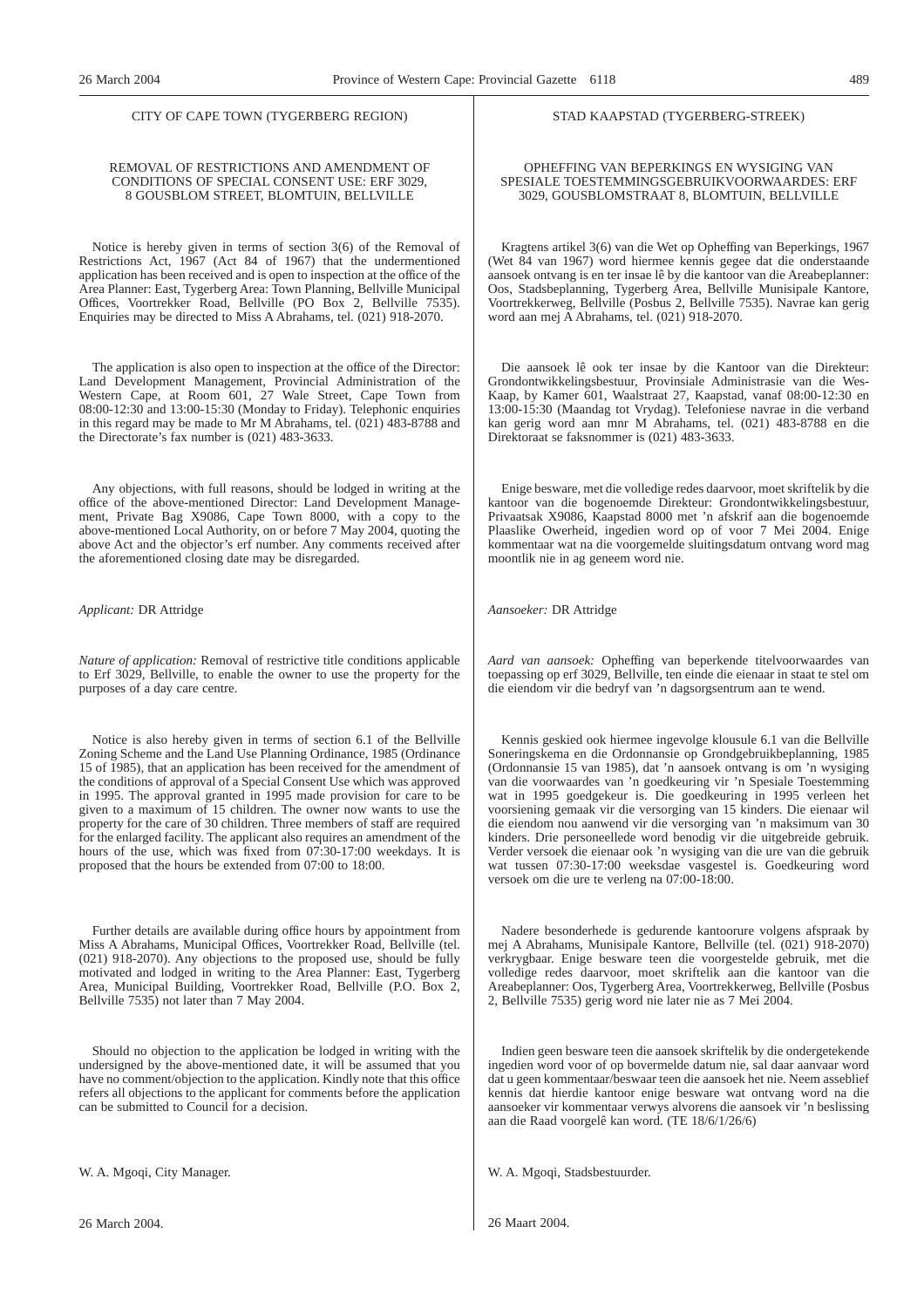#### **TENDERS**

**N.B.** Tenders for commodities/services, the estimated value of which exceeds R20 000, are published in the Government Tender Bulletin, which is obtainable from the Government Printer, Private Bag X85, Pretoria, on payment of a subscription.

BREEDE RIVER/WINELANDS MUNICIPALITY

Montagu Office

MN NO. 22/2004

#### PROPOSED CONSENT USE: ERF 4564, 56 EIKE AVENUE, MONTAGU (Montagu Zoning Scheme Regulations)

Notice is hereby given in terms of the Zoning Scheme Regulations of Montagu (Land Use Planning Ordinance No. 15 of 1985) that Council has received an application for consent use from DA Fortuin on behalf of N Davids for a home enterprise to erect a Vodacom Container with public telephones on Erf 4564, Montagu.

The application for the proposed consent use will be open for inspection at the Montagu Office during normal office hours. Written legal and fully motivated objections/comments, if any, must be lodged with the Municipal Manager, Private Bag X2, Ashton, 6715, before or on 28 April 2004. Further details are obtainable from Mr Jack van Zyl (023) 614-1112 during office hours.

Any person who cannot write may come to the office mentioned above, during office hours where a staff member of the municipality will assist that person to transcribe his/her comments or representations.

N. Nel, Municipal Manager, Municipal Office, Private Bag X2, Ashton 6715.

26 March 2004. 6694

#### BREEDE RIVER/WINELANDS MUNICIPALITY

#### Robertson Office

#### MN NO. 26/2004

#### PROPOSED TEMPORARY DEPARTURE: ERF 355, 39 BARRY STREET, ROBERTSON (Ordinance 15 of 1985, Land Use Planning)

Notice is hereby given in terms of section 15 of the Land Use Planning Ordinance, 1985 (Ordinance 15 of 1985), that the Council has received an application for temporary departure (for five years) from Mr JH Steyn to run a workshop for the repair and servicing of vehicles from Erf 355, Robertson.

The application for the proposed temporary departure will be open for inspection at the Robertson Office during normal office hours. Written legal and fully motivated objections/comments, if any, must be lodged with the Municipal Manager, Private Bag X2, Ashon, 6715, before or on 28 April 2004. Further details are obtainable from Mr Jack van Zyl (023) 614-1112 during office hours.

Any person who cannot write may come to the office mentioned above, during office hours where a staff member of the municipality will assist that person to transcribe his/her comments or representations.

N. Nel, Municipal Manager, Municipal Office, Private Bag X2, Ashton 6715.

**TENDERS**

**L.W.** Tenders vir kommoditeite/dienste waarvan die beraamde waarde meer as R20 000 beloop, word in die Staatstenderbulletin gepubliseer wat by die Staatsdrukker, Privaatsak X85, Pretoria, teen betaling van 'n intekengeld verkrygbaar is.

#### **NOTICES BY LOCAL AUTHORITIES KENNISGEWINGS DEUR PLAASLIKE OWERHEDE**

#### MUNISIPALITEIT BREËRIVIER/WYNLAND

Montagu Kantoor

MK NR. 22/2004

VOORGESTELDE VERGUNNINGSGEBRUIK: ERF 4564, EIKELAAN 56, MONTAGU (Montagu Soneringskemaregulasies)

Kennis geskied hiermee ingevolge die Soneringskemaregulasies van Montagu (Ordonnansie Nr. 15 van 1985), dat die Raad 'n aansoek om vergunningsgebruik ontvang het van DA Fortuin namens N Davids vir 'n tuisonderneming ten einde 'n Vodacom Vraghouer met openbare telefone op te rig op Erf 4564, Montagu.

Die aansoek insake die voorgenome vergunningsgebruik lê ter insae gedurende kantoorure in die Montagu Kantoor en skriftelike regsgeldige en goed gemotiveerde besware/kommentaar, indien enige moet nie later as 28 April 2004 skriftelik by die Munisipale Bestuurder, Privaatsak X2, Ashton, 6715, ingedien word nie. Navrae kan gerig word aan mnr Jack van Zyl by telefoonnommer (023) 614-1112.

'n Persoon wat nie kan skryf nie kan gedurende kantoorure na bogenoemde kantoor kom waar 'n personeellid van die munisipaliteit daardie persoon sal help om sy/haar kommentaar of vertoë af te skryf.

N. Nel, Munisipale Bestuurder, Munisipale Kantoor, Privaatsak X2, Ashton 6715.

26 Maart 2004. 6694

#### MUNISIPALITEIT BREËRIVIER/WYNLAND

#### Robertson Kantoor

#### MK NR. 26/2004

#### VOORGESTELDE TYDELIKE AFWYKING: ERF 355, BARRYSTRAAT 39, ROBERTSON (Ordonnansie 15 van 1985, Grondgebruikbeplanning)

Kennis geskied hiermee ingevolge artikel 15 van die Ordonnansie op Grondgebruikbeplanning, 1985 (Ordonnansie 15 van 1985) dat die Raad 'n aansoek ontvang het om tydelike afwyking (vir vyf jaar) van mnr JH Steyn ten einde 'n werkswinkel te bedryf vir die herstel en diens van voertuie vanaf Erf 355, Robertson.

Die aansoek insake die voorgenome tydelike afwyking lê ter insae gedurende kantoorure in die Robertson Kantoor en skriftelike regsgeldige en goed gemotiveerde besware/kommentaar, indien enige moet nie later as 28 April 2004 skriftelik by die Munisipale Bestuurder, Privaatsak X2, Ashton, 6715, ingedien word nie. Navrae kan gerig word aan mnr Jack van Zyl by telefoonnommer (023) 614-1112.

'n Persoon wat nie kan skryf nie kan gedurende kantoorure na bogenoemde kantoor kom waar 'n personeellid van die munisipaliteit daardie persoon sal help om sy/haar kommentaar of vertoë af te skryf.

N. Nel, Munisipale Bestuurder, Munisipale Kantoor, Privaatsak X2, Ashton 6715.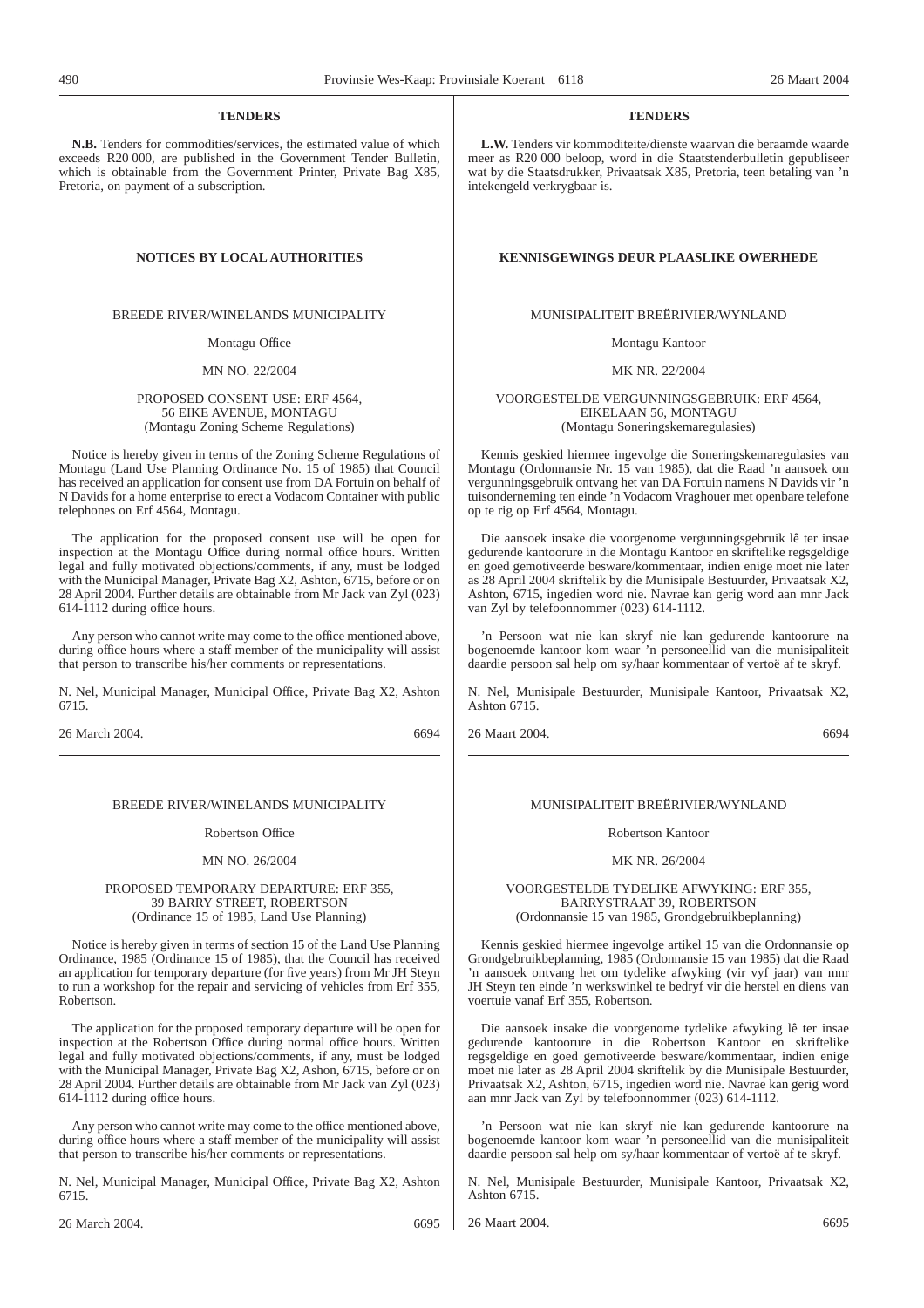#### BREEDE RIVER/WINELANDS MUNICIPALITY

Bonnievale Office

#### MN NO. 27/2004

#### PROPOSED TEMPORARY DEPARTURE: ERF 184, AKASIA AVENUE, BONNIEVALE (Ordinance 15 of 1985, Land Use Planning)

Notice is hereby given in terms of the provisions of section 15 (1) of the Land Use Planning Ordinance, 1985 (Ordinance 15 of 1985), that Council has received an application from Mr JJ Wentzel for a temporary departure (for five years) to run a wholesale nursery from Erf 184, Bonnievale.

Full details relating to the proposed temporary departure will be open for inspection at the Bonnievale Office during normal office hours. Any legal and fully motivated comments/objections, if any, must be made in writing to the Municipal Manager on or before 28 April 2004. Further details are obtainable from Mr Jack van Zyl (023) 614-1112 during office hours.

Any person who cannot write may came to the office mentioned above, during office hours where a staff member of the municipality will assist that person to transcribe his/her comments or representations.

N. Nel, Municipal Manager, Municipal Office, Private Bag X2, Ashton 6715.

26 March 2004. 6696

#### MUNISIPALITEIT BREËRIVIER/WYNLAND

Bonnievale Kantoor

#### MK NR. 27/2004

#### VOORGESTELDE TYDELIKE AFWYKING: ERF 184, AKASIALAAN, BONNIEVALE (Ordonnansie 15 van 1985, Grondgebruikbeplanning)

Kennis geskied hiermee ingevolge artikel 15 (1) van die Ordonnansie op Grondgebruikbeplanning, 1985 (Ordonnansie 15 van 1985) dat 'n aansoek ontvang is van mnr JJ Wentzel vir 'n tydelike afwyking (vir vyf jaar) ten einde 'n groothandel kwekery te bedryf vanaf Erf 184, Bonnievale.

Volledige besonderhede insake die voorgenome tydelike afwyking lê ter insae gedurende kantoorure by die Bonnievale Kantoor en skriftelike regsgeldige en goed gemotiveerde besware/kommentaar indien enige, moet nie later as 28 April 2004 skriftelik by die Munisipale Bestuurder ingedien word nie. Nadere besonderhede is gedurende kantoorure by mnr Jack van Zyl (023) 614-1112 beskikbaar.

'n Persoon wat nie kan skryf nie kan gedurende kantoorure na bogenoemde kantoor kom waar 'n personeellid van die munisipaliteit daardie persoon sal help om sy/haar kommentaar of vertoë af te skryf.

N. Nel, Munisipale Bestuurder, Munisipale Kantoor, Privaatsak X2, Ashton 6715.

26 Maart 2004. 6696

#### BREEDE RIVER/WINELANDS MUNICIPALITY

Ashton Office

#### MN NO. 18/2004

#### CLOSING WITH ACCOMPANIED CONSOLIDATION OF PORTION OF PUBLIC STREET, ERF 775, ASHTON

Notice is hereby given in terms of section 137(1) of Ordinance 20 of 1974 that Council intends to close a portion of public street, Erf 775, adjoining Erven 638, 639, 858, 1479 and 1911 and the consolidation with Erf 1988, Ashton.

The application will be open for inspection at the Ashton Office during normal office hours. Any legal and fully motivated comments/objections, if any, must be made in writing to the Municipal Manager on or before 23 April 2003. Further details are obtainable from Mr Kobus Brand (023) 614-1112 during office hours.

Any person who cannot write may come to the place named in the invitation, during office hours where a staff member of the municipality will assist that person to transcribe that person's comments or representations.

N. Nel, Municipal Manager, Private Bag X2, Ashton 6715.

26 March 2004. 6697

#### MUNISIPALITEIT BREËRIVIER/WYNLAND

Ashton Kantoor

#### MK NR. 18/2004

#### SLUITING MET GEPAARDGAANDE KONSOLIDASIE VAN GEDEELTE VAN OPENBARE STRAAT, ERF 775, ASHTON

Kennis geskied hiermee kragtens artikel 137(1) van Ordonnansie 20 van 1974 dat die Raad van voorneme is om 'n gedeelte van openbare straat, Erf 775, aangrensend Erwe 638, 639, 858, 1479 en 1911 te sluit en te konsolideer met Erf 1988, Ashton.

Die aansoek lê ter insae gedurende kantoorure in die Ashton Kantoor en skriftelike regsgeldige en goed gemotiveerde besware/kommentaar, indien enige moet nie later as 23 April 2004 skriftelik by die Munisipale Bestuurder, Privaatsak X2, Ashton, 6715, ingedien word nie. Nadere besonderhede is gedurende kantoorure by mnr Kobus Brand (023) 614-1112 beskikbaar.

'n Persoon wat nie kan skryf nie kan gedurende kantoorure na die plek wat in die uitnodiging gemeld word, kom waar 'n personeellid van die munisipaliteit daardie persoon sal help om die persoon se kommentaar of vertoë af te skryf.

N. Nel, Munisipale Bestuurder, Privaatsak X2, Ashton 6715.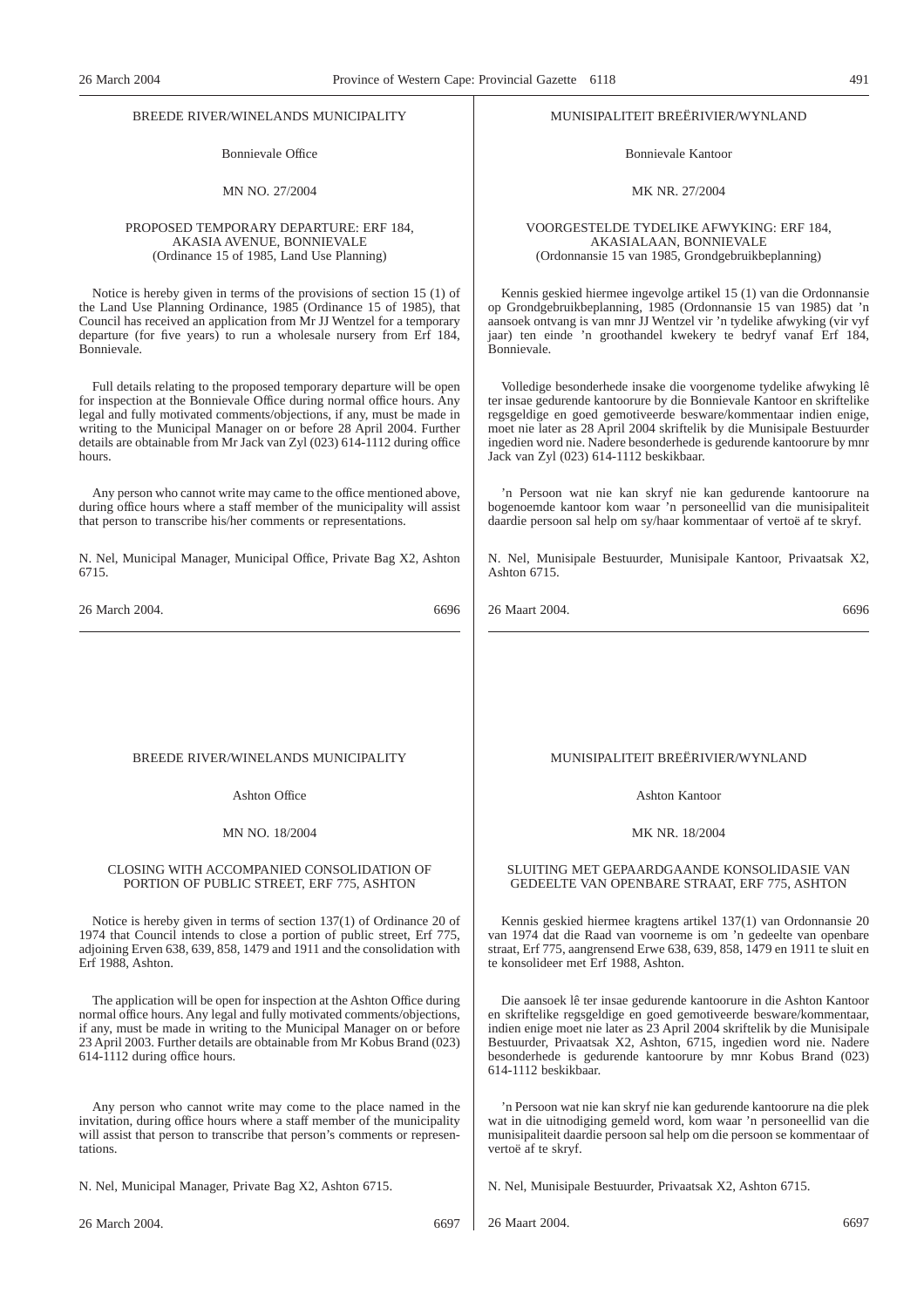#### BREEDE RIVER/WINELANDS MUNICIPALITY

#### Montagu Office

#### MN NO. 24/2004

#### PROPOSED CONSENT USES: ERVEN 2000, 4119, 2174 AND 2123, MONTAGU (Montagu Zoning Scheme Regulations)

Notice is hereby given in terms of the Zoning Scheme Regulations of Montagu (Land Use Planning Ordinance No. 15 of 1985) that Council has received the undermentioned applications for consent uses for home enterprises to erect mobile shops in Montagu.

V Adendorff, 13 Eike Avenue, Montagu, Erf 2000.

L Scheeprs on behalf of S Beard, 5 Geelhout Avenue, Montagu, Erf 4119.

JF January on behalf of A January, 61 Du Preez Street, Montagu, Erf 2174.

R Pieterse on behalf of AAdendorf, 13 Anderson Street, Montagu, Erf 2123.

The application for the proposed consent use will be open for inspection at the Montagu Office during normal office hours. Written legal and fully motivated objections/comments, if any, must be lodged with the Municipal Manager, Private Bag X2, Ashton, 6715, before or on 23 April 2004. Further details are obtainable from Mr Jack van Zyl (023) 614-1112 during office hours.

Any person who cannot write may come to the office mentioned above, during office hours where a staff member of the municipality will assist that person to transcribe his/her comments or representations.

N. Nel, Municipal Manager, Municipal Office, Private Bag X2, Ashton 6715.

26 March 2004. 6698

#### BREEDE RIVER/WINELANDS MUNICIPALITY

Montagu Office

MN NO. 25/2004

#### PROPOSED CONSENT USES: ERVEN 4735, 2813, 4822, 3783 AND 5064, MONTAGU (Montagu Zoning Scheme Regulations)

Notice is hereby given in terms of the Zoning Scheme Regulations of Montagu (Land Use Planning Ordinance No. 15 of 1985) that Council has received the undermentioned applications for consent uses for home enterprises to erect Mobile shops in Montagu.

A Adendorf on behalf of M Soldaat, 80 Karee Avenue, Erf 4735.

PJ van Zyl, 1A Wilhelm Thys Avenue, Erf 2813.

P Filander, 50 Gwarrie Avenue, Erf 4822.

A Borens on behalf of A Borens, 7 Boesak Street, Erf 3783.

C Olivier on behalf of N Louw, 8 Peperboom Avenue, Erf 5064.

The application for the proposed consent use will be open for inspection at the Montagu Office during normal office hours. Written legal and fully motivated objections/comments, if any, must be lodged with the Municipal Manager, Private Bag X2, Ashton, 6715, before or on 23 April 2004. Further details are obtainable from Mr Jack van Zyl (023) 614-1112 during office hours.

Any person who cannot write may come to the office mentioned above, during office hours where a staff member of the municipality will assist that person to transcribe his/her comments or representations.

N. Nel, Municipal Manager, Municipal Office, Private Bag X2, Ashton 6715.

#### MUNISIPALITEIT BREËRIVIER/WYNLAND

Montagu Kantoor

MK NR. 24/2004

#### VOORGESTELDE VERGUNNINGSGEBRUlKE: ERWE 2000, 4119, 2174 EN 2123, MONTAGU (Montagu Soneringskemaregulasies)

Kennis geskied hiermee ingevolge die Soneringskemaregulasies van Montagu (Ordonnansie Nr. 15 van 1985), dat die Raad die onderstaande aansoeke om vergunningsgebruike ontvang het vir tuisondernemings ten einde mobiele winkels op te rig:

V Adendorff, Eikelaan 13, Montagu, Erf 2000.

L Scheepers namens S Beard, Geelhoutlaan 5, Montagu, Erf 4119.

JF January namens A January, Du Preezstraat 61, Montagu, Erf 2174.

R Pieterse namens A Adendorf, Andersonstraat 13, Montagu, Erf 2123.

Die aansoeke insake die voorgenome vergunningsgebruike lê ter insae gedurende kantoorure in die Montagu Kantoor en skriftelike regsgeldige en goed gemotiveerde besware/kommentaar, indien enige moet nie later as 23 April 2004 skriftelik by die Munisipale Bestuurder, Privaatsak X2, Ashton, 6715, ingedien word nie. Navrae kan gerig word aan mnr Jack van Zyl by telefoonnommer (023) 614-1112.

'n Persoon wat nie kan skryf nie kan gedurende kantoorure na bogenoemde kantoor kom waar 'n personeellid van die munisipaliteit daardie persoon sal help om sy/haar kommentaar of vertoë af te skryf.

N. Nel, Munisipale Bestuurder, Munisipale Kantoor, Privaatsak X2, Ashton 6715.

26 Maart 2004. 6698

#### MUNISIPALITEIT BREËRIVIER/WYNLAND

#### Montagu Kantoor

MK NR. 25/2004

#### VOORGESTELDE VERGUNNINGSGEBRUIKE: ERWE 4735, 2813, 4822, 3783 EN 5064, MONTAGU (Montagu Soneringskemaregulasies)

Kennis geskied hiermee ingevolge die Soneringskemaregulasies van Montagu (Ordonnansie Nr. 15 van 1985), dat die Raad die onderstaande aansoeke om vergunningsgebruike ontvang het vir tuisondernemings ten einde mobiele winkels op te rig:

A Adendorf namens M Soldaat, Kareelaan 80, Erf 4735.

PJ van Zyl, Wilhelm Thyslaan 1A, Erf 2813.

P Filander, Gwarrielaan 50, Erf 4822.

A Borens namens A Borens, Boesakstraat 7, Erf 3783.

C Olivier namens N Louw, Peperboomlaan 8, Erf 5064.

Die aansoeke insake die voorgenome vergunningsgebruike lê ter insae gedurende kantoorure in die Montagu Kantoor en skriftelike regsgeldige en goed gemotiveerde besware/kommentaar, indien enige moet nie later as 23 April 2004 skriftelik by die Munisipale Bestuurder, Privaatsak X2, Ashton, 6715, ingedien word nie. Navrae kan gerig word aan mnr Jack van Zyl by telefoonnommer (023) 614-1112.

'n Persoon wat nie kan skryf nie kan gedurende kantoorure na bogenoemde kantoor kom waar 'n personeellid van die munisipaliteit daardie persoon sal help om sy/haar kommentaar of vertoë af te skryf.

N. Nel, Munisipale Bestuurder, Munisipale Kantoor, Privaatsak X2, Ashton 6715.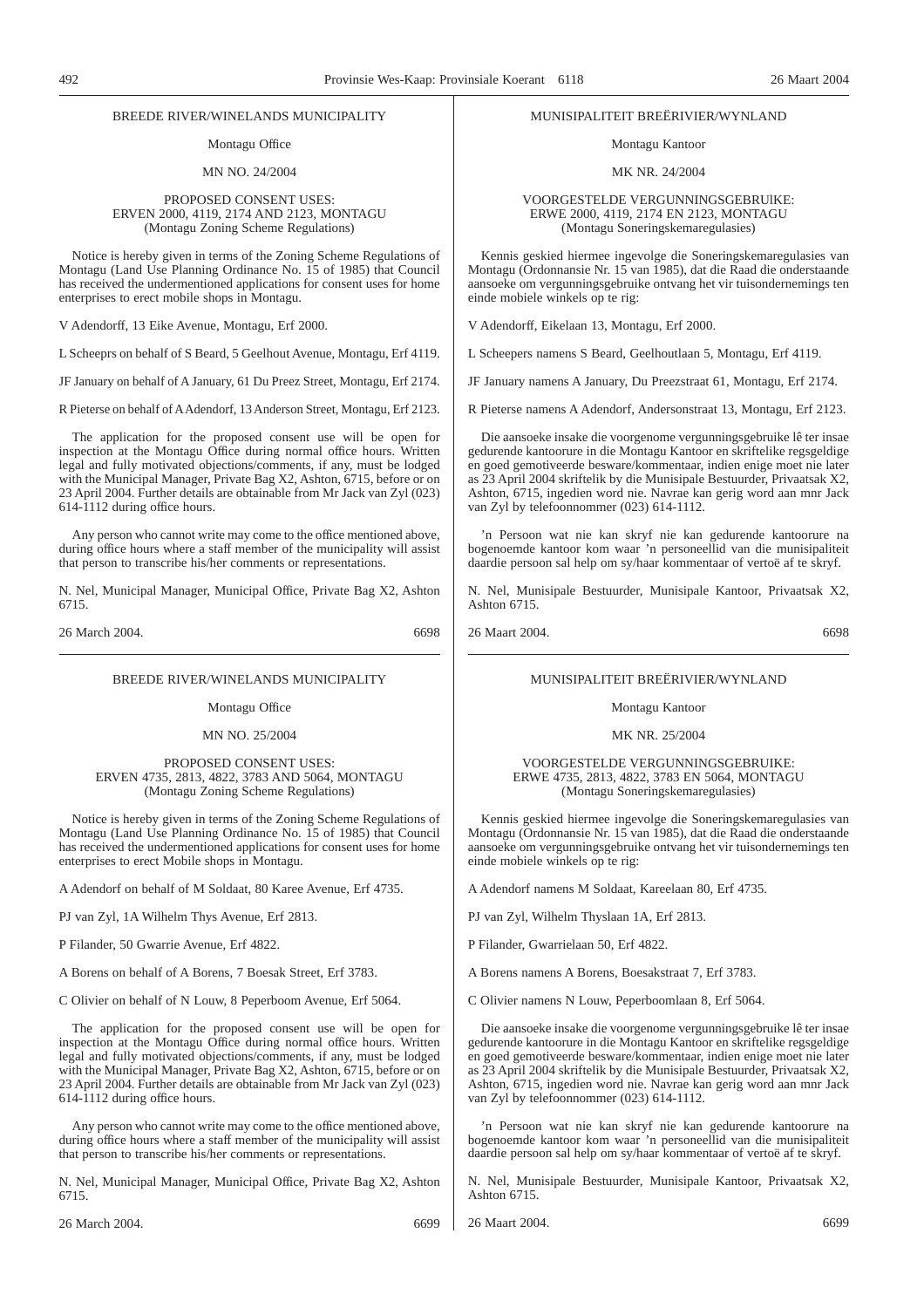#### CAPE AGULHAS MUNICIPALITY

### SUBDIVISION: ERF 397, SUIDERSTRAND

#### **CORRECTION**

Please note the above-mentioned application was advertised on 27 February 2004 for comment/objections. The closing date for objection/ comments was incorrectly indicated as 26 May 2004 and should read 26 March 2004.

In terms of section 21(4) of the Local Government Act: Municipal Systems, 2000 (Act 32 of 2000) notice is hereby given that persons who cannot read or write may request that an employee at any of the reception offices of the Cape Agulhas Municipality assist in the formulation and writing of input, comments or objections.

K. Jordaan, Municipal Manager, P.O. Box 51, Bredasdorp 7280.

26 March 2004. 6700

#### CAPE AGULHAS MUNICIPALITY

#### PROPOSED SUBDIVISION: ERF 209, WAENHUISKRANS/ARNISTON

Notice is hereby given in terms of section 24 of the Land Use Planning Ordinance, 1985 (Ordinance 15 of 1985) that Council received an application from Spronk and Associates for the subdivision of Erf 209, Waenhuiskrans/Arniston into two portions of approximately 514  $m<sup>2</sup>$  and 647 m<sup>2</sup> . Access to the newly created erven will be obtained from Commando and Dunkirk Streets.

In terms of section 21(4) of the Local Government Act: Municipal Systems, 2000 (Act 32 of 2000) notice is hereby given that persons who cannot read or write may request that an employee at any of the reception offices of the Cape Agulhas Municipality assist in the formulation and writing of input, comments or objections.

Further particulars are available for inspection in the office of the undersigned during office hours and written objections, if any, must reach him not later than 19 April 2004.

K. Jordaan, Municipal Manager, P.O. Box 51, Bredasdorp 7280.

26 March 2004. 6701

#### CAPE AGULHAS MUNICIPALITY

#### DEPARTURE: ERF 1351, 103 SAREL CILLIER STREET, NAPIER

Notice is hereby given in terms of section 15 of the Ordinance on Land Use Planning 1985 (No. 15 of 1985) that Council has received an application from Mrs G Alegi, Erf 1351, 103 Sarel Cillier Street, Napier in order to conduct a tourist orientated business, that would include the sale of antique furniture, on the premises.

In terms of section 21(4) of the Local Government Act: Municipal Systems, 2000 (Act 32 of 2000) notice is hereby given that persons who cannot read or write may request that an employee at any of the reception offices of the Cape Agulhas Municipal Council assist in the formulation and writing of input, comments or objections.

Further particulars are available for inspection in the office of the undersigned during office hours and written objections, if any, must reach him not later than 26 April 2004.

K. Jordaan, Municipal Manager, P.O. Box 51, Bredasdorp 7280.

26 March 2004. 6702

#### KAAP AGULHAS MUNISIPALITEIT

ONDERVERDELING: ERF 397, SUIDERSTRAND

#### **REGSTELLING**

Bogenoemde aansoek is 27 Februarie 2004 gedateer vir kommentaar/ besware en is daar verkeerdelik aangedui dat die tydperk vir kommentaar/besware op 26 Mei 2004 sluit instede van 26 Maart 2004. Die datum vir sluiting van kommentare is dus 26 Maart 2004.

Ingevolge artikel 21(4) van die Wet op Plaaslike Regering: Munisipale Stelsels, 2000 (Wet 32 van 2000) word kennis gegee dat persone wat nie kan lees of skryf nie enige munisipale personeellid by enige ontvangskantore van die Raad te Kaap Agulhas kan nader vir hulpverlening om u kommentaar, beswaar of inset op skrif te stel.

K. Jordaan, Munisipale Bestuurder, Posbus 51, Bredasdorp 7280.

26 Maart 2004. 6700

#### KAAP AGULHAS MUNISIPALITEIT

#### VOORGESTELDE ONDERVERDELING: ERF 209 WAENHUISKRANS/ARNISTON

Kennis geskied hiermee ingevolge artikel 24 van die Ordonnansie op Grondgebruikbeplanning, 1985 (Ordonnansie 15 van 1985) dat die Raad 'n aansoek van Spronk en Medewerkers vir die onderverdeling van Erf 209, Waenhuiskrans/Arniston in twee gedeeltes van ongeveer  $\frac{514 \text{ m}^2}{2}$  en 647 m<sup>2</sup> . Toegang tot die nuutgeskepte erwe sal vanaf Kommando- en Dunkirkstraat geskied.

Ingevolge artikel 21(4) van die Wet op Plaaslike Regering: Munisipale Stelsels, 2000 (Wet 32 van 2000) word kennis gegee dat persone wat nie kan lees of skryf nie enige munisipale personeellid by enige ontvangskantore van die Raad te Kaap Agulhas kan nader vir hulpverlening om u kommentaar, beswaar of inset op skrif te stel.

Verdere besonderhede van bogenoemde lê ter insae in die kantoor van die ondergetekende en skriftelike besware, indien enige, moet hom nie later as 19 April 2004 bereik nie.

K. Jordaan, Munisipale Bestuurder, Posbus 51, Bredasdorp 7280.

26 Maart 2004. 6701

#### MUNISIPALITEIT KAAP AGULHAS

#### AFWYKING: ERF 1351, SAREL CILLIERSTRAAT 103, NAPIER

Kennis geskied hiermee ingevolge artikel 15 van die Ordonnansie op Grondgebruikbeplanning, 1985 (Nr. 15 van 1985) dat die Raad 'n aansoek ontvang het van mev G Alegi, Erf 1351, Sarel Cillierstraat 103, Napier om 'n toeriste-georiënteerde besigheid wat ook die verkoop van antieke meubels insluit, op die eiendom te bedryf.

Ingevolge artikel 21(4) van die Wet op Plaaslike Regering: Munisipale Stelsels, 2000 (Wet 32 van 2000) word kennis gegee dat persone wat nie kan skryf nie enige munisipale personeellid by enige ontvangskantore van die Raad te Kaap Agulhas kan nader vir hulpverlening om u kommentaar, beswaar of inset op skrif te stel.

Verdere besonderhede van bogenoemde lê ter insae in die kantoor van die ondergetekende en skriftelike besware, indien enige, moet hom nie later as 26 April 2004 bereik nie.

K. Jordaan, Munisipale Bestuurder, Posbus 51, Bredasdorp, 7280.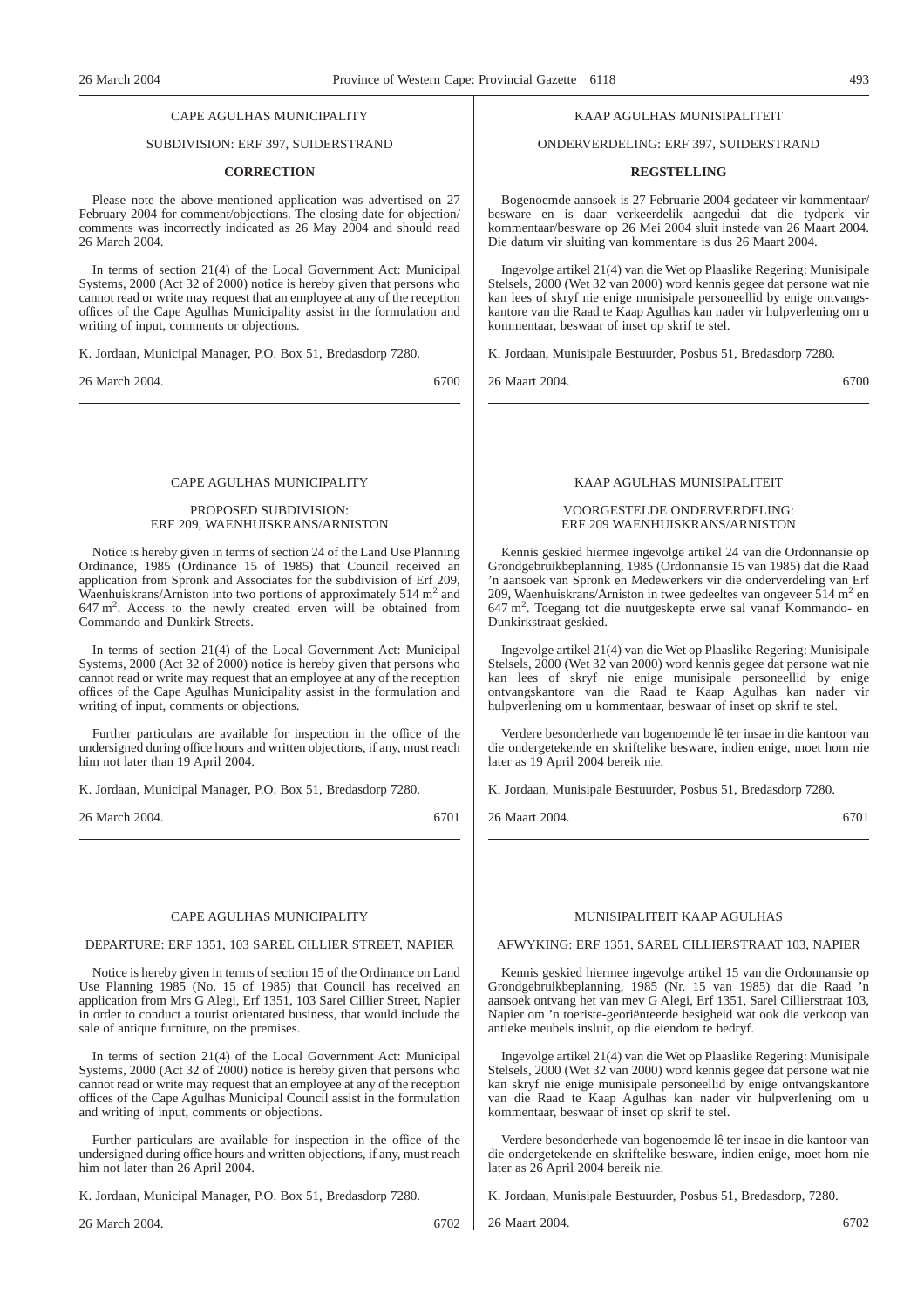#### CEDERBERG MUNICIPALITY

#### CLOSURE OF PORTION OF OPEN SPACE ERF 2095, ADJACENT TO ERF 2094, CLANWILLIAM

Notice is hereby given in terms of section 137(1) of the Municipal Ordinance, 1974 (Ordinance 20 of 1974) that portion of open space Erf 2095, adjacent to Erf 2094, Clanwilliam has been closed. (Surveyor-General's reference S/9187 V2 p. 552.) — P. L. Volschenk, Municipal Manager, Private Bag X2, Clanwilliam 8135.

26 March 2004. 6703

#### CEDERBERG MUNICIPALITY

#### PROPOSED SUBDIVISION OF PORTION 14 OF THE FARM VERLORENVLEI NO. 277, DIVISION CLANWILLIAM

Notice is hereby given in terms of section 24(2)(a) of the Land Use Planning Ordinance, 1985 (Ordinance 15 of 1985), that an application has been received for the subdivision of Portion 14 of the farm Verlorenvlei No. 277, zoned as open space zone III and agricultural zone I, into Portion A  $(131.08 \text{ ha})$  and the remainder  $(1764 \text{ ha})$ . After subdivision Portion A will be zoned open space zone III and the remainder agricultural zone I.

Full details of the proposal are available for inspection, during office hours, at the West Coast District Municipality at 58 Long Street, Moorreesburg.

Objections against the proposal or comments must be lodged at the West Coast District Municipality (P.O. Box 242, Moorreesburg 7310) on or before 26 April 2004.

L. Volschenk, Municipal Manager.

Reference number 13/2/5/263. 26 March 2004. 6704

#### CITY OF CAPE TOWN (HELDERBERG REGION)

#### AMENDMENT OF ZONING SCHEME: REZONING AND SUBDIVISION: REMAINDER FARM 1089, WEDDERWILL, SIR LOWRY'S PASS

Notice is hereby given in terms of the provisions of sections  $17(2)(a)$ and 24(2)(a) of Ordinance 15 of 1985 that the Council has received the undermentioned proposal, which is available for inspection during office hours (08:00-12:30), at the First Floor, Directorate: Planning and Environment, Land Use Management Branch, Municipal Offices, Somerset West. Written objections, if any, stating reasons and directed to the Director: Planning and Environment, P.O. Box 19, Somerset West 7129, or faxed to (021) 850-4354, or e-mailed to ciska.du\_toit@capetown.gov.za, or hand delivered to the Land Use Management Branch, 1st Floor, Municipal Offices, Andries Pretorius Street, Somerset West, quoting the above-mentioned reference number, will be received from 26 March 2004 up to 23 April 2004.

If your response is not sent to this address, e-mail address or fax number and if, as a consequence it arrives late, it will be deemed to be invalid.

*Amendment of Zoning Scheme: Rezoning and subdivision: Remainder Farm 1089, Wedderwill, Sir Lowry's Pass*.

*Ref No:* Rem Farm 1089 SLP

*Notice No:* 12UP/2004

*Applicant:* Messrs Chittenden Nicks De Villiers

*Nature of Application:*

- (a) The subdivision of the above property into 1 portion, measuring approximately 9 467  $m<sup>2</sup>$  in extent, and a remainder;
- the rezoning of Portion 1 (being the 9 467  $m^2$  portion) which adjoins the existing resort zoning, from agricultural zone I to resort zone II.

*Any enquiries in the above regard can be directed to Mr J Neubert at tel. (021) 850-4466.*

W. A. Mgoqi, City Manager.

26 March 2004. 6705

#### MUNISIPALITEIT CEDERBERG

#### SLUITING VAN GEDEELTE VAN OPENBARE PLEK ERF 2095, GRENSEND AAN ERF 2094, CLANWILLIAM

Kennis geskied hiermee ingevolge die bepalings van artikel 137(1) van die Munisipale Ordonnansie, 1974 (Ordonnansie 20 van 1974) dat gedeelte van openbare plek Erf 2095, grensend aan Erf 2094, Clanwilliam, gesluit is. (Landmeter-Generaal verwysing S/9187 V2 p. 552.) — P. L. Volschenk, Munisipale Bestuurder, Privaatsak X2, Clanwilliam 8135.

26 Maart 2004. 6703

#### CEDERBERG MUNISIPALITEIT

#### VOORGESTELDE ONDERVERDELING VAN GEDEELTE 14 VAN DIE PLAAS VERLORENVLEI NR. 277, AFDELING CLANWILLIAM

Kennis geskied hiermee ingevolge die bepalings van artikel 24(2)(a) van die Ordonnansie op Grondgebruikbeplanning 1985, (Ordonnansie 15 van 1985), dat die Raad 'n aansoek ontvang het vir die onderverdeling van Gedeelte 14 van die plaas Verlorenvlei Nr. 277, soneer as oopruimtesone III en landbousone I, in Gedeelte A (131,08 ha) en 'n restant (1 764 ha). Na onderverdeling is Gedeelte A soneer as oopruimtesone III en die restant as landbousone I.

Besonderhede van die voorstel lê ter insae, gedurende kantoorure by die kantoor van die Weskus Distriksmunisipaliteit te Langstraat 58, Moorreesburg.

Besware teen die voorstel of kommentaar moet die Weskus Distriksmunisipaliteit (Posbus 242, Moorreesburg 7310) vóór of op 26 April 2004 bereik.

L. Volschenk, Munisipale Bestuurder.

Verwysingsnommer: 13/2/5/263. 26 Maart 2004. 6704

#### STAD KAAPSTAD (HELDERBERG-STREEK)

#### WYSIGING VAN SONERINGSKEMA: HERSONERING EN ONDERVERDELING: RESTANT PLAAS 1089, WEDDERWILL, SIR LOWRY'S PAS

Kennis geskied hiermee ingevolge die artikels 17(2)(a) en 24(2)(a) van Ordonnansie 15 van 1985 dat die Raad die onderstaande aansoek ontvang het, wat gedurende kantoorure (08:00-12:30) by die Eerste Vloer, Direktoraat: Beplanning en Omgewing, Grondgebruikbeplanningsafdeling, Munisipale Kantore, Somerset-Wes, ter insae lê. Skriftelike besware, indien enige, met 'n opgaaf van redes en gerig aan die Direkteur: Beplanning en Omgewing, Posbus 19, Somerset-Wes 7129, of gefaks aan (021) 850-4354, of per e-pos aan ciska.du\_toit@capetown.gov.za, of per hand afgelewer by die Grondgebruikbestuursafdeling, 1ste Vloer, Munisipale Kantore, Andries Pretoriusstraat, Somerset-Wes, met vermelding van die bostaande verwysingsnommer, word vanaf 26 Maart 2004 tot 23 April 2004 ingewag.

Indien u terugvoer nie na die bogenoemde adres, e-pos adres of faksnommer gestuur word nie en, indien dit as gevolg daarvan laat arriveer, sal dit as ongeldig geag word.

*Wysiging van Soneringskema: Hersonering en onderverdeling: Restant Plaas 1089, Wedderwill, Sir Lowry's Pas*.

*Verw Nr:* Res Plaas 1089 SLP

*Kennisgewing Nr:* 12UP/2004

*Applikant:* Mnre Chittenden Nicks De Villiers

*Aard van aansoek:*

- (a) Die onderverdeling van die bogemelde eiendom in 1 gedeelte, van ongeveer 9 467 m<sup>2</sup> groot en 'n restant;
- (b) die hersonering van Gedeelte 1 (die 9 467 m<sup>2</sup> gedeelte), wat aan die bestaande oordsone grens, vanaf landbousone I na oordsone II.

*Enige navrae in die bogenoemde verband kan aan mnr J Neubert by tel. (021) 850-4466 gerig word.*

W. A. Mgoqi, Stadsbestuurder.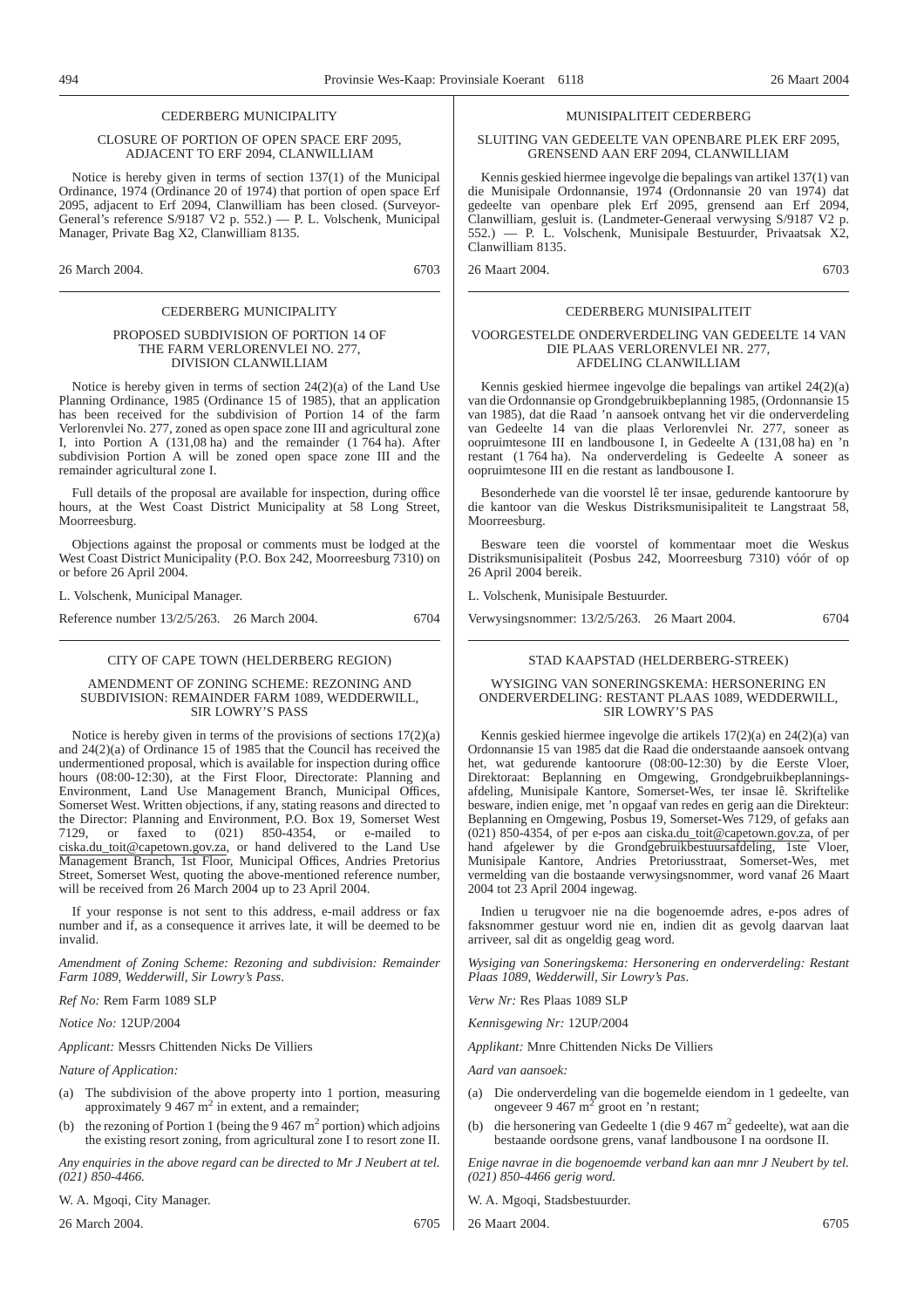#### CITY OF CAPE TOWN (OOSTENBERG REGION)

#### REZONING: PORTION OF ERF 10618, CORNER OF OLD PAARL ROAD AND WILLIAM DABS STREET, BRACKENFELL

#### *Invitation for your comment:*

Notice is hereby given in terms of section 17(2)(a) of the Land Use Planning Ordinance, No. 15 of 1985, that Council has received an application for the rezoning of a portion of Erf 10618 from light industrial to central business. Further details are available for inspection during normal office hours at Council's Offices in Brighton Road, Kraaifontein. Written comments and/or objections against the proposal, with reasons, must be submitted to the City Manager, City of Cape Town (for attention: Mrs. M. Terblanche), Private Bag X16, Kuils River 7579 (94 Van Riebeeck Road) on or before 23 April 2004.

W. A. Mgoqi, City Manager.

(Notice number: 19/2004) 26 March 2004. 6706

#### CITY OF CAPE TOWN (OOSTENBERG REGION)

#### REZONING AND SUBDIVISION: PORTION 2 OF FARM 4, KRUIN STREET, BRACKENFELL

#### *Invitation for your comment:*

Notice is hereby given in terms of sections 17(2)(a) and 24(2)(a) read with section 22 of the Land Use Planning Ordinance, No. 15 of 1985, that Council has received an application for the rezoning of the abovementioned premises from agriculture zone I to subdivisional area for the purposes of residential zone I, residential zone II, residential zone III, residential zone IV, open space zone I, transport zone II and the subsequent subdivision thereof into six single residential erven, eight group housing erven, 17 townhouse erven, two erven designated for 28 flats, one open space and remainder roads. Further details are available for inspection during normal office hours at Council's Offices in Brighton Road, Kraaifontein. Written comments and/or objections against the proposal, with reasons, must be submitted to the City Manager, City of Cape Town (for attention: Mrs. M. Terblanche), Private Bag X16, Kuils River 7579 (94 Van Riebeeck Road) on or before 23 April 2004.

W. A. Mgoqi, City Manager.

(Notice number: 20/2004) 26 March 2004. 6707

#### CITY OF CAPE TOWN

#### SOUTH PENINSULA REGION

#### CLOSING OF PORTIONS OF PUBLIC ROAD ADJOINING ERVEN 8448 AND 8449, CONSTANTIA (S14/3/4/3111/16/8449)

Notice is hereby given in terms of section 6(1) of the By-Law relating to the Management and Administration of the City of Cape Town's Immovable Property, that a portion of the public road adjoining Erven 8448 and 8449, Constantia, as shown on plans LT 92 and LT 93/1 has been closed. (S/1720/34/ v1 (p. 179).)

Dr. Wallace Mgoqi, City Manager, City of Cape Town: South Peninsula Region, 3 Victoria Road, Plumstead.

#### STAD KAAPSTAD (OOSTENBERG-STREEK)

#### HERSONERING: GEDEELTE VAN ERF 10618, HOEK VAN OU PAARLPAD EN WILLIAM DABSSTRAAT, BRACKENFELL

*Uitnodiging vir u kommentaar:*

Kennis geskied hiermee ingevolge artikel 17(2)(a) van die Ordonnansie op Grondgebruikbeplanning, Nr. 15 van 1985, dat die Raad 'n aansoek ontvang het om die hersonering van 'n gedeelte van Erf 10618 vanaf ligte industrieel na sentrale sake. Nadere besonderhede van die aansoek lê gedurende normale kantoorure ter insae by die Raad se kantore te Brightonweg, Kraaifontein. Skriftelike kommentaar en/of besware teen die aansoek, met redes daarvoor, moet voor of op 23 April 2004 aan die Stadsbestuurder, Stad Kaapstad (vir aandag: mev. M. Terblanche), Privaatsak X16, Kuilsrivier 7579 (Van Riebeeckweg 94), voorgelê word.

W. A. Mgoqi, Stadsbestuurder.

(Kennisgewingnommer: 19/2004) 26 Maart 2004. 6706

#### STAD KAAPSTAD (OOSTENBERG-STREEK)

#### HERSONERING EN ONDERVERDELING: GEDEELTE 2 VAN PLAAS 4, KRUINSTRAAT, BRACKENFELL

*Uitnodiging vir u kommentaar:*

Kennis geskied hiermee ingevolge artikels 17(2)(a) en 24(2)(a) saamgelees met artikel 22 van die Ordonnansie op Grondgebruikbeplanning, Nr. 15 van 1985 dat die Raad 'n aansoek ontvang het om die hersonering van bogemelde perseel vanaf landbousone I na onderverdelingsgebied vir die doel van residensieel I, residensieel II, residensieel III, residensieel IV, oopruimtesone I en vervoersone II en die daaropvolgende onderverdeling in ses enkelwoonerwe, agt groepbehuisingserwe asook 17 dorpshuiserwe, twee erwe bestem vir 28 woonstelle, een oopruimte perseel en restant paaie. Nadere besonderhede van die aansoek lê gedurende normale kantoorure ter insae by die Raad se Kantore te Brightonweg, Kraaifontein. Skriftelike kommentaar en/of besware teen die aansoek, met redes daarvoor, moet voor of op 23 April 2004 aan die Stadsbestuurder, Stad Kaapstad (vir aandag: mev. M. Terblanche), Privaatsak X16, Kuilsrivier 7579 (Van Riebeeckweg 94), voorgelê word.

W. A. Mgoqi, Stadsbestuurder.

(Kennisgewingnommer: 20/2004) 26 Maart 2004. 6707

#### STAD KAAPSTAD

#### SUIDSKIEREILAND-STREEK

#### SLUITING VAN GEDEELTE OPENBARE PAD AANGRENSEND AAN ERWE 8448 EN 8449, CONSTANTIA (S14/3/4/3/111/16/8449)

Kennis geskied hiermee kragtens artikel 6(1) van die Verordering met betrekking tot die Bestuur en Administrasie van die Stad Kaapstad van Onroerende Eiendom dat die gedeelte van openbare pad aangrensend aan Erwe 8448 en 8449, Constantia, soos aangedui op planne LT 92 en LT 93/1 gesluit is. (S/1720/34 v1 (p. 179).)

Dr. Wallace Mgoqi, Stadsbestuurder, Stad Kaapstad: Suidskiereiland Streek, Victoriaweg 3, Plumstead.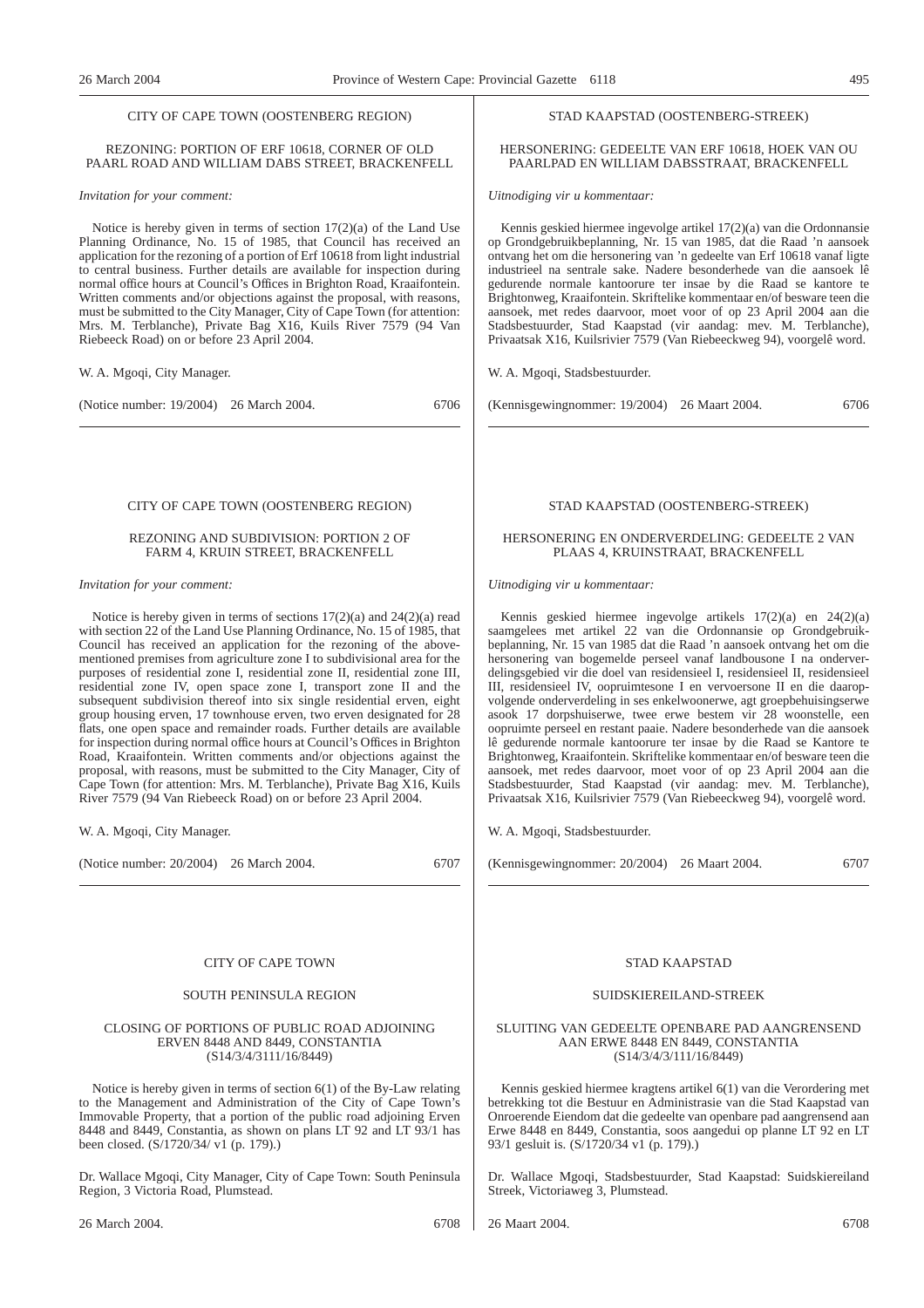| <b>GEORGE MUNICIPALITY</b>                                                                       | <b>MUNISIPALITEIT GEORGE</b>                                                              |
|--------------------------------------------------------------------------------------------------|-------------------------------------------------------------------------------------------|
| NOTICE NUMBER 59 OF 2004                                                                         | KENNISGEWING NOMMER 59 VAN 2004                                                           |
| PROPOSED SUBDIVISION: ERF 4663,                                                                  | VOORGESTELDE ONDERVERDELING: ERF 4663,                                                    |
| 54 PROTEA ROAD, HEATHERPARK, GEORGE                                                              | PROTEAWEG 54, HEATHERPARK, GEORGE                                                         |
| Notice is hereby given that Council has received an application for the                          | Kennis geskied dat die Raad 'n aansoek ontvang het vir die                                |
| subdivision of above-mentioned property into two portions (Portion $A =$                         | onderverdeling van bogenoemde eiendom in twee gedeeltes (Gedeelte A                       |
| 1 025 m <sup>2</sup> and remainder = 950 m <sup>2</sup> ) in terms of section 24(2) of Ordinance | $= 1025$ m <sup>2</sup> en restant = 950 m <sup>2</sup> ), in terme van artikel 24(2) van |
| 15 of 1985.                                                                                      | Ordonnansie 15 van 1985.                                                                  |
| Details of the proposal are available for inspection at the Council's                            | Volledige besonderhede van die voorstel sal gedurende gewone                              |
| Office at Bloemhof Centre, York Street, George during normal office                              | kantoorure, Maandag tot Vrydag, ter insae wees by die Raad se Kantoor                     |
| hours, Mondays to Fridays. Enquiries: K. Meyer, Reference: Erf 4663                              | te Bloemhofsentrum, Yorkstraat, George. Navrae: K. Meyer, Verwysing:                      |
| George.                                                                                          | Erf 4663 George.                                                                          |
| Motivated objections, if any, must be lodged in writing with the                                 | Gemotiveerde besware, indien enige, moet skriftelik by die Adjunk-                        |
| Deputy Director: Planning, by not later than 26 April 2004.                                      | direkteur: Beplanning, ingedien word nie later nie as 26 April 2004.                      |
| Any person, who is unable to write, can submit their objection verbally                          | Indien enige persoon nie kan skryf nie, kan sodanige persoon sy                           |
| to the Council's Offices where they will be assisted by a staff member to                        | kommentaar mondelings by die Raad se Kantoor aflê waar 'n                                 |
| put their comments in writing.                                                                   | personeellid sal help om die kommentaar/vertoë op skrif te stel.                          |
| T. I. Lötter, Municipal Manager, Civic Centre, York Street, George 6529.                         | T. I. Lötter, Munisipale Bestuurder, Burgersentrum, Yorkstraat, George 6529.              |
| 26 March 2004.                                                                                   | 26 Maart 2004.                                                                            |
| 6709                                                                                             | 6709                                                                                      |
| <b>GEORGE MUNICIPALITY</b>                                                                       | <b>MUNISIPALITEIT GEORGE</b>                                                              |
| NOTICE NUMBER 58 OF 2004                                                                         | KENNISGEWING NOMMER 58 VAN 2004                                                           |
|                                                                                                  |                                                                                           |
| PROPOSED REZONING AND DEPARTURE: ERF 22119                                                       | VOORGESTELDE HERSONERING EN AFWYKING: ERF 22119                                           |
| (PORTION OF URBAN'S SHOE FACTORY), GEORGE                                                        | (GEDEELTE VAN URBAN'S SKOENFABRIEK), GEORGE                                               |
| Notice is hereby given that Council has received the following                                   | Kennis geskied hiermee dat die Raad die volgende aansoek ontvang                          |
| application on the above-mentioned property:                                                     | het:                                                                                      |
| 1. The rezoning in terms of section $17(2)(a)$ of Ordinance 15 of 1985                           | 1. Die hersonering in terme van artikel 17(2)(a) van Ordonnansie 15 van                   |
| from single residential zone to general residential zone;                                        | 1985 vanaf enkelwoonsone na algemene woonsone;                                            |
| 2. departure in terms of section 15 of Ordinance 15 of 1985 for:                                 | 2. Afwyking in terme van artikel 15 van Ordonnansie 15 van 1985 vir:                      |
| building line relaxation to 3 m at the northern boundary;<br>2.1                                 | 2.1 boulynverslapping na 3 m teen noordelike grens;                                       |
| 2.2 maximum coverage of 25% to 30%;                                                              | 2.2 maksimum dekking van 25% na 30%;                                                      |
| 2.3 maximum floor area of 0,75 to 1,0.                                                           | 2.3 maksimum vloeroppervlakte van 0,75 na 1,0.                                            |
| Details of the proposal are available for inspection at the Council's                            | Volledige besonderhede van die voorstel sal gedurende gewone                              |
| Office at Bloemhof Centre, York Street, George, during normal office                             | kantoorure, Maandag tot Vrydag, ter insae wees by die Raad se Kantoor                     |
| hours, Mondays to Fridays. Enquiries: K. Meyer, Reference: Erf 22119                             | te Bloemhofsentrum, Yorkstraat, George. Navrae: K. Meyer, Verwysing:                      |
| George.                                                                                          | Erf 22119 George.                                                                         |
| Motivated objections, if any, must be lodged in writing with the                                 | Gemotiveerde besware, indien enige, moet skriftelik by die Adjunk-                        |
| Deputy Director: Planning, by not later than 26 April 2004.                                      | direkteur: Beplanning, ingedien word nie later nie as 26 April 2004.                      |
| Any person, who is unable to write, can submit their objection verbally                          | Indien 'n persoon nie kan skryf nie, kan sodanige persoon sy                              |
| to the Council's Offices where they will be assisted by a staff member to                        | kommentaar mondelings by die Raad se Kantoor aflê waar 'n                                 |
| put their comments in writing.                                                                   | personeellid sal help om die kommentaar/vertoë op skrif te stel.                          |
| T. I. Lötter, Municipal Manager, Civic Centre, York Street, George 6530.                         | T. I. Lötter, Munisipale Bestuurder, Burgersentrum, Yorkstraat, George 6530.              |
| 26 March 2004.                                                                                   | 26 Maart 2004.                                                                            |
| 6710                                                                                             | 6710                                                                                      |
|                                                                                                  |                                                                                           |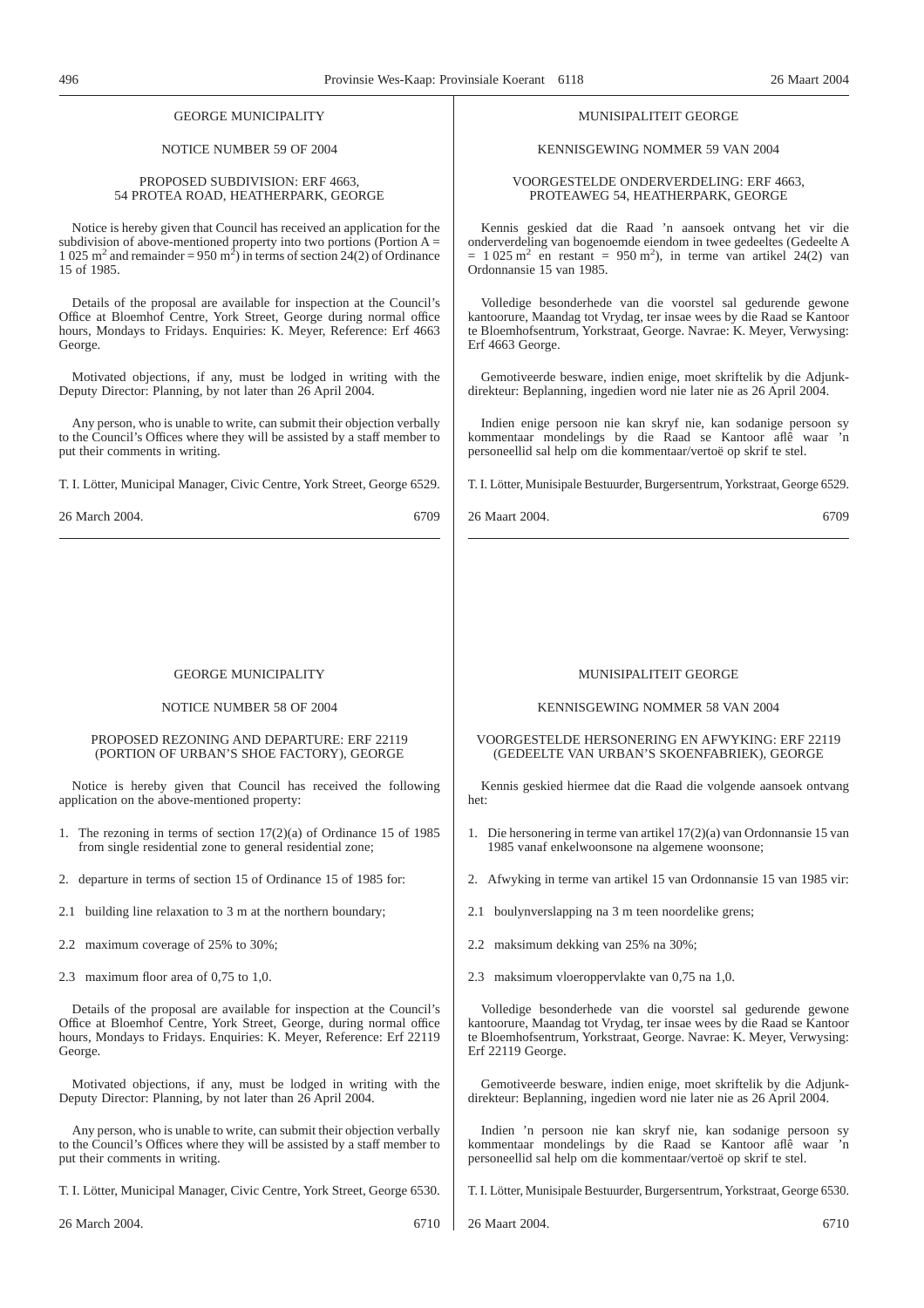#### GEORGE MUNICIPALITY

#### NOTICE NO. 88 OF 2004

#### PROPOSED CLOSURE, REZONING AND ALIENATION OF A ROAD PORTION ADJACENT TO ERF 13160, GEORGE

Notice is hereby given in terms of the provisions of section 17(2)(a) of the Land Use Planning Ordinance, 1985 (Ordinance 15 of 1985) that it is Council's intention to close, rezone a road portion situated adjacent to Erf 13160, Robin Lane, Eden, George, to single residential purpose, to consolidate it with Erf 13160 and to alienate it to the owner of Erf 13160, George.

Full particulars of the aforegoing proposals are available for inspection at the office of the Deputy Director: Planning, during normal office hours.

Objections, if any, must be lodged in writing to reach the undersigned not later than Monday, 26 April 2004.

Any person who is unable to write can submit their objection verbally to Council's Office where they will be assisted by a staff member to put their comments in writing.

T. I. Lötter, Municipal Manager, Civic Centre, York Street, George 6530.

| 26 March 2004. | 6711 |
|----------------|------|
|----------------|------|

#### LANGEBERG MUNICIPALITY

#### PROPOSED SUBDIVISION OF FARM BUFFELS DRIFT 153/2, RURAL AREA ALBERTINIA

Notice is hereby given in terms of the provisions of section 24 of Ordinance 15 of 1985 that the Council received the following application for subdivision:

*Property:* Farm Buffels Drift 153/2, Rural Area 30 km north of Albertinia

*Proposal:*

1. Application for subdivision of Buffels Drift 153/2 into two portions:

Portion A — 177 ha

Portion B — 130 ha

2. Portion B will be consolidated with farm Buffels Drift 153/5.

*Application:* Van der Walt Surveyors for Die Wolfaardt Eiendomstrust.

Details concerning the application are available at the office of the undersigned during office hours. Any objections, to the proposed subdivision should be submitted in writing to the office of the undersigned before or on 16 April 2004.

People who cannot write can approach the office of the undersigned during normal office hours where the responsible official will assist you in putting your comments or objections in writing.

Municipal Manager, Langeberg Municipality, P.O. Box 2, Stilbaai 6674.

26 March 2004. 6712

#### MUNISIPALITEIT GEORGE

#### KENNISGEWING NR. 88 VAN 2004

#### VOORGESTELDE SLUITING, HERSONERING EN VERVREEMDING VAN 'N PADGEDEELTE AANGRENSEND AAN ERF 13160, GEORGE

Kennis geskied hiermee ingevolge die bepalings van artikel 17(2)(a) van die Ordonnansie op Grondgebruikbeplanning, 1985 (Ordonnansie 15 van 1985) dat die Raad van voorneme is om 'n padgedeelte aangrensend aan Erf 13160, Robinrylaan, Eden, George, te sluit, te hersoneer na enkelwoondoeleindes, te konsolideer met Erf 13160 en aan die eienaar van Erf 13160, George, te vervreem.

Volledige besonderhede van die voorafgaande voorstelle is ter insae beskikbaar by die kantoor van die Adjunk-direkteur: Beplanning, gedurende gewone kantoorure.

Besware, indien enige, moet skriftelik by die ondergetekende ingedien word nie later as Maandag, 26 April 2004, nie.

Indien 'n persoon nie kan skryf nie, kan sodanige persoon sy kommentaar mondelings by die Raad se Kantoor aflê waar 'n personeellid sal help om die kommentaar/vertoë op skrif te stel.

T. I. Lötter, Munisipale Bestuurder, Burgersentrum, Yorkstraat, George 6530.

26 Maart 2004. 6711

### LANGEBERG MUNISIPALITEIT

#### ONDERVERDELING VAN PLAAS BUFFELS DRIFT 153/2, LANDELIKE GEBIED ALBERTINIA

Kennis geskied hiermee ingevolge die bepaling van artikel 24 van Ordonnansie 15 van 1985 dat die Langeberg Raad die volgende aansoek om onderverdeling ontvang het:

*Eiendomsbeskrywing:* Plaas Buffels Drift 153/2, Landelike Gebied 30 km noord van Albertinia

*Aansoek:*

1. Aansoek om onderverdeling van Buffels Drift 153/2 in twee gedeeltes:

Gedeelte A — 177 ha

Gedeelte B — 130 ha

2. Gedeelte B word met Buffels Drift 153/5 gekonsolideer.

*Applikant:* Van der Walt Landmeters vir Die Wolfaardt Eiendomstrust.

Besonderhede rakende die aansoek is ter insae by die kantoor van die ondergetekende gedurende kantoorure. Enige besware teen die voorgenome onderverdeling moet skriftelik gerig word om die ondergetekende te bereik voor of op 16 April 2004.

Persone wat nie kan skryf nie, kan die onderstaande kantoor nader tydens sy normale kantoorure waar die betrokke amptenaar u sal help om u kommentaar of besware op skrif te stel.

Munisipale Bestuurder, Langeberg Munisipaliteit, Posbus 2, Stilbaai 6674.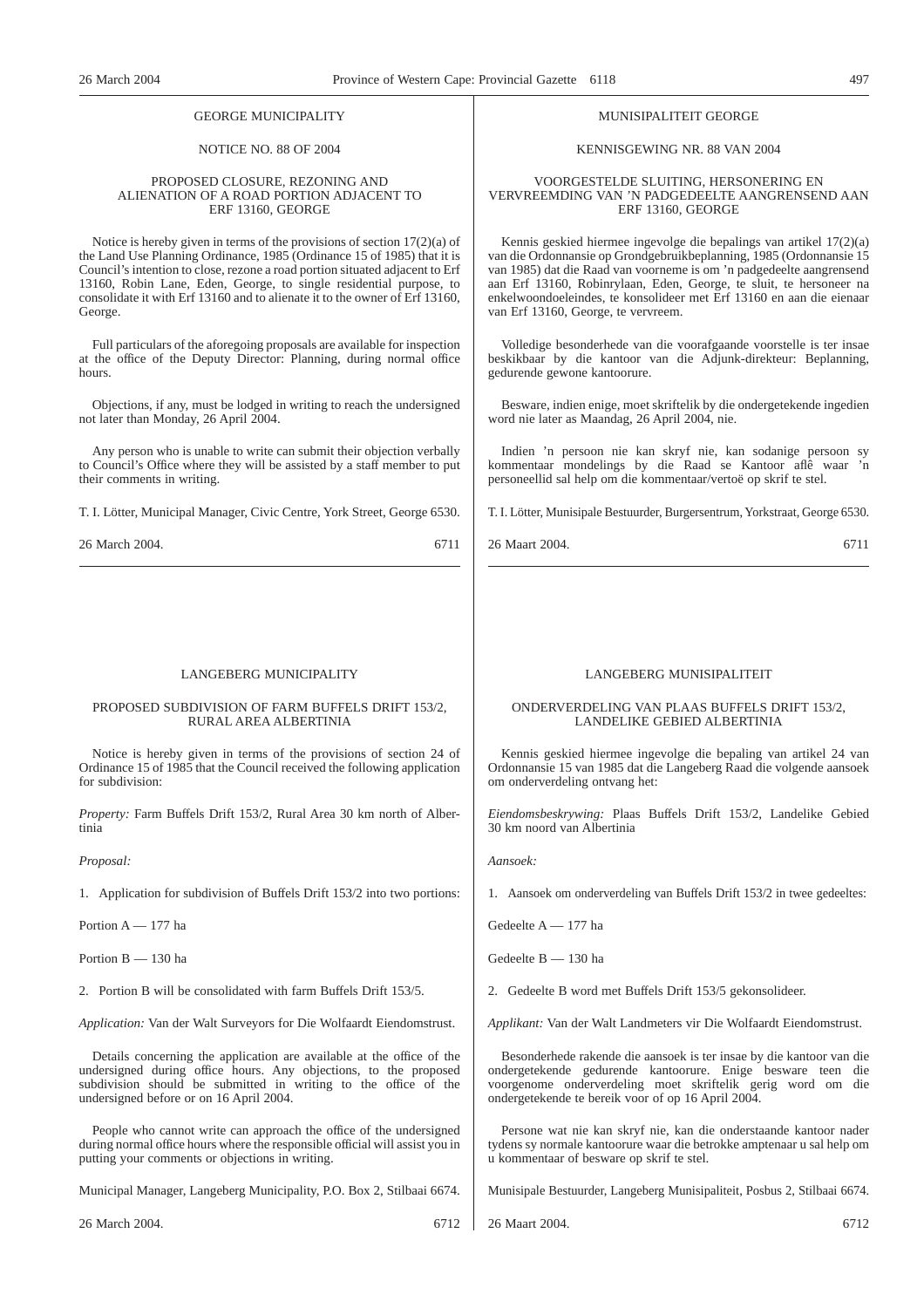#### STELLENBOSCH MUNICIPALITY

#### AMENDMENT TO ZONING SCHEME

#### APPLICATION FOR REZONING AND SUBDIVISION: PORTION OF FARM 527, JAMESTOWN SPORT GROUNDS

Notice is hereby given in terms of sections 18(1) and 24 of the Land Use Planning Ordinance, 1985 (Ordinance 15 of 1985), for the rezoning and subdivision of a portion of the Jamestown Sport Grounds (Farm 527) in order to implement the Jamestown housing project.

Further particulars are available between 08:00 and 12:45 (weekdays) at the office of the Chief Town Planner, Department of Planning and Economic Development Services, Town Hall, Plein Street, Stellenbosch, during office hours and any comments may be lodged in writing with the undersigned, but not later than 23 April 2004.

#### Municipal Manager.

File: 6/2/2/5 P 1527/1 Notice No. 44 dated 26 March 2004. 6713

#### STELLENBOSCH MUNICIPALITY

#### AMENDMENT TO ZONING SCHEME

#### APPLICATION FOR REZONING, SUBDIVISION AND CLOSURE OF PUBLIC OPEN SPACE: ERVEN 6667 AND 6852, **STELLENBOSCH**

Notice is hereby given in terms of sections 18(1) and 24 of the Land Use Planning Ordinance, 1985 (Ordinance 15 of 1985), for the rezoning and subdivision of Erven 6667 and 6852, North End Street, Cloetesville, Stellenbosch, in order to implement phase 2 of the Cloetesville housing project.

Notice is further given in terms of section 137 of the Municipal Ordinance, 1974 (No. 20 of 1974) for the closure of Erf 6852 as a public open space in order to permit the said development.

Further particulars are available between 08:00 and 12:45 (weekdays) at the office of the Chief Town Planner, Department of Planning and Economic Development Services, Town Hall, Plein Street, Stellenbosch, during office hours and any comments may be lodged in writing with the undersigned, but not later than 23 April 2004.

Municipal Manager.

File: 6/2/2/5 Erven 6667 and 6825.

Notice No. 43 dated 26 March 2004. 6714

#### SWELLENDAM MUNICIPALITY

#### APPLICATION FOR SUBDIVISION: ERF 206, BARRYDALE

Notice is hereby given in terms of section 24 of the Land Use Planning Ordinance, 1985 (Ordinance No. 15 of 1985) that Council has received an application for the subdivision of Erf 206, 22 Tennant Street, Barrydale, in two portions, namely, portion A  $(818 \text{ m}^2)$  and the remainder  $(1\ 403\ \mathrm{m}^2)$ .

Further particulars regarding the proposal are available for inspection at the Municipal Office, Swellendam, during office hours. Objections to the proposal, if any, must reach the undermentioned on or before 26 April 2004.

Persons who are unable to write will be assisted during office hours, at the Municipal Office, Swellendam, to write down their objections.

T. Botha, Municipal Manager, Municipal Office, Swellendam.

Notice 38/2004 26 March 2004. 6715

#### MUNISIPALITEIT STELLENBOSCH

### WYSIGING VAN SONERINGSKEMA

AANSOEK OM HERSONERING EN ONDERVERDELING: GEDEELTE VAN PLAAS 527, JAMESTOWN SPORTGRONDE

Kennis geskied hiermee ingevolge artikels 18(1) en 24 van die Ordonnansie op Grondgebruiksbeplanning, 1985 (Ordannansie 15 van 1985), dat die Stadsraad van voorneme is om 'n gedeelte van die Jamestown Sportgronde perseel (Plaas 527) te hersoneer en onderverdeel ten einde die Raad se behuisingsprojek te Jamestown te implementeer.

Verdere besonderhede is tussen 08:00 en 12:45 (weeksdae) by die kantoor van die Hoofstadsbeplanner, Departement Beplanning en Ekonomiese Ontwikkelingsdienste, Stadhuis, Pleinstraat, Stellenbosch, beskikbaar en enige kommentaar kan skriftelik by die ondergetekende ingedien word, maar nie later nie as 23 April 2004.

Munisipale Bestuurder.

Lêer: 6/2/2/5 P1527/1 Kennisgewing Nr. 44 gedateer 26 Maart 2004. 6713

#### MUNISIPALITEIT STELLENBOSCH

#### WYSIGING VAN SONERINGSKEMA

#### AANSOEK OM HERSONERING, ONDERVERDELING EN SLUITING VAN PUBLIEKE OOPRUIMTE: ERWE 6667 EN 6852, **STELLENBOSCH**

Kennis geskied hiermee ingevolge artikels 18(1) en 24 van die Ordonnansie op Grondgebruikbeplanning, 1985 (Ordonnansie 15 van 1985), dat die Stadsraad van voorneme is om Erwe 6667 en 6852, North Endstraat, Cloetesville, Stellenbosch, te hersoneer en onderverdeel ten einde fase 2 van die Raad se behuisingsprojek in Cloetesville te implementeer.

Kennis geskied hiermee ook ingevolge artikel 137 van die Munisipale Ordonnansie, 1974 (Nr. 20 van 1974) vir die sluiting van Erf 6852 as publiek oopruimte ten einde bogenoemde behuisingsprojek moontlik te maak.

Verdere besonderhede is tussen 08:00 en 12:45 (weeksdae) by die kantoor van die Hoofstadsbeplanner, Departement Beplanning en Ekonomiese Ontwikkelingsdienste, Stadhuis, Pleinstraat, Stellenbosch, beskikbaar en enige kommentaar kan skriftelik by die ondergetekende ingedien word, maar nie later as 23 April 2004.

Munisipale Bestuurder.

Lêer: 6/2/2/5 Erwe 6667 en 6825.

Kennisgewing Nr. 43 gedateer 26 Maart 2004. 6714

#### MUNISIPALITEIT SWELLENDAM

#### AANSOEK OM ONDERVERDELING: ERF 206, BARRYDALE

Kennis geskied hiermee ingevolge artikel 24 van die Ordonnansie op Grondgebruikbeplanning, 1985 (Ordonnansie Nr. 15 van 1985) dat die Raad 'n aansoek ontvang het vir die onderverdeling van Erf 206, Tennantstraat 22, Barrydale, in twee gedeeltes, naamlik Gedeelte A  $(818 \text{ m}^2)$  en die restant (1 403 m<sup>2</sup>).

Verdere besonderhede van die voorstel lê gedurende kantoorure by die Munisipale Kantoor, Swellendam, ter insae. Skriftelike besware teen die voorstel, indien enige, moet die ondergemelde bereik voor of op 26 April 2004.

Persone wat nie kan skryf nie, sal gedurende kantoorure by die Munisipale Kantoor, Swellendam, gehelp word om hulle besware neer te skryf.

T. Botha, Munisipale Bestuurder, Munisipale Kantoor, Swellendam.

Kennisgewing 38/2004 26 Maart 2004. 6715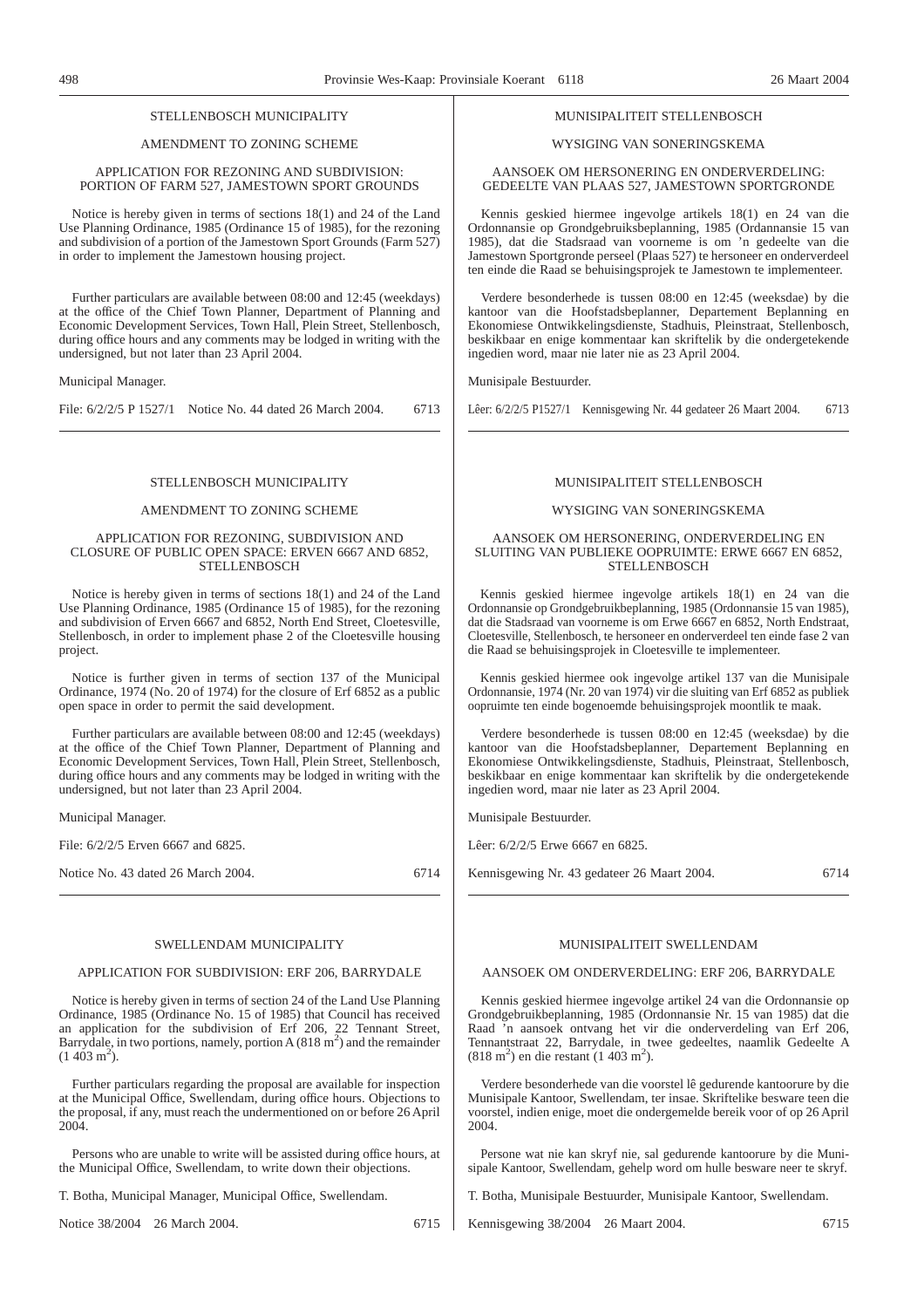#### SWELLENDAM MUNICIPALITY

#### CONSENT USE: ERF 3618, SWELLENDAM

Notice is hereby given in terms of the Swellendam Zoning Scheme that Council has received an application for consent use in order to build a second dwelling on Erf 3618, 11 Keerom Street, Swellendam.

Further particulars regarding the proposal are available for inspection at the Municipal Offices at Swellendam during office hours. Objections to the proposal, if any, must reach the undermentioned on or before 26 April 2004.

Persons who are unable to write will be assisted during office hours, at the Municipal Offices, Swellendam, to write down their objections.

T. Botha, Municipal Manager, Municipal Office, Swellendam.

Notice 37/2004 26 March 2004. 6716

MUNISIPALITEIT SWELLENDAM

#### VERGUNNINGSGEBRUIK ERF 3618, SWELLENDAM

Kennisgewing geskied hiermee ingevolge Swellendam Skemaregulasies dat die Raad 'n aansoek ontvang het vir 'n vergunningsgebruik ten einde 'n tweede wooneenheid op die eiendom Erf 3618, Keeromstraat 11, Swellendam, op te rig.

Verdere besonderhede van die voorstel lê gedurende kantoorure by die Munisipale Kantore, Swellendam, ter insae. Skriftelike besware teen die voorstel, indien enige, moet die ondergetekende voor of op 26 April 2004 bereik.

Persone wat nie kan skryf nie, sal gedurende kantoorure by die Munisipale Kantore, Swellendam, gehelp word om hulle besware neer te skryf.

T. Botha, Munisipale Bestuurder, Munisipale Kantoor, Swellendam.

Kennisgewing 37/2004 26 Maart 2004. 6716

### BOLAND DISTRICT MUNICIPALITY

#### BY-LAW RELATING TO TARIFFS, CHARGES AND FEES

#### **PREAMBLE**

WHEREAS a municipal council may make and administer by-laws for the effective administration of the matters which it has the right to govern in terms of s  $156(2)$  of the constitution;

AND WHEREAS a municipality must administer its internal financial arrangements in an efficient, transparent, effective and responsible manner;

AND WHEREAS a municipal council has the right to finance the affairs of the municipality by charging tariffs, charges and fees for services;

NOW THEREFORE the municipality adopts the following by-law to give effect to its policy relating to tariffs, charges and fees.

#### **TABLE OF CONTENTS**

- **1. DEFINITIONS**
- **2. OBLIGATION TO ADOPT POLICY**
- **3. TARIFF PRINCIPLES**
- **4. REVISION OF POLICY**
- **5. DETERMINATION OF TARIFFS, NOTICE AND OBJECTIONS**
- **6. REPEAL OF BY-LAWS**

#### **7. SHORT TITLE AND COMMENCEMENT**

#### **Definitions**

1. In this by-law, any word or expression to which a meaning has been assigned in the Act, must bear the same meaning and unless the context indicates otherwise—

"Act" means the Local Government: Municipal Systems Act, 32 of 2000;

''charges'' means the price determined by the municipality which price is based on the recovery of the actual cost, for any municipal service;

''council'' means the municipal council of Boland District Municipality;

''fees'' means the price determined by the municipality for the use of facilities or services provided by the municipality, which price is not necessarily based on the recovery of actual cost for providing such facility or service;

''municipal area'' means the municipal area of the Boland District Municipality as described in section 2(1) of the Establishment Notice as published per provincial Notice 486 of 22 September 2000;

''municipality''means the Boland District Municipality established in terms of section 12 of the Municipal Structures Act, 117 of 1998, Provincial Notice 486 dated 22 September 2000 and includes any political structure, political office bearer, councillor, duly authorised agent thereof or any employee thereof acting in connection with this by-law by virtue of a power vested in the municipality and delegated or sub-delegated to such political structure, political office bearer, councillor, agent or employee;

''municipal services'' means a service that a municipality in terms of its powers and functions provides or may provide to or for the benefit of the local community irrespective of whether—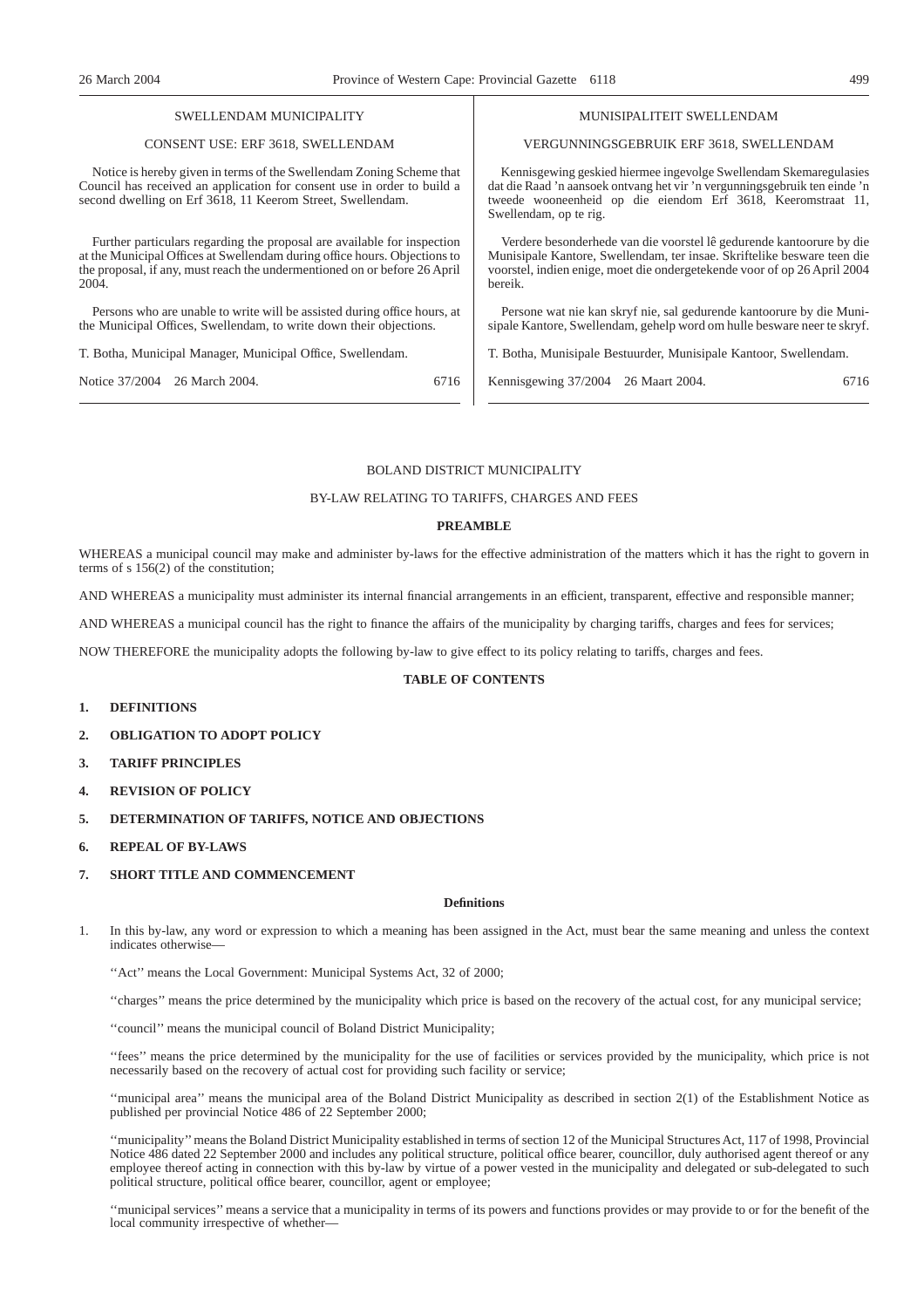- (a) such a service is provided, or to be provided, by the municipality through an internal mechanism contemplated in section 76 or by engaging an external mechanism contemplated in section 76; and
- (b) fees, charges or tariffs are levied in respect of such a service or not;

''municipal manager'' means the person appointed by the municipality in terms of section 82 of the Municipal Structures Act, Act 117 of 1998, and includes:

- (a) the person acting in such position; and
- (b) to whom the municipal manager has delegated any power, function or responsibilities in as far as it concerns the execution of those functions;

''tariffs'' means the price determined by the municipality for rendering any municipal trading services for which payment is expected which services include, but is not limited to—

- (a) Water supply
- (b) Electricity supply
- (c) Refuse removal
- (d) Sewerage disposal;

''tariff policy''means the process and principles approved by the municipality for the determination and levying of tariffs, charges, fees and other levies for services provided by the municipality itself or by way of service delivery agreements and which complies with the provisions of the Act and any other applicable legislation.

#### **Obligation to adopt policy**

2. In terms of section 74 of the Act a municipal council must adopt and implement a policy on the levying of tariffs, charges and fees for municipal services provided by the municipality itself or by way of service delivery agreements and which complies with the provisions of the Act and any other applicable legislation.

#### **Tariff principles**

- 3. (1) The municipality shall apply the principles as contained in the approved tariff policy when determining tariffs, charges and fees for municipal services with due observance of the principles contained in section 74(2)(a) to (i) of the Municipal Systems Act, 32 of 2000, namely that—
	- (a) users of municipal services should be treated equitably in the application of tariffs;
	- (b) the amount individual users pay for services should generally be in proportion to their use of that service;
	- (c) poor households must have access to at least basic services through—
		- (i) tariffs that cover only operating and maintenance costs,
		- (ii) special tariffs or life line tariffs for low levels of use or consumption of services or for basic levels of service; or
		- (iii) any other direct or indirect method of subsidisation of tariffs for poor households;
	- (d) tariffs must reflect the costs reasonably associated with rendering the service, including capital, operating, maintenance, administration and replacement costs, and interest charges;
	- (e) tariffs must be set at levels that facilitate the financial sustainability of the service, taking into account subsidisation from sources other than the service concerned;
	- (f) provision may be made in appropriate circumstances for a surcharge on the tariff for a service;
	- (g) provision may be made for the promotion of local economic development through special tariffs for categories of commercial and industrial users;
	- (h) the economical, efficient and effective use of resources, the recycling of waste, and other appropriate environmental objectives must be encouraged;
	- (i) the extent of subsidisation of tariffs for poor households and other categories of users should be fully disclosed.
	- (2) The municipality's policy relating to tariffs, charges and fees may differentiate between categories of users, debtors, service providers, services, service standards, geographical areas and other matters as long as the differentiation does not amount to unfair discrimination.

#### **Revision of Policy**

- 4. (1) The municipality shall revise its policy relating to tariffs, charges and fees annually when considering its budget with a view to comply with the principles set out in the said policy from time to time;
	- (2) Revision of the policy as contemplated in section 4(1) shall be undertaken in terms of the public participation policy approved by the municipality.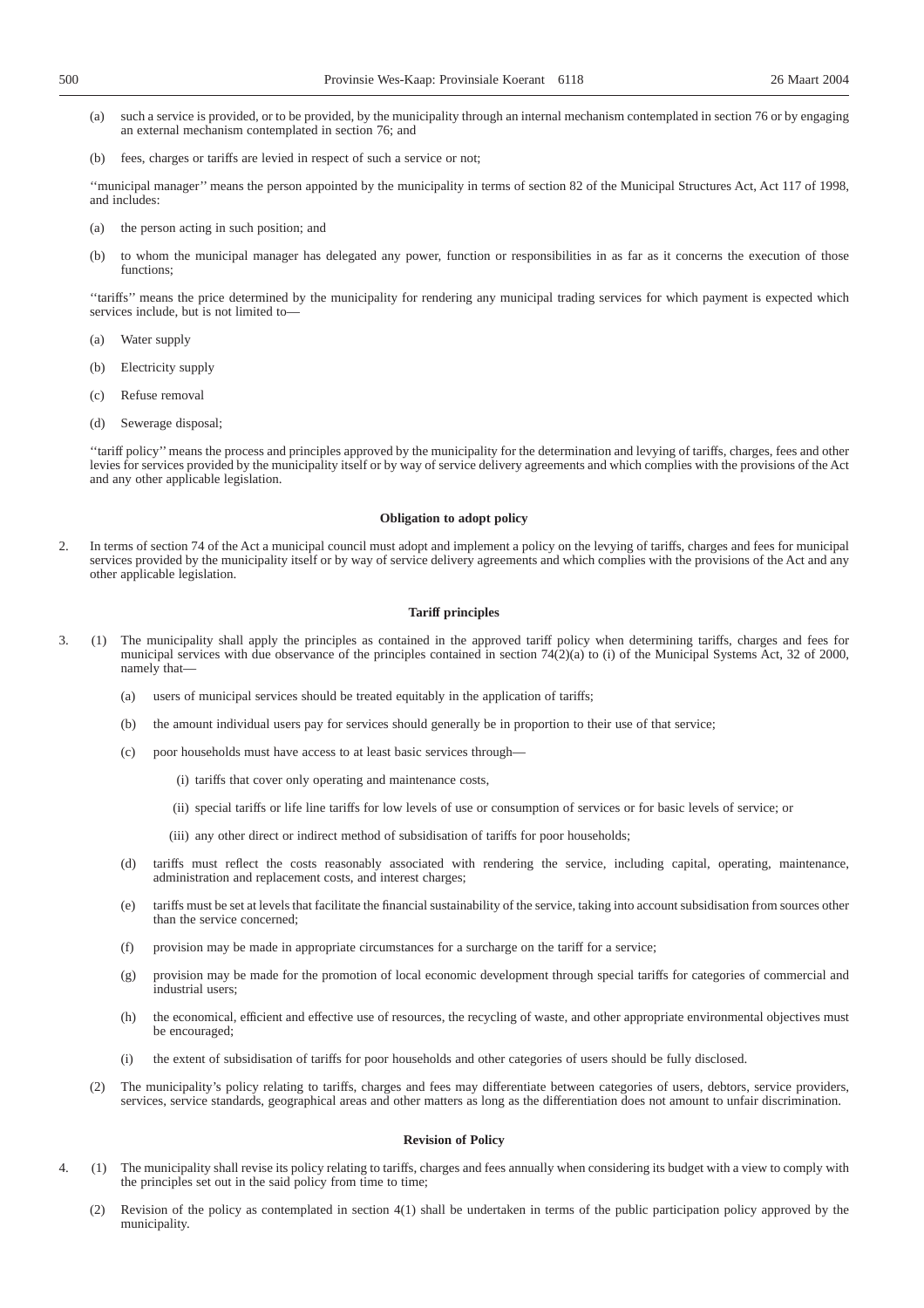#### **Determination of tariffs, notice and objections**

5. (1) The municipality may—

- (a) by resolution supported by a majority of the members of the council, and in accordance with its approved policy, levy and recover tariffs, charges and fees in respect of any function or service provided by the municipality;
- (b) from time to time by resolution of the council, and in accordance with the policy contemplated in subsection (1)(a), amend or withdraw such determination and determine a date, not earlier than 30 days from date of resolution, on which such determination, amendment or withdrawal shall come into operation; and
- (c) recover any charges so determined or amended, including interest on any outstanding amount.
- (2) After a resolution as contemplated in section (1)(a) and (b) has been passed, the municipal manager shall forthwith give notice of such resolution by—
	- (a) conspicuously displaying a copy of the resolution for a period of at least 30 days at the main administrative office of the municipality and at such other places within the municipality to which the public has access as the municipal manager may determine;
	- (b) publishing in a newspaper of general circulation in the municipality a notice stating—
		- $(i)$  that a resolution as contemplated in section  $5(1)$  has been passed by the council;
		- (ii) that a copy of the resolution is available for public inspection during office hours at the main administrative office of the municipality and at any other places specified in the notice; and
		- (iii) the date on which the determination will come into operation;
		- (iv) that any person who desires to object to such determination or amendment shall do so in writing within 30 days after the date on which the notice is first published.
	- (c) seeking to convey the information referred to in subsection (1)(i) to (iii) to the local community by means of radio broadcasts covering the area of the municipality.
- (3) Where—
	- (a) no objection is lodged within the period referred to in subsection  $(2)(b)(iv)$ , the determination or amendment shall come into operation as contemplated in subsection (1)(b);
	- (b) an objection is lodged within the period referred to in subsection  $(2)(b)(iv)$ , the municipality shall consider every objection and may amend or withdraw the determination and may determine a date other than the date contemplated in subsection (1)(b) on which the determination or amendment shall come into operation, whereupon subsection (2) shall apply with the necessary changes.

#### **Repeal of By-laws**

- 6. (1) Any by-law applicable in the jurisdiction area of the municipality and which relates to tariffs, charges and fees, is hereby repealed.
	- (2) The repeal of existing by-laws referred to in section 6(1), is effective from the date of promulgation of this by-law.

#### **Short title and commencement**

7. This by-law shall be known as the **By-Law relating to Tariffs, Charges and Fees** and shall come into operation on the date of publication thereof in the Provincial Gazette.

26 March 2004. 6717

#### BOLAND DISTRIKSMUNISIPALITEIT

#### VERORDENING INSAKE TARIEWE, KOSTE EN GELDE

#### **AANHEF**

NADEMAAL 'n munisipale raad verordeninge kan uitvaardig en administreer vir die doeltreffende administrasie van die aangeleenthede wat hy die reg het om te administreer ingevolge artikel 156(2) van die Grondwet;

EN NADEMAAL 'n munisipaliteit sy interne finansiële reëlings op 'n doeltreffende, deursigtige en verantwoordelike wyse moet administreer;

EN NADEMAAL 'n munisipale raad die reg het om sy werksaamhede te finansier deur die heffing van tariewe, kostes en gelde vir dienste;

NOU DERHALWE word die volgende verordening deur die munisipaliteit uitgevaardig om uitvoering te gee aan sy beleid insake tariewe, koste en gelde.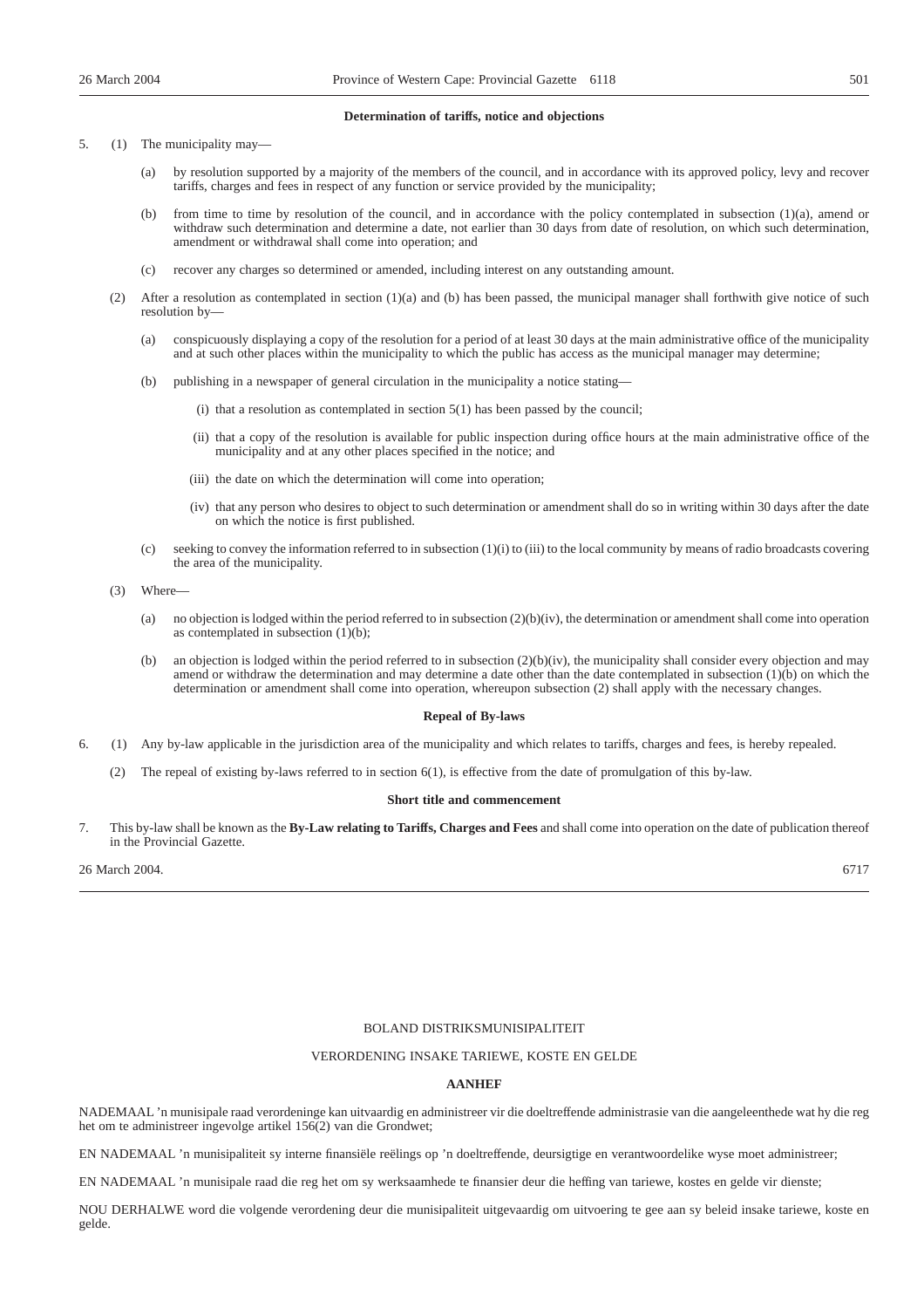#### **INHOUDSOPGAWE**

- **1. WOORDOMSKRYWINGS**
- **2. VERPLIGTING OM BELEID TE BEPAAL**
- **3. BELEIDSBEGINSELS**
- **4. HERSIENING VAN BELEID**
- **5. VASSTELLING VAN TARIEWE, KENNISGEWING EN BESWARE**
- **6. HERROEPING VAN VERORDENINGE**
- **7. KORT TITEL EN INWERKINGTREDING**

#### **Woordomskrywings**

1. Vir die doeleindes van hierdie verordening het enige woord of uitdrukking waaraan 'n bepaalde betekenis geheg is in die Wet dieselfde betekenis tensy uit die samehang anders blyk, en beteken:

''gelde''die prys wat deur die munisipaliteit bepaal word vir die gebruik van fasiliteite of geriewe wat deur die munisipaliteit voorsien word, welke prys nie noodwendig gebaseer is op die verhaling van werklike koste vir die voorsiening van sodanige fasiliteite of geriewe nie;

''koste'' die prys wat deur die munisipaliteit bepaal word en wat gebaseer word op die verhaling van werklike koste vir enige munisipale diens;

''munisipale bestuurder'' die persoon wie deur die raad aangestel is ingevolge die bepalings van artikel 82 van die Wet op Plaaslike Regering: Munisipale Strukture, Wet 117 van 1998, en sluit in:

- (a) enige persoon wat in sodanige pos waarneem, en
- (b) aan wie die munisipale bestuurder enige magte, funksies, of pligte gedelegeer het vir soverre dit die uitvoering van sodanige magte, funksies of pligte aangaan;

''munisipale diens'' 'n diens wat deur 'n munisipaliteit ingevolge sy bevoegdhede en funksies voorsien word, of voorsien kan word, aan of tot voordeel van die plaaslike gemeenskap, ongeag of—

- (a) die diens voorsien word, of voorsien staan te word deur die munisipaliteit deur 'n interne meganisme beoog in artikel 76, of deur hom te begeef in 'n eksterne meganisme beoog in artikel 76; en
- (b) gelde, kostes of tariewe ten opsigte van die diens gehef word aldan nie;

''munisipale gebied'' die munisipale gebied van Boland Distriksmunisipaliteit soos omskryf in artikel 2(1) van die instellingskennisgewing soos gepubliseer per Provinsiale Kennisgewing 486 van 22 September 2000;

''munisipaliteit'' die Boland Distriksmunisipaliteit gestig in terme van artikel 12 van die Munisipale Strukturewet, 117 van 1998, Provinsiale Kennisgewing 486 gedateer 22 September 2000 en sluit in enige politieke struktuur, politieke ampsbekleder, raadslid, behoorlik gevolmagtigde agent daarvan of enige werknemer daarvan handelende ingevolge hierdie verordening uit hoofde van 'n bevoegdheid van die munisipaliteit wat gedelegeer of gesubdelegeer is aan gemelde politieke struktuur, politieke ampsbekleder, raadslid, agent of werknemer;

''raad'' die munisipale raad van die Boland Distriksmunisipaliteit;

''tariewe'' die prys wat deur die raad vasgestel word vir die lewering van enige munisipale handelsdienste waarvoor betaling verwag word, welke handelsdienste insluit, maar nie daartoe beperk is nie—

- (a) Watervoorsiening;
- (b) Elektrisiteitsvoorsiening;
- (c) Vullisverwydering; en
- (d) Rioolwegdoening;

''tariefbeleid'' die proses en die beginsels wat deur die munisipaliteit goedgekeur is vir die bepaling en heffing van gelde, tariewe, belastings en ander heffings vir dienste gelewer deur die munisipaliteit self of deur middel van diensleweringsooreenkomste en wat voldoen aan die bepalings van die Wet;

''Wet'' die Wet op Plaaslike Regering: Munisipale Stelsels, Wet 32 van 2000.

#### **Verpligting om beleid te bepaal**

2. Ooreenkomstig die bepalings van artikel 74 van die Wet moet die munisipaliteit 'n beleid aanvaar en implementeer met betrekking tot die bepaling van tariewe, koste en gelde vir dienste gelewer, hetsy deur die munisipaliteit self of deur middel van 'n diensleweringsooreenkoms.

#### **Beleidsbeginsels**

3. (1) Die munisipaliteit sal die beginsels in die goedgekeurde beleid toepas wanneer tariewe, koste en gelde vir munisipale dienste bepaal word met inagneming verder van die onderstaande beginsels soos vervat in artikel 74(2)(a) tot (i) van die Munisipale Stelselswet, 32 van 2000, naamlik dat—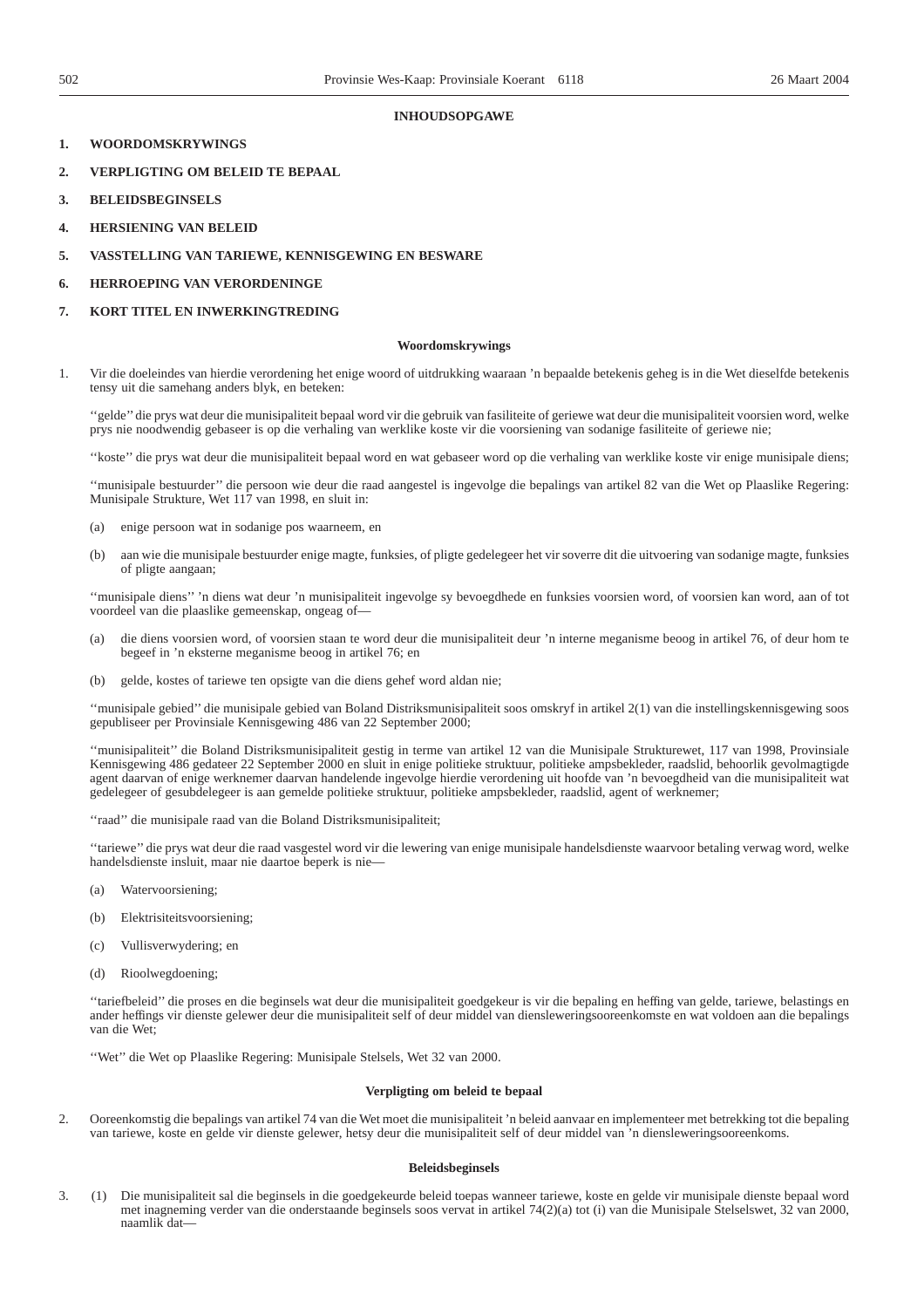- (a) gebruikers van munisipale dienste billik behandel moet word by die toepassing van tariewe;
- (b) die bedrag wat individuele gebruikers vir dienste betaal in die algemeen in verhouding moet wees met hul gebruik van daardie diens;
- (c) arm huishoudings minstens tot basiese dienste toegang moet hê deur—
	- (i) tariewe wat bloot bedryfs- en instandhoudingskoste dek;
	- (ii) spesiale tariewe of lewenslyntariewe vir lae vlakke van gebruik of verbruik van dienste of vir basiese diensvlakke; of
	- (iii) enige ander regstreekse of onregstreekse metode van subsidiëring van tariewe vir arm huishoudings;
- (d) tariewe die koste moet weerspieël wat redelikerwys met die lewering van die diens in verband gebring word, insluitende kapitaal-, bedryfs-, instandhoudings-, administrasie- en vervangingskoste, en renteheffings;
- (e) tariewe teen vlakke gestel moet word wat die finansiële volhoubaarheid van die diens fasiliteer, met inagneming van subsidiëring uit bronne anders dan die betrokke diens;
- (f) voorsiening in toepaslike omstandighede gemaak kan word vir 'n bobelasting op die tarief vir 'n diens;
- (g) voorsiening gemaak kan word vir die bevordering van plaaslike ekonomiese ontwikkeling deur spesiale tariewe vir kategorieë of kommersiële- en nywerheidsgebruikers;
- (h) die ekonomiese, doeltreffende en effektiewe gebruik van hulpbronne, die herwinning van afval, en ander toepaslike omgewingsoogmerke aangemoedig moet word;
- (i) die mate van subsidiëring van tariewe vir arm huishoudings en ander kategorieë gebruikers volledig openbaar gemaak moet word.
- (2) Die munisipaliteit se beleid insake tariewe kostes en gelde mag onderskeid tref tussen verskillende kategoriëe van gebruikers, debiteure, diensverskaffers, dienste, dienstestandaarde en geografiese areas, mits sodanige onderskeid nie sal lei tot onbillike diskriminasie nie.

#### **Hersiening van Beleid**

- 4. (1) Die munisipaliteit sal jaarliks tydens die oorweging van sy begroting sy beleid insake tariewe koste en gelde hersien met die oog op voldoening aan die beginsels soos van tyd tot tyd in sy tariefbeleid neergelê.
	- (2) Die hersiening van die tariefbeleid soos in artikel 4(1) bedoel, sal geskied ooreenkomstig die munisipaliteit se beleid met betrekking tot publieke deelname.

#### **Vasstelling van Tariewe, Kennisgewing an Besware**

- 5. (1) Die munisipaliteit mag—
	- (a) deur middel van 'n besluit wat deur 'n meerderheid van die lede van die raad gesteun word, tariewe, koste an gelde ooreenkomstig sy aanvaarde beleid hef en vorder ten opsigte van enige funksie of diens wat deur die munisipaliteit gelewer word;
	- (b) van tyd tot tyd deur middel van 'n besluit van die raad, ooreenkomstig die beleid soos bedoel in subartikel (1)(a), sodanige tariewe, koste an gelde wysig of intrek en 'n datum vasstel, wat nie vroeër is as 30 dae vanaf datum van die besluit van die raad nie, waarop sodanige vasstelling, wysiging of intrekking in werking sal tree; en
	- (c) enige gelde wat sodanig vasgestel of gewysig is, insluitende rente op enige uitstaande bedrae, verhaal.
	- (2) Nadat 'n besluit soos bedoel in subartikel (1)(a) en (b) aangeneem is gee die munisipale bestuurder onverwyld kennis van sodanige besluit deur—
		- (a) vir 'n tydperk van minstens 30 dae, 'n afskrif van die besluit ooglopend te vertoon by die hoof-administratiewe kantoor van die munisipaliteit en by die ander plekke binne die munisipaliteit waartoe die publiek toegang het wat die munisipale bestuurder bepaal;
		- (b) 'n kennisgewing te publiseer in 'n koerant wat algemeen versprei word in die munisipaliteit wat—
			- (i) vermeld dat 'n besluit soos beoog in subartikel (1) deur die raad aangeneem is;
			- (ii) vermeld dat 'n afskrif van die besluit ter insae van die publiek is gedurende kantoorure by die hoof-administratiewe kantoor van die munisipaliteit en by die ander plekke in die kennisgewing genoem;
			- (iii) die datum vermeld waarop die vasstelling in werking sal tree; en
			- (iv) dat enige persoon wat teen sodanige vasstelling beswaar wil aanteken dit op skrif moet indien binne 30 dae na die datum waarop die kennisgewing die eerste keer gepubliseer is;
		- (c) daarna streef om die inligting bedoel in paragraaf (b) aan die plaaslike gemeenskap oor te dra by wyse van radio-uitsendings wat die gebied van die munisipaliteit dek.
	- (3) Waar—
		- (a) geen beswaar binne die tydperk in subartikel (2)(b)(iv) bedoel, ingedien is nie, tree die vasstelling of wysiging in werking soos in subarkikel (1)(b) in werking;
		- (b) 'n beswaar binne die tydperk in subartikel (2)(b)(iv) bedoel ingedien is, oorweeg die munisipaliteit elke beswaar en kan die vasstelling of wysiging wysig of intrek en mag 'n ander datum as dié in subartikel (1)(b) bepaal waarop die wysiging of intrekking van krag sal word, waarna subartikel (2) met die nodige veranderinge van toepassing word.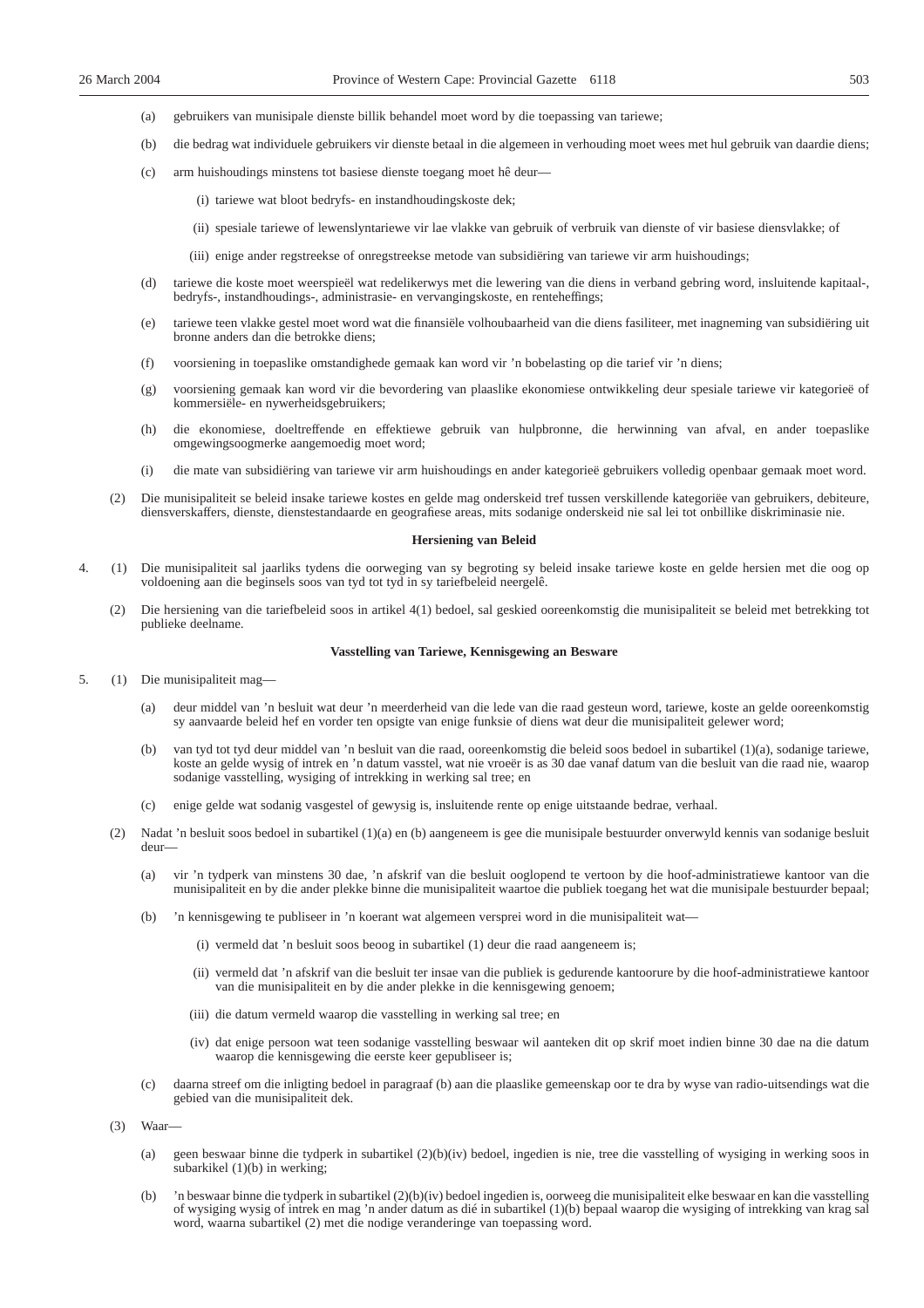#### **Herroeping van Verordeninge**

- 6. (1) Enige verordening van toepassing in die regsgebied van die munisipaliteit wat betrekking het op tariewe, koste en gelde, word hiermee herroep.
	- (2) Die herroeping van bestaande verordeninge soos bedoel in subartikel 6(1), geld vanaf datum van publikasie van hierdie verordening.

#### **Kort Titel on Inwerkingtreding**

7. Hierdie verordening heet die **Verordening insake Tariewe, Koste en Gelde** en tree in werking op die datum van publikasie daarvan in die Provinsiale Koerant.

26 Maart 2004. 6717

#### UMASIPALA WE-BOLAND DISTRICT

#### UMTHETHO KAMASPALA ONXULUMENE NEERHAFU, IINTLAWULO NEMIRHUMO

#### **IMBULAMBETHE**

NANGONA ibhunga likamaspala linokwenza liphinde lilawule imithetho kamaspala ukulungiselela ulawulo olululo lwemicimbi elinelungelo lokuyilawula ngokwemigaqo yecandelo 156(2) loMgaqo-siseko;

KWAYE NANGONA umaspala kufuneka elawule amalungiselelo akhe ezimali angaphakathi ngendlela eyiyo, engafihlisiyo, esebenzayo nesezingqondweni;

KWAKHONA NANGONA ibhunga likamaspala linelungelo lokuhlawula imicimbi kamaspala ngokubiza iirhafu, iintlawulo nemirhumo elungiselela iinkonzo;

NGOKU KE umaspala ungenisa lo mthetho kamaspala ulandelayo ukwenza ukuba umgaqo-nkqubo wakhe onxulumene neerhafu, iintlawulo nemihumo.

#### **ITAFILE YEZIQULATHO**

- **1. IINKCAZA**
- **2. UXANDUVA LOKUNGENISA UMGAQO-NKQUBO**
- **3. IMIGAQO-NKQUBO YEERHAFU**
- **4. UKUPHINDWA KOMGAQO-NKQUBO**
- **5. UKUMISELWA KWEERHAFU, ISAZISO NEZICHASO**
- **6. UKUBHANGISWA KWEMITHETHO KAMASPALA**
- **7. ISIHLOKO ESIFUTSHANE NOKUQALISA**

#### **linkcaza**

1. Kulo mthetho kamaspala, naliphina igama okanye uluvo olunentsingiselo ethe yanikelwa kuMthetho, mayinike intsingiselo enye kwaye ngaphandle kokuba umxholo uthetha enye into—

''UMthetho'' uthetha uRhulumente woMmandla: uMthetho weNkqubo kaMaspala, 32 ka-2000;

''iintlawulo'' zithetha izabiso elimiselwe ngumaspala xabiso elo lisekelezelwe ekufumaneni eyona ndleko yenkonzo kamaspala;

''ibhunga'' lithetha ibhunga likamaspala weSithili sikaMaspala waseBoland;

''iintlawulo'' zithetha ixabiso elimiselwe ngumaspala ukulungiselela ukusetyenziswa kwezibonelelo okanye iinkonzo ezibonelelwe ngumaspala, xabiso elo lingabhekiselelanga ekufunyanweni kweyona ndleko yokubonela isibonelelo okanye inkonzo enjalo;

''indawo kamaspala'' ithetha indawo kamaspala yeSithili sikaMaspala waseBoland njengoko kuchaziwe kwicandelo 2(1) leSaziso soMiselo njengoko sipapashwe kwiSaziso sephondo ngasinye 486 sowa-22 Septemba 2000;

''umaspala'' uthetha iSithili sikaMaspala waseBoland esisekwe ngokwemigaqo yeCandelo 12 loMthetho woLwakhlwo looMaspala, 117 ka-1998, iSaziso sePhondo 486 esibhalwe owama-22 Septemba 2000 kwaye kuquka iqela lezopolitiko, igosa lezopolitiko, uceba, i-arhente egunayazisiweyo ke ngoko okanye umqeshwa osebenza ngokunxulumene nalo mthetho kamaspala ngegunya elinikwe umaspala kunye nelinikwe iqela lezopolitiko elinjalo, igosa lezopolitiko, uceba, i-arhente okanye umqeshwa;

''iinkonza zikamaspala'' zithetha inkonzo enikezelwa okanye enganikezelwa ngumaspala ngokwemigaqo yamagunya nemisebenzi yakhe ukwenzela inzuzo yoluntu lommandla kungakhathalisekanga nokuba ngaba—

- (a) inkonzo enjalo inikezelwe, okanye iza kunikezelwa ngumaspala kusetyenziswa inkqubo yangaphakathi ebekwe kwicandelo 76 okanye ngokusebenzisa inkqubo yangaphandle ebekwe kwicandelo 76; kwaye
- (b) imirhumo, iintlawulo neerhafu zibizwa ngokwenkonzo enjalo okanye engenjalo;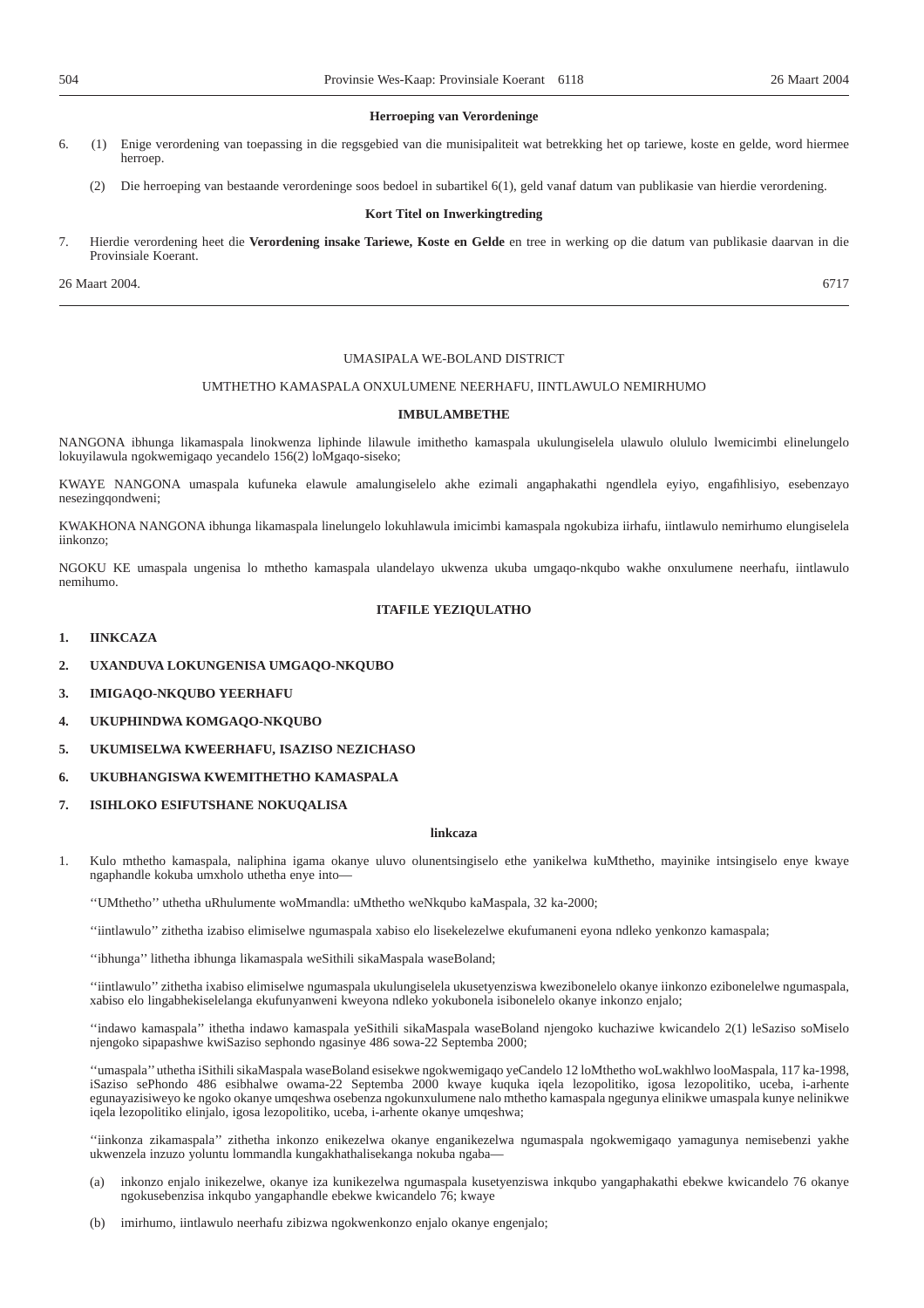''imanejala kamasipala'' ithetha umntu owonyulwe ngumaspala ngokwemigaqo yecandelo 82 loMthetho woLwakhiwo looMaspala, uMthetho 117 ka-1998, kwaye kuquka:

- (a) umntu obambeleyo kweso sikhundla; kunye
- (b) nokwanikwe igunya, umsebenzi okanye uxanduva yimanejala kamaspala ngokubhekiselele ekwenziweni kwalo misebenzi;

''iirhafu'' zithetha ixabiso elimiselwe ngumaspala lokunikezelwa kwazo naziphina iinkonzo zorhebo zikamaspala apho intlawulo ilindelwe kwiinkonzo eziquka, kodwa ayiphelelanga—

- (a) Kubonelelo lwamanzi
- (b) Kubonelo lombane
- (c) Kugutyulo lokungcola
- (d) Ukulahlwa kwenkunkuma;

''umgaqo-nkqubo werhafu'' uthetha inkqubo nemigaqo-nkqubo ephunyezwe ngumaspala ukumisela nokubiza iirhafu, iintlawulo imirhumo nezinye iintlawulo kwiinkonzo ezibonelelwe ngumaspala ngokwakhe okanye ngendlela yezivumelwano zonikezelo lwenkonzo nezikwahambelana nezibonelelo zoMthetho kwaye zikwasebenza kumthetho.

#### **Uxanduva lokuphehlelela umgaqo-nkqubo**

2. Ngokwemigaqo yecandelo 74 loMthetho ibhunga likamaspala maliphehlelele lize liqalise umgaqo-nkqubo wokubiza iirhafu, iintlawulo nemirhumo ngeenkonzo zikamaspala ezibonelelwe ngumaspala ngokwakhe okanye ngendlela yezivumelwano zonikezelo lwenkonzo nezikwahambelana nezibonelelo zoMthetho kunye nomnye umthetho osebenzayo.

#### **Imigaqo-nkqubo yeerhafu**

- 3. (1) Umaspala uza kusebenzisa imigaqo-nkqubo njengoko kukhona kumgaqo-nkqubo ophunyeziweyo xa emisela iirhafu, iintlawulo nemirhumo yeenkonzo zikamaspala ngokusebenzisa uqwalaselo lwemigaqo-nkqubo ekhoyo kwicandelo 74(2)(a) ukuya ku (i) loMthetho weeNkqubo zikamaspala, 32 ka-2000, othi—
	- (a) abasebenzisi beenkonzo zikamaspala kufuneka baphathwe ngokulinganayo kusetyenziso lweerhafu;
	- (b) isixamali esihlawulwa ngabasebenzisi belungiselela iinkonzo kufuneka sihambelane nokusebenzisa kwabo loo nkonzo;
	- (c) abahlali abahlelelekileyo kufuneka bafikelele kubuncinane kwiinkonzo zesiseko—
		- (i) ngeerhafu ezijonge kuphela iindleko zomsebenzi nolondolozo,
		- (ii) ngeerhafu ezizodwa okanye iirhafu ezilungiselwe abo bangathabathi ntweni kulungiselwa amanqanaba asezantsi osetyenziso okanye amanqanaba asisiseko seenkonzo; okanye
		- (iii) nangayo nayiphina indlela ethe ngqo okanye engathanga ngqo yesibonelelo seerhafu sabahlali abahlelelekileyo;
	- (d) iirhafu mazibonakalise lindleko ezinxulumene nonikezelo lwenkonzo, kuquka inkunzi, umusebezi, ulondolozo, ulawulo neendleko zokufaka izixhobo ezintsha, kunye neentlawulo zenzala;
	- (e) iirhafu mazibekwe kumanqanaba alungiselela uzinzo lwezimali lwenkonzo, kuqwalaselwa isibonelelo esiphuma kwimithombo endaweni yenkonzo ekuthethwa ngayo;
	- (f) ubonelelo lungenziwa kwiimeko ezifanelekileyo kwintlawulo eyongezelelweyo kwirhafu yenkonzo;
	- (g) ubonelelo lungenzelwa ukhuthazo lophuhliso lwezoqoqosho lommandla kusetyenziswa iirhafu ezizodwa kulungiselelwa izintlu zabasebenzisi bezorhwebo noshishino;
	- (h) usetyenziso lwezoqoqosho, olusebenzayo nolubonakalaya lwemithombo, ujikeleziso loko kulahlwayo, kwaye nezinye iinjongo ezifaneleklieyo zesokusingqongileyo kufuneka zikhuthazwe;
	- (i) ifuthe lesibonelelo seerhafu sabantu abahlelelekileyo nezinye izintlu zabasebenzisi kufuneka zichazwe ngokupheleleyo,
	- (2) Umgaqo-nqkubo kamaspala onxulumene neerhafu, iintlawulo neimrhumo ungehluka phakathi kwezintlu zabasebenzisi, abatyali, ababoneleli ngeenkonzo, iinkonzo, imigangatho yeenkonzo, iindawo zejiyografi neminye imiba ukuba lo mahluko awuzisi lubandlululo olubi.

#### **Uphindo loMgaqo-nkqubo**

- 4. (1) Umaspala uza kuphinda umgaqo-nkqubo wakhe onxulumene neerhafu, iintlawulo nemirhumo qho ngonyaka xa eqwalasela uhlahlolwabiwo-mali lwakhe ngembono yokuhambelana nemigaqo-nkqubo ebekwe kulo mgaqo-nkqubo kuthethwa ngawo ngokuhamba kwexesha.
	- (2) Uphindo lomgaqo-nkqubo njengoko kubekiwe kwicandelo 4(1) luza kuqhutywa ngokwemigaqo yomgaqo-nkqubo wentatho-nxaxheba yoluntu ephunyezwe ngumaspala.

#### **Umiselo lweerhafu, isaziso nokukhatywa**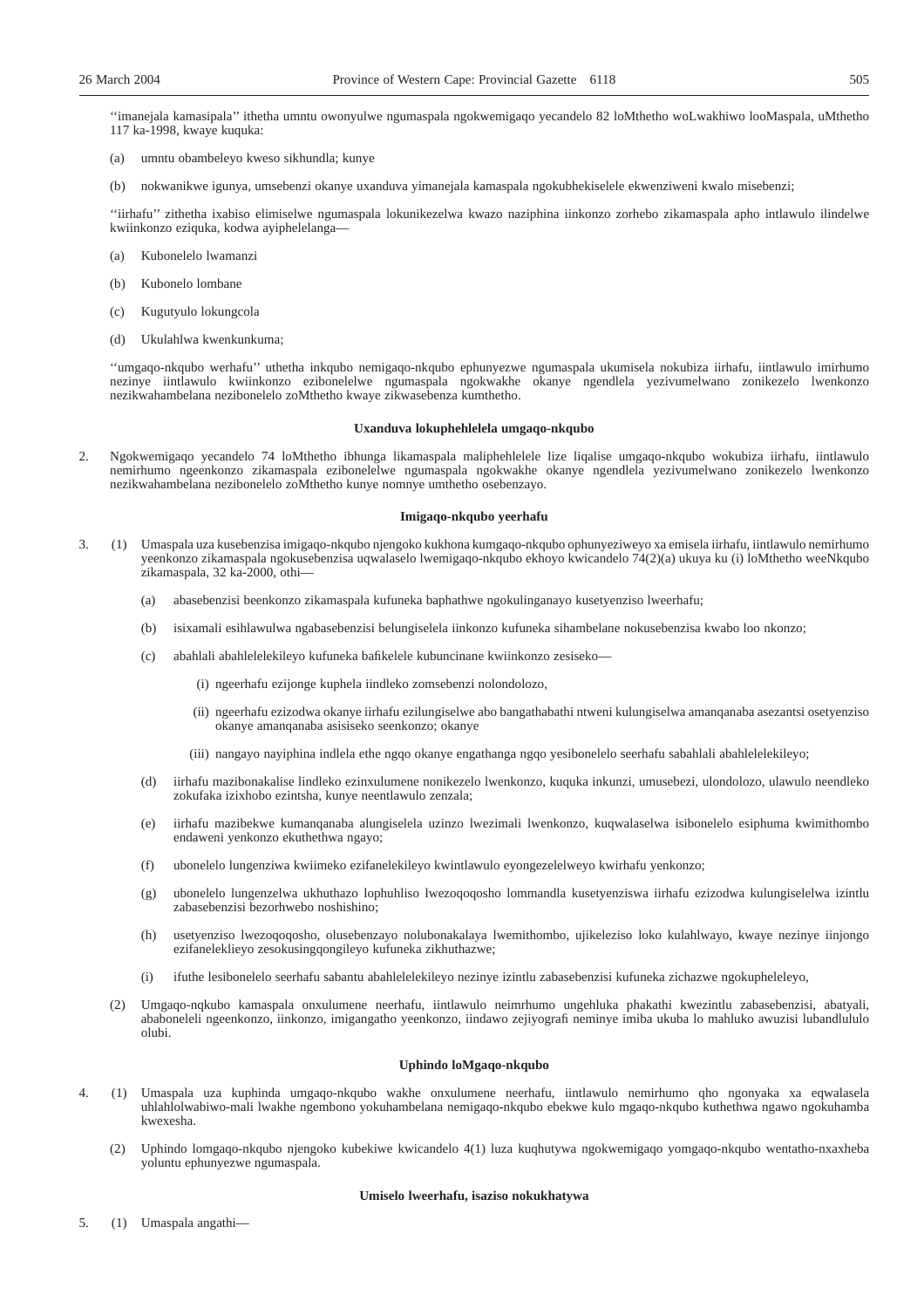- (a) ngesisombululo esixhaswa sisininzi samalungu ebhunga, kwanangokuhambelana nomgaqo-nkqubo ophunyeziweyo, abize aze afumane iirhafu, iintlawulo nemirhumo ngokomsebenzi okanye inkonzo ebonelelweyo ngumaspala;
- (b) ngamaxesha ngamaxesha ngesisombululo sebhunga kwanangokuhambelana nomgaqo-nkqubo obekwe kwicandelwna (1)(a), alungise okanye arhoxise umiselo olunjalo aze amisele umhla, hayi ngaphambi kokuba kudlule ama-30 eentsuku zomhla wesisombululo, apho umiselo, ulungiso okanye urhaxiso olunjalo luza kuqala ukusebenza; kwaye
- (c) angafumana naziphina iintlawulo ezimiselweyo okanye ezilungisiweyo kuquka inzala yesixamali ekusafuneka sihlawulwe.
- (2) Emva kokuba isisombululo njengoko kubekiwe kwicandelo (1)(a) no (b) siphunyeziwe, imanejala kamaspala iza kunika isaziso ke ngoko ngesisombululo esinjalo—
	- (a) ngokungafihilisiyo ithi thaca ikopi yesisombululo ixesha ubuncinane elingama-30 eentsuku kwi-ofisi engundlukulu yolawulo kamaspala apho uluntu lunokufikelela njengoko imanejala kamaspala inokumisela;
	- (b) ngokupapasha kwiphaphandaba elijikeleziswa ngokubanzi kumaspala isaziso esixela—
		- (i) ukuba isisombululo njengoko sibekiwe kwicandelo 5(1) sithe saphanyezwa libhunga;
		- (ii) ukuba ikopi yesisombululo ikhona ukuze ihlolwe luluntu ngeeyure zokusebenza kwi-ofisi kandlunkulu yolawulo lukamspala kwakunye nwakwezinye iindawo ezichazwe kwisaziso; kwakunye
		- (iii) nomhla apho umiselo luya kuqala ukusebenza;
		- (iv) ukuba nawuphina umntu onqwenela ukuchasa umiselo okanye isilungiso esinjalo uya kukwenza oko ngembalelwano phakathi kwiintsuku ezingama-30 emva komhla apho isaziso sithe sapapashwa okokuqala.
	- (c) ngokufuna ukuhambisa ulwazi ekubhekiswe kulo kwicandelwana (1)(i) ukuya ku (iii) kuluntu lommandla ngosasazo lukanomathotholo olujongene nendawo kamaspala.

(3) Apho—

- (a) kungekho sichaso singenisiweyo phakathi kwixesha ekubhekiswe kulo kwicandelwana (2)(b)(iv), umiselo okanye isilungiso siza kuqala ukusebenza njengoko kubekiwe kwicandelwana (1)(b);
- (b) isichaso singenisiwe phakathi kwixesha ekubhekiswe kulo kwicandelwana (2)(b)(iv), umaspala uza kuqwalasela zonke izichaso kwaye angalungisa okanye arhoxise umiselo kwaye angamisela umhla ngaphandle kwalo ubekwe kwicandelwana (1)(b) apho umiselo okanye isilungiso siza kuqala ukusebenza, apho icandelwana (2) liza kusebenza neenguqu eziyimfuneko.

#### **Ukubhangiswa kweMithetho kamaspala**

- 6. (1) Nawuphina umthetho kamaspala osebenzayo kwindawo yommandla kamaspala kwaye nonxulumene neerhafu, iintlawulo nemirhumo kungokunje uyabhangiswa.
	- (2) Ubhangiso lwemithetho kamaspala ekhoyo ekubhekiswe kuyo kwicandelo 6(1), luyasebenza ukusuka kumhla wokubhengezwa kwalo mthetho kamspala.

#### **Isihloko esifutshane nokuqalisa**

7. Lo mthetho kamaspala uza kwaziwa njengoMthetho kamaspala onxulumene neeRhafu, iiNtlawulo neMirhumo kwaye uza kuqala ukusebenza ngomhla wokupapashwa kwawo ke ngoko kwiGazethi yePhondo.

26 Matshi 2004. 6717

#### CITY OF CAPE TOWN

#### CITY IMPROVEMENT DISTRICT BY-LAW

#### 1. **PREAMBLE**

- (1) The City Improvement District model is based on international best practice. It is aimed at preventing the degeneration of cities and towns and the consequential urban decay, and facilitating their upliftment, economic growth and sustainable development.
- (2) The purposes of City Improvement Districts are to—
	- (a) enhance and supplement the municipal services provided by the City of Cape Town (''the City'');
	- (b) facilitate investment in the City Improvement Districts;
	- (c) facilitate a co-operative approach between the City and the private sector in the provision of municipal services;

#### STAD KAAPSTAD

#### VERORDENING OP STADSVERBETERINGSGEBIEDE

#### 1. **AANHEF**

- (1) Die model vir stadsverbeteringsgebiede is op internasionale beste praktyk geskoei. Dit het ten doel om die agteruitgang van stede en dorpe en die gevolglike stedelike verval te verhoed en die stede en dorpe se opheffing, ekonomiese groei en volhoubare ontwikkeling aan te moedig.
- (2) Die oogmerke van die stadsverbeteringsgebiede is om—
	- (a) die munisipale dienste wat deur die Stad Kaapstad (''die Stad'') verskaf word, te verbeter en uit te brei;
	- (b) beleggings in die stadsverbeteringsgebiede aan te moedig;
	- (c) 'n samewerkingsbenadering tussen die Stad en die privaat sektor vir die verskaffing van munisipale dienste daar te stel;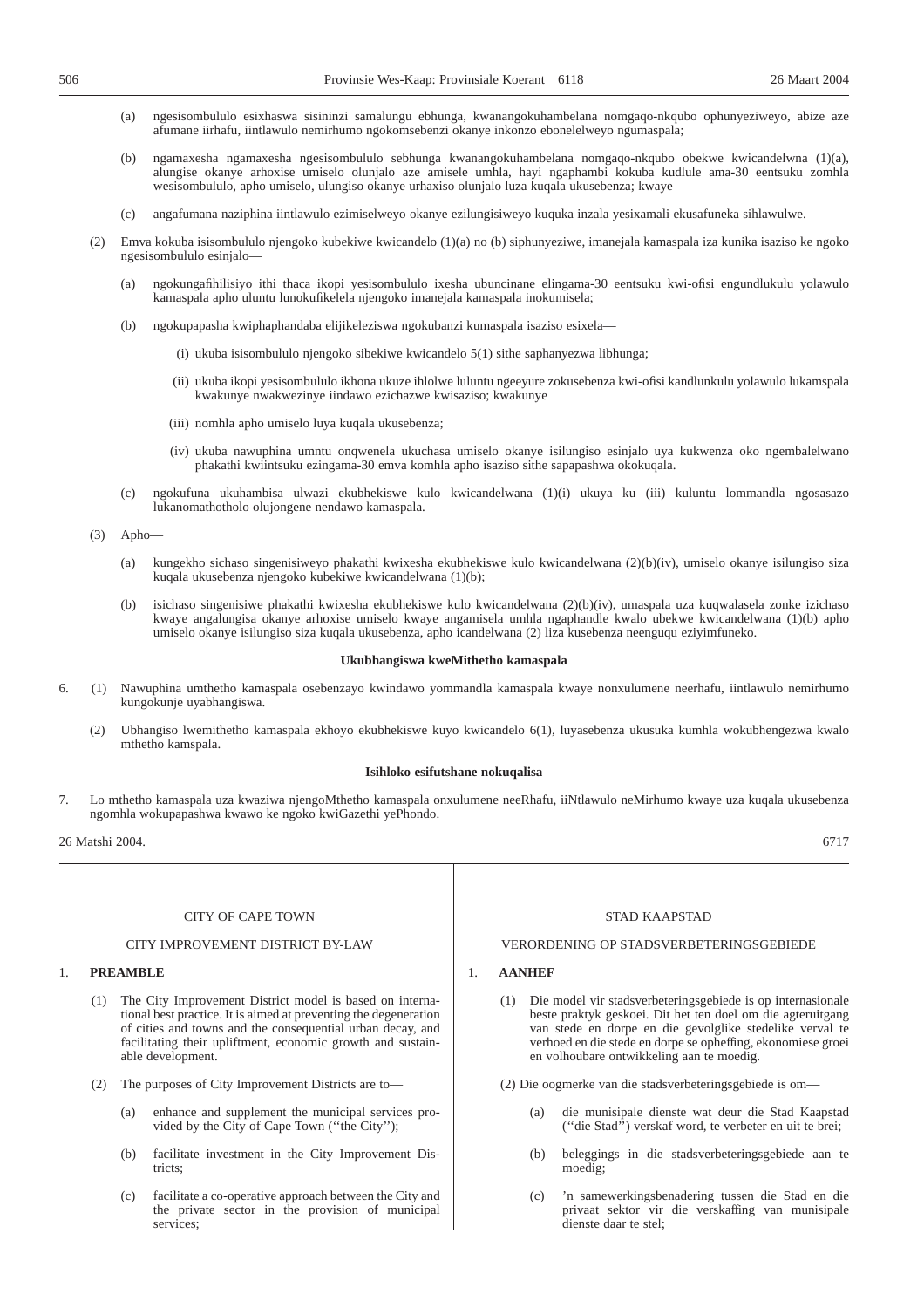- (d) halt the degeneration and facilitate the upliftment of distressed business and mixed-use areas; and
- (e) promote economic growth and sustainable development and in this way assist the Council in the fulfilment of its objects and developmental duties as set out in sections 152 and 153 of the Constitution.
- (3) This By-Law accordingly seeks to—
	- (a) establish a mechanism whereby property owners and tenants will be encouraged to participate in the processes of sustainable development;
	- consolidate and give effect to the City's urban renewal imperatives while recognising the unique needs and challenges facing different commercial and mixed-use precincts;
	- (c) facilitate the recognition of defined geographic districts in order to enhance and supplement the provision of municipal services within them;
	- (d) clearly define the processes in terms of which City Improvement Districts must be established and ensure that property owners within the areas of the proposed City Improvement Districts are fully involved in these processes, thereby facilitating their participation in the affairs of the City; and
	- (e) consolidate in a single By-Law the By-Laws passed by the predecessors-in-law of the City of Cape Town and extend the ambit thereof throughout the City's area of jurisdiction.

#### 2. **INTERPRETATION**

In this By-Law, the English text prevails in the event of any conflict with the Afrikaans or isiXhosa texts, and, unless the context otherwise indicates—

*''Applicant''* means any owner who makes an application for the establishment of a City Improvement District in accordance with the provisions of section 3, or if a management body is established in terms of section 12, any reference to ''the Applicant'' means the management body;

*''City Improvement District''* means a geographic district approved by the Council in accordance with the provisions of section 8 for the purposes set out in section 1(2);

*''City''* means the City of Cape Town;

*''City Improvement District plan''* means a City Improvement District plan as contemplated in section  $4(1)(c)(i)$ ;

*''Council''* or *''the Council''* means the Council of the City of Cape Town;

*''Constitution''* means the Constitution of the Republic of South Africa, Act No. 108 of 1996;

*''levy''*when used as a noun in connection with the implementation of a City Improvement District plan, means an additional rate contemplated in section 14(2);

*''management body''* means the management body of the City Improvement District to be incorporated or established in accordance with the provisions of section 12(1);

*''mixed-use area''* means an area in which not more than 40% (forty percent) of the rates base value consists of residential property;

*''owner''* means any registered owner of rateable property within the City Improvement District concerned and, in the case of a sectional title scheme established in terms of the provisions of the Sectional Titles Act, No. 95 of 1986, means the body corporate;

- agteruitgang stop te sit en die opheffing van sake- en gemengdegebruikgebiede wat in die nood is, te ondersteun; en
- (e) ekonomiese groei en volhoubare ontwikkeling te bevorder en die stadsraad op dié wyse te help om sy oogmerke en ontwikkelingsfunksies ingevolge artikels 152 en 153 van die Grondwet te verwesenlik.
- (3) Hierdie verordening beoog dus dienooreenkomstig om—
	- (a) 'n meganisme daar te stel waardeur grondeienaars en huurders aangemoedig word om aan die prosesse van volhoubare ontwikkeling deel te neem;
	- (b) uitvoering te gee aan die Stad se opdragte vir stedelike vernuwing en dit te konsolideer met inagneming van die unieke behoeftes en uitdagings wat die verskillende kommersiële en gemengdegebruik-omgewings in die gesig staar;
	- (c) die herkenning van gedefinieerde geografiese gebiede te vergemaklik ten einde die verskaffing van munisipale dienste in dié gebiede te verbeter en uit te brei;
	- (d) die prosesse waarvolgens die stadsverbeteringsgebiede ingestel moet word, duidelik te omskryf en te verseker dat die grondeienaars binne die gebiede van die voorgestelde stadsverbeteringsgebiede ten volle by hierdie prosesse betrek word ten einde hul deelname aan die Stad se sake te vergemaklik; en
	- (e) die verordeninge wat deur die Stad Kaapstad se regsvoorgangers aangeneem is, in een enkele verordening te konsolideer en om die trefwydte daarvan dwarsdeur die Stad se jurisdiksiegebied uit te brei.

#### 2. **WOORSOMSKRYWING**

In hierdie verordening geld die Engelse teks indien daar in enige teenstrydigheid met die Afrikaanse of isiXhosa- tekste bestaan, en, tensy dit uit die samehang anders blyk, beteken—

*''Aansoeker''* enige eienaar wat aansoek doen om die instelling van 'n stadsverbeteringsgebied ooreenkomstig die bepalings van artikel 3, of as 'n bestuursliggaam ingevolge artikel 12 ingestel word, beteken die

*''aansoeker''* die bestuursliggaam;

*''belasbare eiendom''* onroerende goed/vaste eiendom waarop eiendomsbelasting ingevolge die Grondwet of enige magtigende wetgewing gehef kan word;

*''belastinggebaseerde waarde''* die totale waarde van al die vaste eiendom binne die grense van 'n stadsverbeteringsgebied wat ingevolge hierdie verordening ingestel of beoog word om ingestel te word soos blyk uit die waardasierol opgestel ooreenkomstig die tersaaklike wetgewing;

*''bestuursliggaam''* die bestuursliggaam van die stadsverbeteringsgebied wat ingevolge die bepalings van artikel 12(1) geïnkorporeer of ingestel mag word;

*''diens''* of *''munisipale diens''* 'n diens wat verskaf of verskaf mag word, of 'n funksie wat vervul of vervul mag word deur die Stad Kaapstad tot voordeel van of ten behoewe van persone binne die gebied van die betrokke stadsverbeteringsgebied, en ten opsigte waarvan die Stad ingevolge artikel 156(1) van die Grondwet uitvoerende gesag en die reg op administrasie het, maar sluit daardie funksies uit wat die Stad regtens self moet lewer.

*''eienaar''* enige geregistreerde eienaar van belasbare eiendom in die betrokke stadsverbeteringsgebied, en 'n korporatiewe liggaam ten opsigte van 'n deeltitelskema opgerig ingevolge die bepalings van die Wet op Deeltitels, No. 95 van 1986;

*''gemengdegebruikgebied''* 'n gebied waarin nie meer as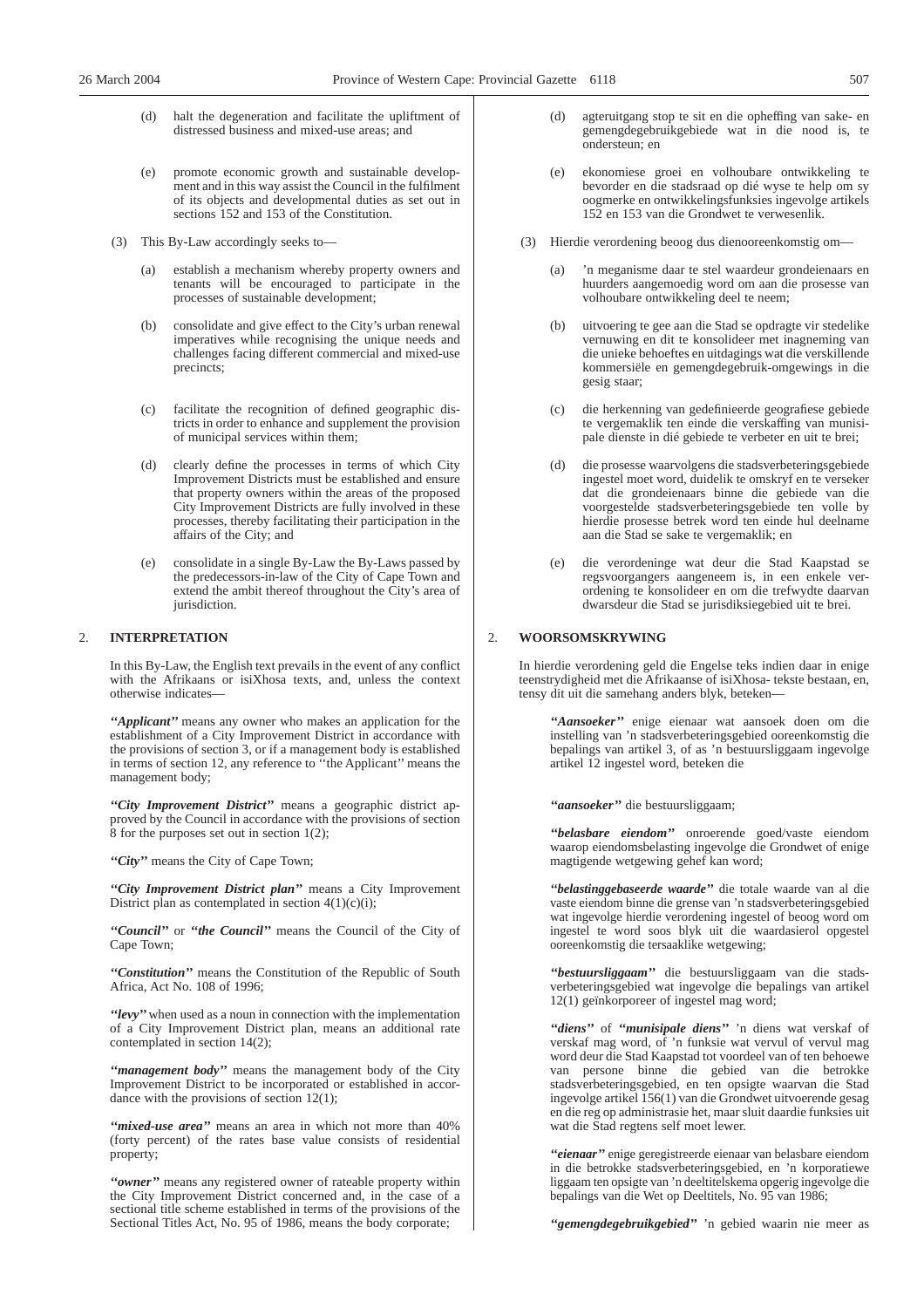*''rateable property''* means immovable property on which a rate may be levied in accordance with the Constitution or any enabling legislation;

*''rates base value''* means the total value of all immovable properties within the boundaries of a City Improvement District established or proposed to be established in terms of this By-Law as appears from the valuation roll prepared in accordance with the relevant legislation;

*''service''* or *''municipal service''* means a service that is provided or may be provided, or a function which is fulfilled or may be fulfilled, by the City of Cape Town to or for the benefit of persons within the area of the City Improvement District concerned, and in respect of which the City has executive authority and the right to administer in terms of section 156(1) of the Constitution, but excludes those services or functions which the City is required by law to render itself.

*PART 1—ESTABLISHMENT OF CITY IMPROVEMENT DISTRICTS*

#### 3. **ESTABLISHMENT OFA CITY IMPROVEMENT DISTRICT AND APPROVAL OF A CITY IMPROVEMENT DISTRICT PLAN**

- (1) Any owner of rateable property located within the area of jurisdiction of the City may apply to the Council for the approval of the establishment of a City Improvement District.
- (2) The application process must entail—
	- (a) advertising the intention to hold a public meeting in terms of section 5;
	- (b) the holding of a public meeting in terms of section 6;
	- (c) the submission of an application in terms of section 4;
	- (d) advertising the application and consideration of objections in terms of section 7;
	- (e) the decision of the Council in terms of section 8; and
	- (f) the obtaining of majority support in terms of section 9.
- (3) All costs incurred by the applicant in respect of the establishment of a City Improvement District shall be for his or her own account; provided that, after implementation of the City Improvement District plan, the management body may reimburse the applicant for some or all of those costs.

#### 4. **APPLICATION**

- (1) Any application for the establishment of a City Improvement District must—
	- (a) be in writing and be in the form (if any) as the Council may from time to time determine;
	- (b) be submitted not more than 90 (ninety) days after the date on which the public meeting referred to in section 6 is held; and
	- (c) be accompanied by—
		- (i) a City Improvement District plan covering a period ending on 30 June of the fourth year after the proposed establishment of the City Improvement District, which plan must include at least a description of the services to be provided by the management body, a draft budget and the proposed levy, and which must be clearly identified by means of a compilation date;
		- (ii) subject to subsection (2), written confirmation from owners of rateable properties within the boundaries of the proposed City Improvement

40% (veertig persent) van die belastinggebaseerde waarde uit residensiële eiendom bestaan nie;

*''Grondwet''* die Grondwet van die Republiek van Suid-Afrika, Wet No.108 van 1996;

*''heffing''* 'n bykomende belasting beoog in artikel 14(2) as dit as 'n naamwoord in verband met die inwerkingstelling van 'n plan vir 'n stadsverbeteringsgebied gebruik word;

*''plan vir 'n stadsverbeteringsgebied''* 'n plan vir 'n stadsverbeteringsgebied soos in artikel 4(1)(c)(i) beoog;

*''Stad''* die Stad Kaapstad;

*''stadsraad''* of *''die stadsraad''* die stadsraad van die Stad Kaapstad;

*''stadsverbeteringsgebied''* 'n geografiese gebied deur die stadsraad goedgekeur ooreenkomstig die bepalings van artikel 8 vir die doeleindes soos in artikel 1(2) uiteengesit;

#### *DEEL 1—INSTELLING VAN STADSVERBETERINGSGEBIEDE*

#### 3. **INSTELLING VAN 'N STADSVERBETERINGSGEBIED EN GOEDKEURING VAN 'N PLAN VIR 'N STADSVER-BETERINGSGEBIED**

- (1) Enige eienaar van belasbare eiendom geleë binne die Stad se jurisdiksiegebied mag by die stadsraad aansoek doen om goedkeuring vir die instelling van 'n stadsverbeteringsgebied.
- (2) Die aansoekproses moet behels dat—
	- (a) die voorneme om 'n openbare vergadering ingevolge artikel 5 te hou, geadverteer word;
	- (b) 'n openbare vergadering ingevolge artikel 6 gehou word;
	- (c) 'n aansoek ingevolge artikel 4 ingedien word;
	- (d) die aansoek en die oorweging van besware ingevolge artikel 7 geadverteer word;
	- (e) die stadsraad ingevolge artikel 8 daaroor besluit; en
	- (f) meerderheidsteun ingevolge artikel 9 verkry word.
- (3) Alle koste wat die aansoeker ten opsigte van die instelling van 'n stadsverbeteringsgebied aangaan, is vir sy of haar eie rekening; met dien verstande dat die bestuurskomitee die aansoeker vir sommige of al die koste vergoed nadat die plan vir 'n stadsverbeteringsgebied in werking gestel is.

#### 4. **AANSOEK**

- (1) Enige aansoek om die instelling van 'n stadsverbeteringsgebied moet—
	- (a) skriftelik wees en in die vorm (indien enige) soos die stadsraad van tyd tot tyd bepaal;
	- (b) ingedien word nie meer as 90 (negentig) dae ná die datum waarop die openbare vergadering waarna in artikel 6 verwys word, gehou word nie; en
	- (c) vergesel wees van—
		- (i) 'n plan vir 'n stadsverbeteringsgebied vir 'n tydperk eindigend op 30 Junie van die vierde jaar ná die voorgestelde instelling van die stadsverbeteringsgebied, welke plan ten minste 'n beskrywing van die dienste wat deur die bestuursliggaam verskaf sal word en 'n konsepbegroting en die voorgestelde heffing moet bevat en wat duidelik uitgeken kan word deur die datum toe dit opgestel is;
		- (ii) skriftelike bevestiging behoudens subartikel (2) deur die eienaars van belasbare eiendomme binne die grense van die voorgestelde stadsverbete-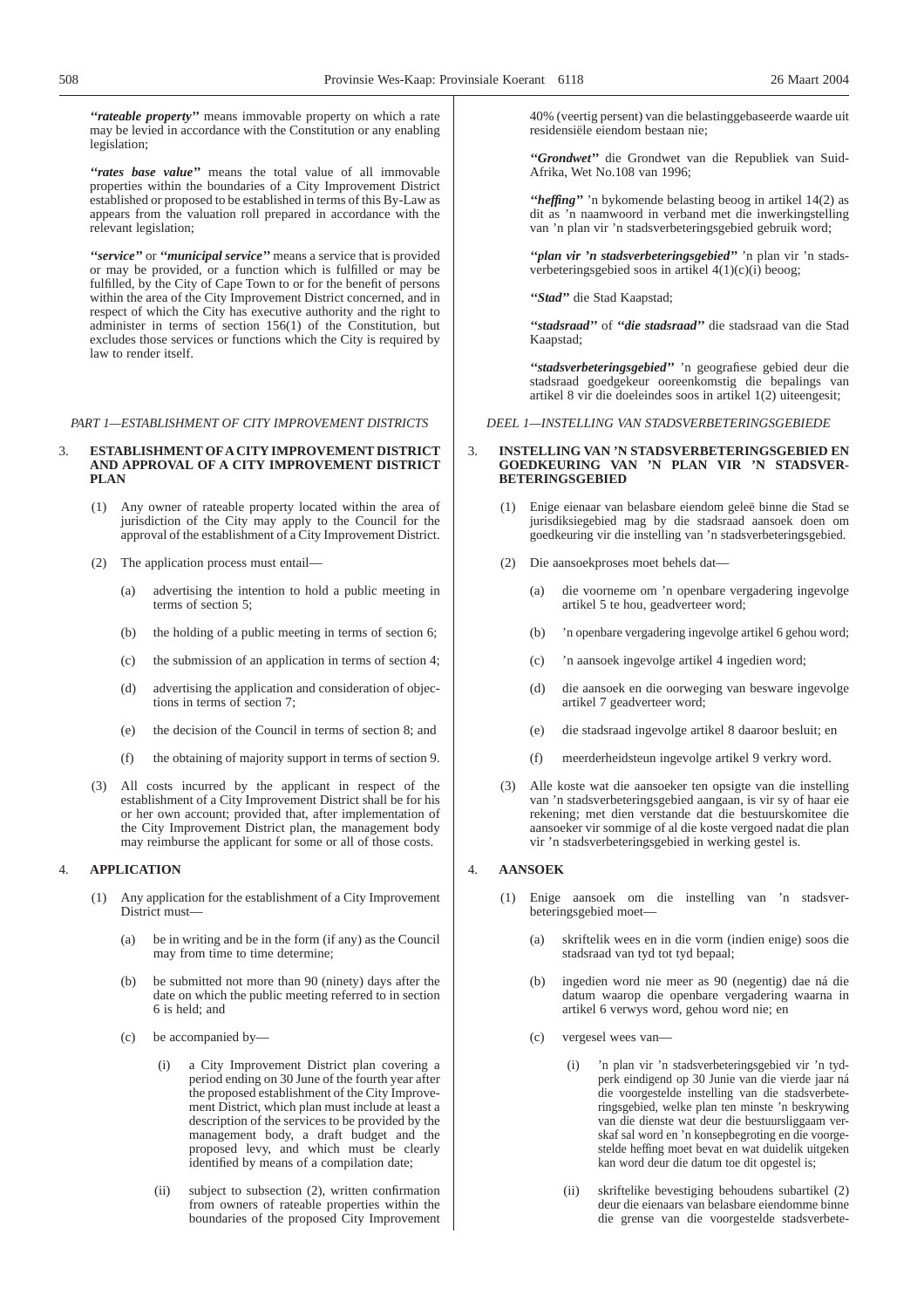District who together own not fewer than 25% (twenty five percent) in number of such properties and not less than 25% (twenty five percent) of the rates base value of such properties, that they support the establishment of the proposed City Improvement District in accordance with the City Improvement District plan. The written confirmation must refer to the compilation date of the City Improvement District plan;

- (iii) proof that the provisions of sections 5 and 6 have been complied with;
- (iv) payment of the fee (if any) as the Council may from time to time determine.

#### **Approval of a limited City Improvement District area**

- (2) If an application in terms of subsection (1) is not accompanied by the requisite number of written confirmations from owners required by subsection  $(1)(c)(ii)$ , but the applicant can demonstrate to the Council's satisfaction that—
	- (a) there are such confirmations from owners in respect of rateable properties in a discrete geographical area within the proposed City Improvement District area that would meet the requirements of subsection  $(1)(c)(ii)$  if they were to be applied to that area; and
	- (b) the services to be provided will not be reduced and the levy will not be increased as a result of the provision of those services in the discrete area referred to in subsection  $(2)(a)$ , as compared to the provision of those services in the whole of the proposed City Improvement District,

then the Council may accept such an application and, subject to the other requirements of this By-Law, approve the establishment of a City Improvement District and the City Improvement District plan in respect of the discrete area referred to in subsection (2)(a) alone.

#### 5. **ADVERTISING OF INTENTION TO HOLD PUBLIC MEETING**

- (1) Prior to the public meeting referred to in section 6, the Applicant must—
	- (a) give notice of his or her intention to apply for the approval of the City Improvement District, such notice to be given by publishing a notice in at least 2 (two) daily newspapers circulating in the proposed City Improvement District and by placing prominent information posters within the proposed City Improvement District, or by giving written notice to all owners of rateable property within the proposed City Improvement District, or in any other manner approved of in writing by the Council;
	- (b) in the notice referred to in subsection  $(1)(a)$ , give notice of a public meeting to be held in accordance with the provisions of section 6, which notice shall state the purpose of such meeting and shall contain details of the place, date and time when such meeting is to be held.
- (2) The public meeting must be held not less than 7 (seven) days and not more than 30 (thirty) days after the date of publication of the last of the notices referred to in subsection  $(1)(a)$ .

#### 6. **PUBLIC MEETING**

- (1) The public meeting must be held at such place, date and time as advertised in terms of section 5.
- (2) At the meeting interested persons shall be—

ringsgebied wat gesamentlik nie minder 25% (vyf-en-twintig persent) in getal van sodanige eiendomme en nie minder as 25% (vyf-en-twintig persent) van die belastinggebaseerde waarde van sodanige eiendomme besit nie, dat hulle die instelling van die voorgestelde stadsverbeteringsgebied ooreenkomstig die plan vir 'n stadsverbeteringsgebied steun. Die skriftelike bevestiging moet verwys na die datum waarop die plan vir 'n stadsverbeteringsgebied opgestel is;

- (iii) bewys dat daar aan die bepalings van artikels 5 en 6 voldoen is;
- (iv) betaling van die gelde (indien enige) soos wat van tyd tot tyd deur die stadsraad vasgestel word.

#### **Goedkeuring van 'n beperkte gebied vir 'n stadsverbeteringsgebied**

- (2) Indien 'n aansoek ingevolge subartikel (1) nie vergesel word van die vereiste getal skriftelike bevestigings van eienaars wat ingevolge subartikel (1)( c )(ii) vereis word nie, maar die aansoeker kan die stadsraad tevrede stel dat—
	- (a) daar sodanige bevestigings van eienaars bestaan ten opsigte van belasbare eiendomme in 'n afsonderlike geografiese gebied binne die voorgestelde gebied van die stadsverbeteringsgebied wat aan die vereistes van subartikel (1)(c)(ii) sal voldoen as hulle op daardie gebied van toepassing gemaak word; en
	- (b) die dienste wat verskaf word nie verminder word en die heffing nie verhoog word as gevolg van die verskaffing van daardie dienste in die afsonderlike gebied genoem in subartikel (2)(a) in vergelyking met die verskaffing van daardie dienste in die hele voorgestelde stadsverbeteringsgebied nie,

dan kan die stadsraad sodanige aansoek aanvaar en, onderworpe aan die ander vereistes van hierdie verordening, die instelling van 'n stadsverbeteringsgebied en die plan vir 'n stadsverbeteringsgebied goedkeur ten opsigte van die afsonderlike gebied waarna net in subartikel 2 (a) verwys word.

#### 5. **ADVERTEER VOORNEME OM 'N OPENBARE VERGADERING TE HOU**

- (1) Voor die openbare vergadering waarna in artikel 6 verwys word, moet die aansoeker—
	- (a) kennis gee van sy of haar voorneme om aansoek te doen om goedkeuring van 'n stadsverbeteringsgebied en sodanige kennis moet gegee word deur 'n kennisgewing te publiseer in ten minste 2 (twee) dagblaaie wat in die voorgestelde stadsverbeteringsgebied versprei word en deur opvallende inligtingsplakkate in die voorgestelde stadsverbeteringsgebied op te plak, of deur alle eienaars van belasbare eiendom in die voorgestelde stadsverbeteringsgebied skriftelik in kennis te stel, of op enige ander manier wat die stadsraad skriftelik goedgekeur het;
	- (b) in die kennisgewing waarna in subartikel (1)(a) verwys word, kennis gee van 'n openbare vergadering wat ooreenkomstig die bepalings van artikel 6 gehou sal word, welke kennisgewing die doel van sodanige vergadering sal aandui en die besonderhede van die plek, datum en tyd van die vergadering sal verskaf.
- (2) Die openbare vergadering moet gehou word nie minder as 7 (sewe) dae en nie meer as 30 (dertig) dae ná die publikasiedatum van die laaste van die kennisgewings waarna in subartikel (1)(a) verwys word nie.

#### 6. **OPENBARE VERGADERING**

- (1) Die openbare vergadering moet gehou word op sodanige plek, datum en tyd soos ingevolge artikel 5 geadverteer is.
- (2) By die vergadering sal belanghebbendes—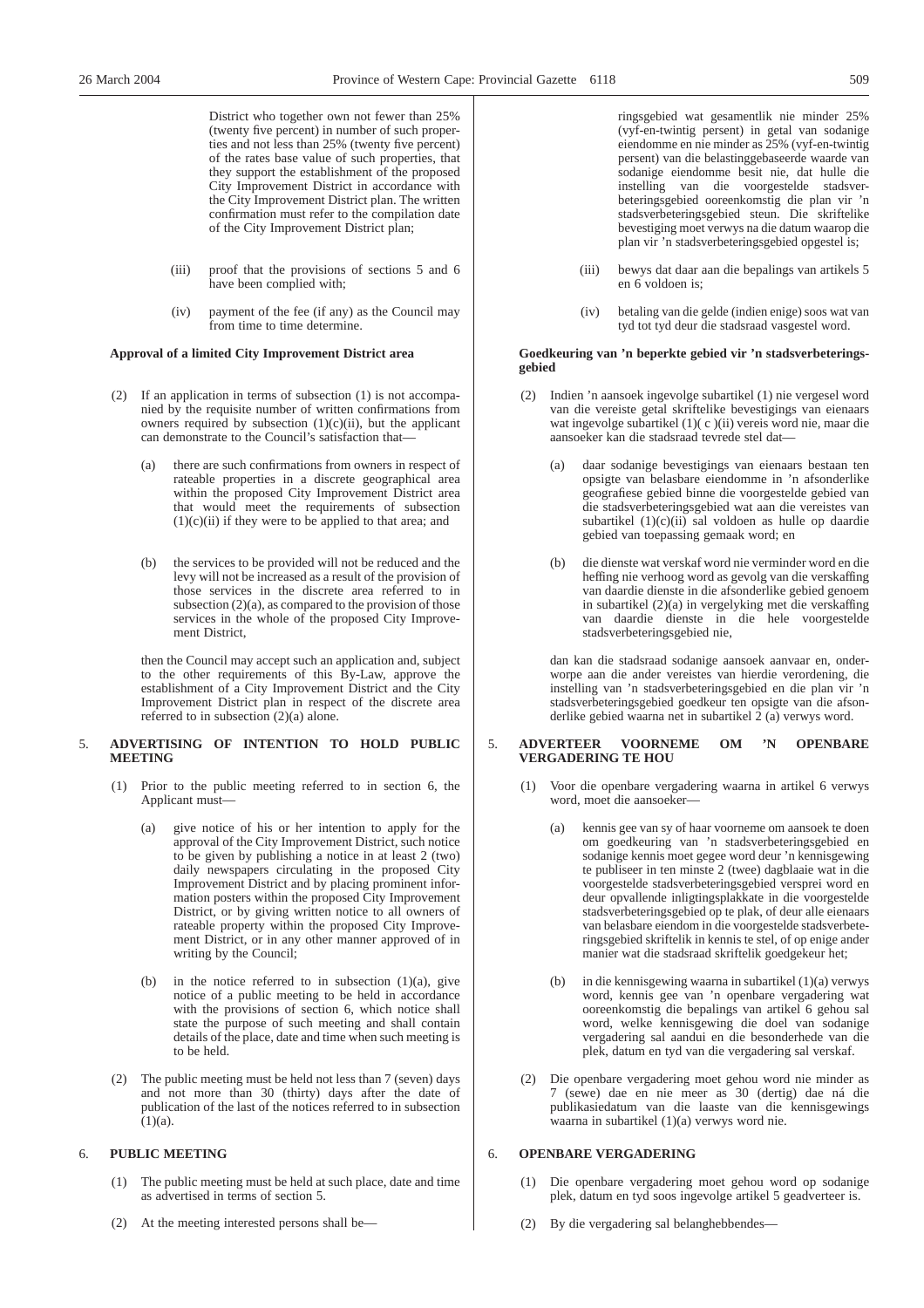- (a) furnished with all relevant information relating to the proposed City Improvement District including the draft City Improvement District plan; and
- (b) given an opportunity to ask questions and express their views.
- (3) The public meeting must be held at a place which is within the boundaries of the proposed City Improvement District unless the Council approves another venue in writing before the public meeting is held.
- (4) The public meeting must be chaired by a suitably qualified and experienced person.

#### 7. **ADVERTISING OF APPLICATION AND OBJECTIONS**

- (1) The applicant must within 14 (fourteen) days after the application is lodged in accordance with section 4, or within such further period which the Council may approve—
	- (a) cause a notice of the application to be published at least once in 2 (two) daily newspapers circulating in the proposed City Improvement District; and
	- (b) either before or up to 7 (seven) days after the date of publication of the notice in terms of subsection (1)(a), give written notice of the application to all owners of rateable property within the proposed City Improvement District, such notice to be given by pre-paid registered post, hand delivery or in any other manner approved of in writing by the Council.
- (2) Every notice contemplated in terms of subsection (1) must state that written objections to the establishment of a City Improvement District or the provisions of the City Improvement District plan may be lodged with the Council by a date specified in the notice, which shall not be less than 30 (thirty) days after the date of publication of the notice in terms of subsection  $(1)(a)$ , and must state where the documentation specified in subsection (5) will be available for inspection.
- (3) Any owner of rateable property or other interested person occupying rateable property within the proposed City Improvement District may submit written objections to the establishment of the City Improvement District, which objections must be received by the Council not later than the date stipulated in the notice referred to in subsection (2).
- (4) The Council may allow the applicant and any objector to make oral representations to it.
- (5) The application and all objections must be available for inspection at the offices of the Council for the period referred to in subsection (2).

#### 8. **DECISION**

- (1) After the provisions of sections 4, 5, 6 and 7 have been complied with, the Council must, at the first full meeting of the Council held 30 (thirty) days or more after the last date for the submission of objections in accordance with section 7(2), consider the application and—
	- (a) approve the establishment of a City Improvement District in accordance with the City Improvement District plan; or
	- (b) approve the establishment of a City Improvement District and the City Improvement District plan with such amendments or conditions as the Council considers to be in the public interest; or
	- (c) approve the establishment of a City Improvement District and the City Improvement District plan in respect of a limited area, as more fully set out in section 4(2);
	- (d) refuse the application, in which event the Council must within 30 (thirty) days furnish the applicant with written reasons for not approving the establishment of
- (a) alle tersaaklike inligting oor die voorgestelde stadsverbeteringsgebied met inbegrip van die konsepplan vir 'n stadsverbeteringsgebied ontvang; en
- (b) die geleentheid gegun word om vrae te stel en hul menings te lug.
- (3) Die openbare vergadering moet gehou word op 'n plek binne die grense van die voorgestelde stadsverbeteringsgebied tensy die stadsraad 'n ander plek skriftelik goedkeur voor die openbare vergadering gehou word.
- (4) 'n Bevoegde en ervare persoon moet as voorsitter by die openbare vergadering optree.

#### 7. **ADVERTEER AANSOEKE EN BESWARE**

- (1) Die aansoeker moet binne 14 (veertien) dae nadat die aansoek ooreenkomstig artikel 4 ingedien is, of binne sodanige verdere tydperk as wat die stadsraad mag goedkeur—
	- (a) reël dat 'n kennisgewing van die aansoek ten minste een keer in 2 (twee) dagblaaie gepubliseer word wat in die voorgestelde stadsverbeteringsgebied versprei word; en
	- (b) óf voor óf tot 7 (sewe) dae ná die publikasiedatum van die kennisgewing ingevolge subartikel (1)(a), skriftelik kennis gee van die aansoek aan al die eienaars van belasbare eiendom in die voorgestelde stadsverbeteringsgebied, welke kennisgewing per voorafbetaalde geregistreerde pos gestuur of per hand afgelewer word of op enige ander manier wat skriftelik deur die stadsraad goedgekeur is.
- (2) Elke kennisgewing beoog ingevolge subartikel (1) moet aandui dat skriftelike besware teen die instelling van 'n stadsverbeteringsgebied of teen die bepalings van die plan vir 'n stadsverbeteringsgebied by die stadsraad ingedien mag word op 'n datum wat in die kennisgewing aangedui word, wat nie minder as 30 (dertig) dae ná die publikasiedatum van die kennisgewing ingevolge subartikel (1)(a) moet wees nie, en moet aandui waar die dokumente aangedui in subartikel (5) ter insae sal wees vir inspeksie.
- (3) Enige eienaar van belasbare eiendom of enige ander belanghebbende wat belasbare eiendom in die stadsverbeteringsgebied bewoon, mag skriftelike besware teen die instelling van die voorgestelde stadsverbeteringsgebied indien, welke besware die stadsraad moet bereik nie later as die datum waarna in subartikel (2) verwys word nie.
- (4) Die stadsraad mag die aansoeker en enige beswaarmaker toelaat om mondelinge voorleggings aan hulle te maak.
- (5) Die aansoek en alle besware moet ter insae wees vir inspeksie by die raadskantore vir die tydperk waarna in subartikel (2) verwys word.

#### 8. **BESLUIT**

- (1) Nadat daar aan die bepalings van artikels 4, 5, 6 en 7 voldoen is, moet die stadsraad by die eerste volle vergadering van die stadsraad wat 30 (dertig) dae of meer na die laaste datum vir die voorlegging van besware ingevolge artikel 7(2) gehou sal word, oorweging skenk aan die aansoek en—
	- (a) die instelling van 'n stadsverbeteringsgebied ooreenkomstig die plan vir 'n stadsverbeteringsgebied goedkeur; of
	- (b) die instelling van 'n stadsverbeteringsgebied en die plan vir 'n stadsverbeteringsgebied goedkeur met sodanige wysigings of voorwaardes as wat die stadsraad in die openbare belang ag; of
	- (c) die instelling van 'n stadsverbeteringsgebied en die plan vir 'n stadsverbeteringsgebied goedkeur ten opsigte van 'n beperkte gebied soos volledig in artikel 4(2) uiteengesit is;
	- (d) die aansoek weier in welke geval die stadsraad binne 30 (dertig) dae skriftelike redes aan die aansoeker moet verstrek waarom die instelling van 'n stadsverbete-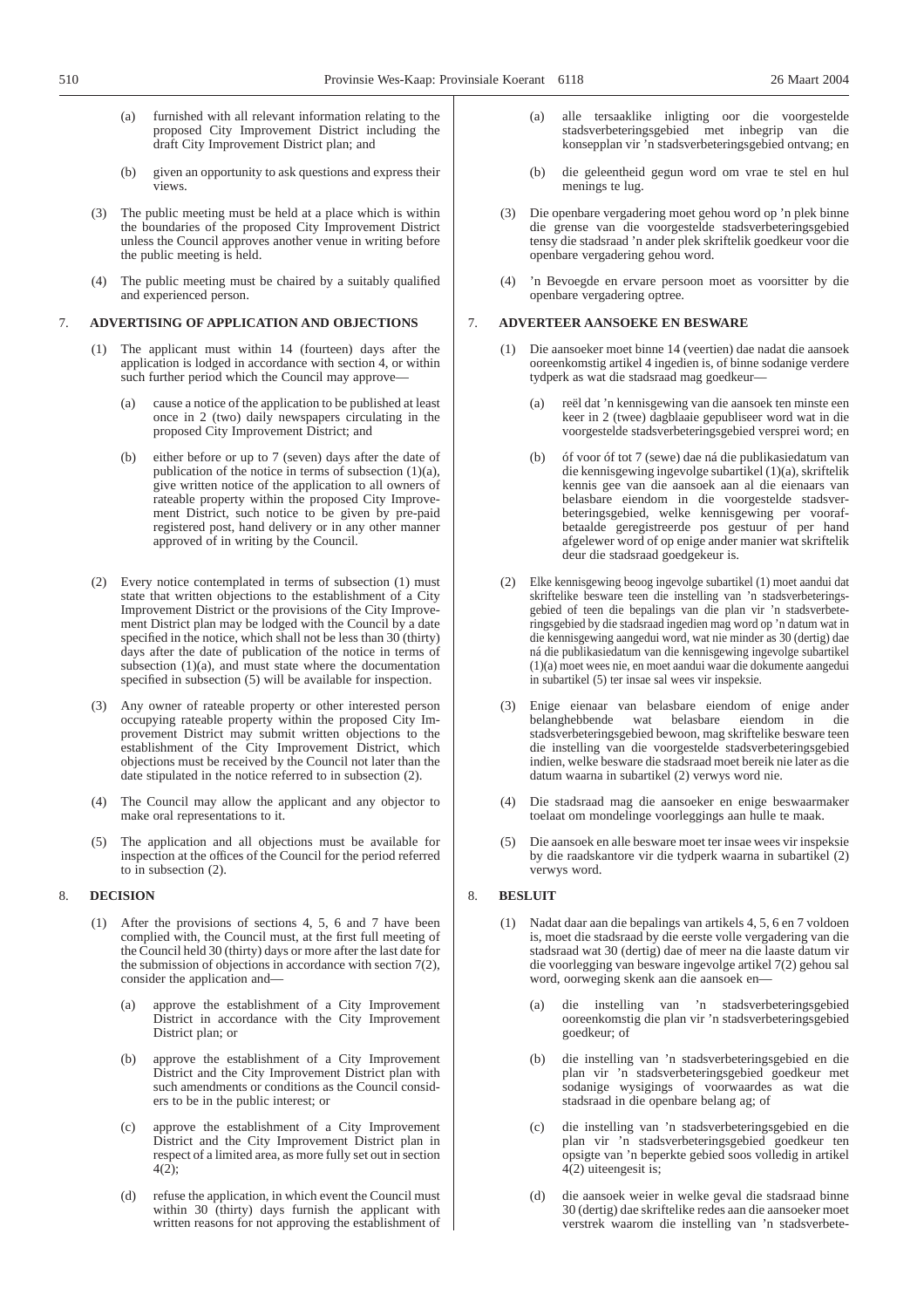a City Improvement District or the City Improvement District plan; or

- (e) refer the application back to the applicant for amendment in such manner as the Council may direct.
- (2) If any application is refused by the Council in accordance with the provisions of subsection (1)(d), the applicant may at any time thereafter re-apply to the Council for the establishment of the City Improvement District; provided that such re-application has been appropriately amended in the light of the reasons for refusal by the Council.
- (3) If a City Improvement District plan is at any time before the approval thereof amended in any material respect, the Council may require that the application be re-advertised mutatis mutandis in accordance with the provisions of section 7.

#### 9. **MAJORITY SUPPORT**

Within 6 (six) months of the approval of the application in terms of section 8, the applicant must provide written proof to the Council that owners of rateable property within the boundaries of the City Improvement District who own not fewer than 50% (fifty percent) in number of such properties and not less than 50% (fifty percent) of the rates base value of the rateable properties within the boundaries of the City Improvement District, approve the formation of the City Improvement District and the City Improvement District plan as approved by the Council.

#### 10. **ESTABLISHMENT OF CITY IMPROVEMENT DISTRICT AND IMPLEMENTATION OF CITY IMPROVEMENT DIS-TRICT PLAN**

Once section 9 has been complied with, the City Improvement District plan may only be implemented after the management body has been established in accordance with section 12.

#### 11. **AMENDMENT OF CITY IMPROVEMENT DISTRICT PLAN AND EXTENSIONS OF TERM OF CITY IMPROVE-MENT DISTRICT PLAN**

- (1) A City Improvement District plan may be amended by the Council on written application by the management body at any time after the formation of the City Improvement District.
- (2) An amendment in terms of subsection (1) which the Council considers is not likely to materially affect the rights or interests of any person may be approved forthwith by the Council; provided that the Council may require the management body to cause notice of the application for such amendment to be published in a daily newspaper circulating in or near the vicinity of the City Improvement District.
- (3) An amendment in terms of subsection (1) which the Council considers is likely to materially affect the rights or interests of any person, and/or which affects the levy to be charged in respect of the City Improvement District, and/or which changes the boundaries of the City Improvement District, may only be approved by the Council in accordance with the provisions of Part 1 of this By-Law, with the changes required by the context; provided that the Council may, for good reason, which it must record, on written application by the management body, exempt the management body from complying with any such provisions or condone any noncompliance with any such provisions.
- (4) Not earlier than 90 (ninety) days prior to the expiry of the period of the City Improvement District plan referred to in section  $4(1)(c)(i)$  or the expiry of any extension of the City Improvement District plan under this subsection (4), the management body must submit to the Council an application for extension of the term of the City Improvement District plan or any extension thereof, for approval by the Council; provided that—
	- (a) such extension shall not materially affect the rights or interests of any person or materially affect the levy to be charged in respect of the City Improvement District

ringsgebied en die plan vir 'n stadsverbeteringsgebied nie goedgekeur is nie; of

- (e) die aansoek na die aansoeker terugverwys om op sodanige manier gewysig te word as wat die stadsraad mag voorskryf.
- (2) Indien enige aansoek deur die stadsraad geweier word ooreenkomstig die bepalings van subartikel (1)(d), mag die aansoeker te enigertyd daarna weer aansoek doen by die stadsraad om die instelling van die stadsverbeteringsgebied; met dien verstande dat sodanige heraansoek behoorlik gewysig is met inagneming van die redes waarom die stadsraad dit geweier het.
- Indien die plan vir 'n stadsverbeteringsgebied op enige tydstip wesenlik gewysig word voordat dit goedgekeur word, mag die stadsraad vereis dat die aansoek *mutatis mutandis* heradverteer word ooreenkomstig die bepalings van artikel 7.

#### 9. **MEERDERHEIDSTEUN**

Binne 6 (ses) maande nadat die aansoek ingevolge artikel 8 goedgekeur is, moet die aansoeker skriftelike bewyse aan die stadsraad voorlê dat die eienaars van belasbare eiendom binne die grense van die stadsverbeteringsgebied wat nie minder as 50% (vyftig persent) in getal van sodanige eiendomme en nie minder as 50% (vyftig) persent van die belastinggebaseerde waarde van die belasbare eiendomme binne die grense van die stadsverbeteringsgebied besit nie, die instellingvandiestadsverbeteringsgebiedendieplanvir'nstadsverbeteringsgebied aanvaar soos dit deur die stadsraad goedgekeur is.

#### 10. **INSTELLING VAN DIE STADSVERBETERINGSGEBIED EN INWERKINGSTELLING VAN DIE PLAN VIR 'N STADSVERBETERINGSGEBIED**

Nadat daar aan die vereistes van artikel 9 voldoen is, kan die plan vir die stadsverbeteringsgebied in werking gestel word nadat die bestuursliggaam ingevolge artikel 12 ingestel is.

#### 11. **WYSIGING VAN DIE PLAN VIR 'N STADSVERBETE-RINGSGEBIED EN VERLENGING VAN DIE TERMYN VAN DIE PLAN VIR 'N STADSVERBETERINGSGEBIED**

- (1) 'n Plan vir 'n stadsverbeteringsgebied kan deur die stadsraad gewysig word as die bestuursliggaam enige tyd na die instelling van die stadsverbeteringsgebied skriftelik daarom aansoek doen.
- (2) 'n Wysiging ingevolge subartikel (1) wat volgens die stadsraad waarskynlik nie die regte en belange van enige persoon wesenlik sal beïnvloed nie, kan onverwyld deur die stadsraad goedgekeur word; met dien verstande dat die stadsraad mag vereis dat die bestuursliggaam moet reël dat 'n kennisgewing van die aansoek om sodanige wysiging in 'n dagblad gepubliseer word wat in of in die omgewing van die stadsverbeteringsgebied versprei word.
- (3) 'n Wysiging ingevolge subartikel (1) wat volgens die stadsraad waarskynlik 'n wesenlike uitwerking op die regte en belange van enige persoon sal hê, en/of wat die heffings beïnvloed wat vir die stadsverbeteringsgebied gehef word, en/of wat die grense van die stadsverbeteringsgebied verander, mag slegs deur die stadsraad goedgekeur word ooreenkomstig die bepalings van Deel 1 van hierdie verordening, met die veranderinge deur die konteks vereis; met dien verstande dat die stadsraad op goeie gronde wat hulle moet aanteken en op grond van 'n skriftelike aansoek deur die bestuursliggaam, die bestuursliggaam mag vrystel van voldoening aan enige sodanige bepalings, of enige sodanige bepalings kondoneer waaraan nie voldoen is nie.
- (4) Die bestuursliggaam moet nie vroeër as 90 (negentig) dae voor die verstryking van die tydperk van die plan vir 'n stadsverbeteringsgebied ingevolge artikel  $4(1)(c)(i)$  of die verstryking van enige uitbreiding van die plan vir die stadsverbeteringsgebied ingevolge hierdie subartikel (4), 'n aansoek om die verlenging van die termyn van die plan vir 'n stadsverbeteringsgebied of enige uitbreiding daarvan aan die stadsraad voorlê vir hul goedkeuring nie; met dien verstande dat—
	- (a) sodanige uitbreiding nie wesenlik die regte of belange van enige persoon, of wesenlik die heffing wat gehef sal word op die stadsverbeteringsgebied beïnvloed nie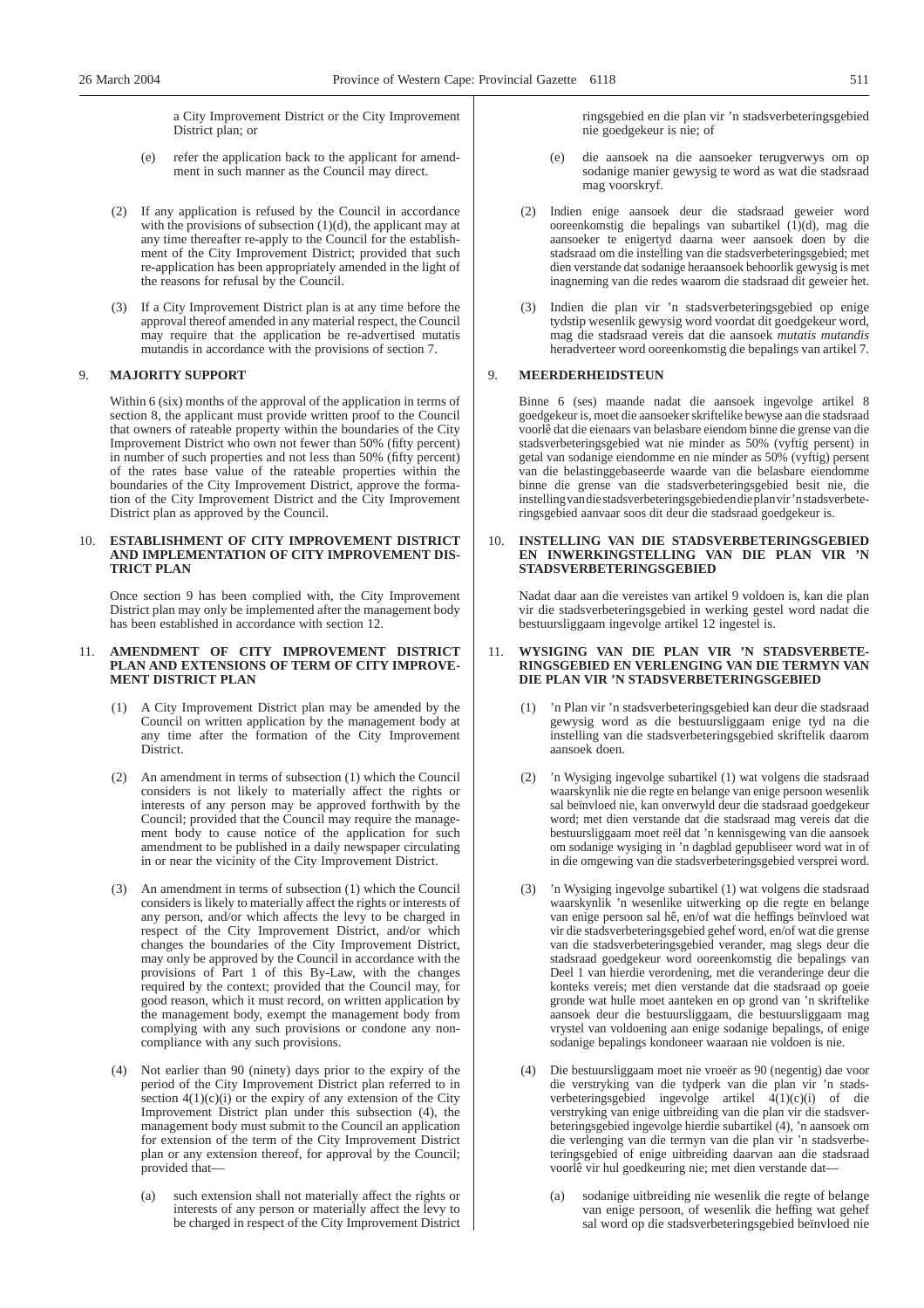or change the boundaries of the City Improvement District;

(b) the Council may, before taking a decision to extend the term of the City Improvement District plan, require the management body to cause notice of the application for such extension to be published in a daily newspaper circulating in or near the vicinity of the City Improvement District, which notice must comply with the provisions of section 7(2), with the changes required by the context.

The provisions of subsections (1) to (3) shall apply in the same terms to any amendment of a City Improvement District plan which has been extended in terms of this subsection (4).

#### *PART 2—CITY IMPROVEMENT DISTRICTS—STRUCTURES AND FINANCES*

#### 12. **ESTABLISHMENT AND COMPOSITION OF MANAGE-MENT BODY**

- (1) The applicant must, before the City Improvement District plan is implemented in accordance with the provisions of section 10, cause to be established a management body for the purposes of managing and controlling the implementation of the City Improvement District plan. Such management body shall be a company incorporated in accordance with the provisions of section 21 of the Companies Act, No. 61 of 1973. The memorandum and articles of association of the management body shall be subject to the prior written approval of the Council.
- (2) Owners of rateable property and tenants within the boundaries of the City Improvement District shall be entitled to be members of the management body; provided that—
	- (a) the votes of members who are owners must be weighted in proportion to the levies payable by them;
	- (b) the weighting accorded to any one member may not exceed one third of the total number of votes which may be cast;
	- (c) members who are tenants may attend meetings of the management body and participate in the debate, but may only vote if permitted to do so in terms of the management body's articles of association.
- (3) The Council shall monitor compliance by the management body with the applicable provisions of this By-Law, any guidelines or policies adopted by the Council in terms of section 16, and any agreements entered into with the management body and the Council, by—
	- (a) receiving and considering the financial statements referred to in section 13(3);
	- (b) if it elects to do so, nominating representatives to attend and participate, but not vote, at meetings of the management body.

#### 13. **POWERS AND DUTIES OF MANAGEMENT BODY**

- (1) Within 2 (two) months after receipt of the first levy, the management body must commence to provide services in accordance with the City Improvement District plan.
- (2) The management body must comply with all applicable guidelines and policies published by the Council in terms of section 16.
- (3) The management body must provide the Council with its audited financial statements for the immediately preceding financial year, within 3 (three) months of the end of each financial year.

#### 14. **FINANCES**

(1) The financial year of the management body must coincide with the financial year of the Council.

of die grense van die stadsverbeteringsgebied verander nie;

(b) die stadsraad mag, voordat hulle besluit om die termyn van die plan vir die stadsverbeteringsgebied te verleng, vereis dat die bestuursliggaam reël dat 'n kennisgewing van die aansoek om sodanige verlenging in 'n dagblad gepubliseer word wat versprei word in of in die omgewing van die stadsverbeteringsgebied, welke kennisgewing aan die vereistes van artikel 7(2) moet voldoen, met die veranderinge wat deur die konteks vereis word.

Die bepalings van subartikels (1) tot (3) is volgens dieselfde voorwaardes van toepassing op enige wysiging van 'n plan vir 'n stadsverbeteringsgebied wat ingevolge hierdie subartikel (4) uitgebrei word.

#### *DEEL 2—STADSVERBETERINGSGEBIEDE—STRUKTURE EN FINANSIES*

#### 12. **INSTELLING EN SAMESTELLING VAN DIE BESTUURSLIGGAAM**

- (1) Die aansoeker moet, voordat die plan vir die stadsverbeteringsgebied ingevolge die bepalings van artikel 10 in werking gestel word, reël dat 'n bestuursliggaam ingestel word om die plan vir 'n stadsverbeteringsgebied te bestuur en te beheer. Sodanige bestuursliggaam sal 'n maatskappy wees, geïnkorporeer ooreenkomstig die bepalings van artikel 21 van die Maatskappywet, No.61 van 1973. 61 of 1973. Die memorandum en statute van die bestuursliggaam is onderworpe aan die vooraf verkreë skriftelike goedkeuring van die stadsraad.
- (2) Eienaars van belasbare eiendom en huurders binne die grense van die stadsverbeteringsgebied is daarop geregtig om lede van die bestuursliggaam te wees; met dien verstande dat—
	- (a) die stemme van die lede wat eienaars is gewig dra in verhouding tot die heffings wat hulle moet betaal;
	- (b) die gewig wat aan enige een lid toegestaan word, mag nie 'n derde van die totale getal stemme wat uitgebring word, oorskry nie;
	- (c) lede wat huurders is, mag vergaderings van die bestuursliggaam bywoon en aan die besprekings deelneem, maar mag net stem as hulle ingevolge die bestuursliggaam se statute toegelaat word om dit te doen.
- (3) Die stadsraad monitor die bestuursliggaam se voldoening aan die toepaslike bepalings van hierdie verordening, enige riglyne of beleid wat deur die stadsraad ingevolge artikel 16 aanvaar is, en enige ooreenkomste wat met die bestuursliggaam en die stadsraad aangegaan is, deur—
	- (a) die finansiële state waarna in artikel 13(3) verwys is, te ontvang en te oorweeg;
	- (b) indien die stadsraad verkies om dit te doen, verteenwoordigers te benoem om vergaderings van die bestuursliggaam by te woon en daaraan deel te neem, maar nie te stem nie.

#### 13. **BEVOEGDHEDE EN FUNKSIES VAN DIE BESTUURS-LIGGAAM**

- (1) Binne 2 (twee) maande nadat die eerste heffing ontvang is, moet die bestuursliggaam begin om dienste ingevolge die plan vir die stadsverbeteringsgebied te verskaf.
- (2) Die bestuursliggaam moet voldoen aan alle toepaslike riglyne en beleid deur die stadsraad ingevolge artikel 16 gepubliseer.
- (3) Die bestuursliggaam moet binne 3 (drie) maande na die einde van elke boekjaar die geouditeerde finansiële state vir die onmiddellik voorafgaande jaar aan die stadsraad voorlê.

#### 14. **FINANSIES**

(1) Die boekjaar van die bestuursliggaam moet met die boekjaar van die stadsraad ooreenstem.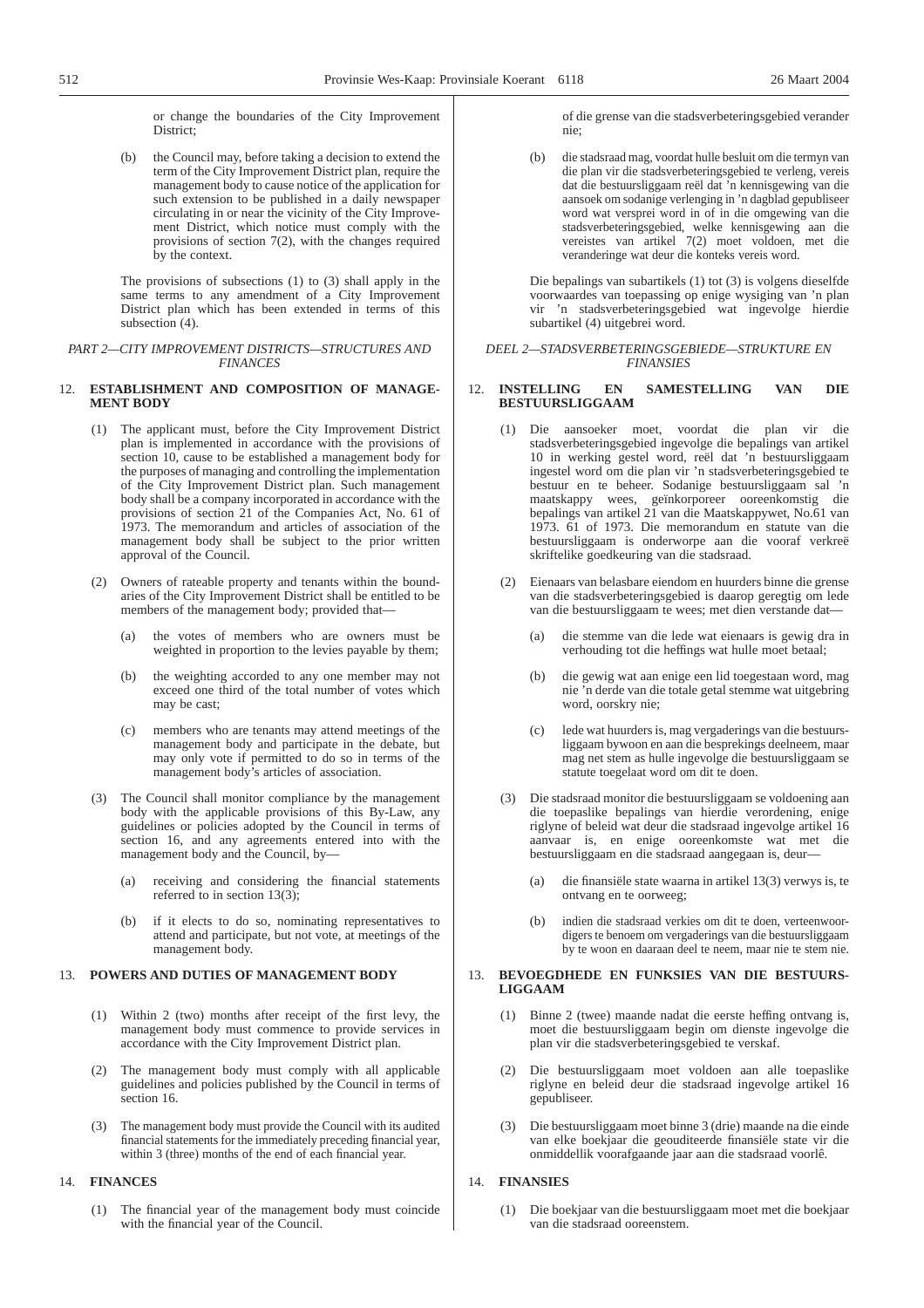- (2) Where a City Improvement District has been established, the Council will levy in accordance with the provisions of relevant legislation, a property rate in addition to the rates that it already charges on the owners of rateable property in the City Improvement District for the purposes of the City Improvement District; provided that, when determining the additional property rate, consideration must be given to differentiating between residential and non-residential properties.
- (3) The levy due in terms hereof shall be a debt due to the Council and shall be payable and collected in the same manner as other property rates imposed by the Council.
- (4) Any payment by the Council to a City Improvement District is conditional upon the conclusion of a finance agreement to be entered into between the Council and the relevant City Improvement District, such agreement to regulate, among other things, the mechanisms and manner of payment, and the other terms on which payment to the relevant City Improvement District is to be made.
- (5) The Council may, after consultation with the City Improvement Districts, determine and impose on the City Improvement Districts an administrative charge to reimburse the Council for the costs incurred by it in fulfilling its obligations in terms of the finance agreements referred to in subsection  $(4)$ .

*PART 3—DISSOLUTION OF A CITY IMPROVEMENT DISTRICT*

#### 15. **DISSOLUTION**

- (1) The Council may dissolve a City Improvement District
	- upon written application signed by owners of rateable property within the boundaries of the City Improvement District who own not fewer than 50% (fifty percent) in number of such properties and not less than 50% (fifty percent) of the rates base value of the rateable properties within the boundaries of the City Improvement District; or
	- (b) after prior consultation with the management body, for any other good cause, whereupon the Council may cause the management body to be wound up.
- (2) Upon the winding up of a management body, the assets remaining after the satisfaction of all its liabilities shall be utilised by the Council to provide additional municipal services in accordance with the provisions of the City Improvement District plan for such area.

*PART 4—MISCELLANEOUS PROVISIONS*

#### 16. **GUIDELINES AND POLICIES**

The Council may at any time publish guidelines or policies in respect of the establishment of City Improvement Districts, including but not limited to guidelines or policies in respect of the areas or categories of area within which City Improvement Districts may be established and guidelines or policies regarding the services that may be provided by the management body.

### 17. **RESIDENTIAL CITY IMPROVEMENT DISTRICTS**

Nothing in this By-Law shall be construed as precluding the Council from establishing City Improvement Districts in predominantly residential areas; provided that—

- as soon as possible after the coming into operation of this By-Law, the Council must initiate an investigation into the advisability of promulgating a separate by-law in respect of the establishment of City Improvement Districts in predominantly residential areas;
- (2) any City Improvement District established in terms of this section must comply fully with the provisions of this By-Law, save that, with reference to the majority
- (2) Waar 'n stadsverbeteringsgebied ingestel is, sal die stadsraad eiendomsbelasting hef bykomend tot die belasting wat dit alreeds hef op die eienaars van belasbare eiendom in die stadsverbeteringsgebied vir die doeleindes van die stadsverbeteringsgebied ooreenkomstig die bepalings van tersaaklike wetgewing; met dien verstande dat, wanneer die bykomende eiendomsbelasting bepaal word, oorweging daaraan geskenk word om tussen residensiële en nieresidensiële eiendomme te onderskei.
- (3) Die heffing betaalbaar ingevolge hiervan sal skuld wees betaalbaar aan die stadsraad en sal betaalbaar wees en ingesamel word op dieselfde manier as die ander eiendomsbelasting wat deur die stadsraad gehef word.
- (4) Enige betaling deur die stadsraad aan 'n stadsverbeteringsgebied berus voorwaardelik op die aangaan van 'n finansiële ooreenkoms tussen die stadsraad en die tersaaklike stadsverbeteringsgebied, met sodanige ooreenkoms wat onder meer die meganismes en manier van betaling reguleer, en die ander voorwaardes waarvolgens betalings aan die tersaaklike stadsverbeteringsgebied gemaak moet word.
- (5) Die stadsraad mag, na oorlegpleging met die stadsverbeteringsgebiede, 'n administratiewe tarief vir die stadsverbeteringsgebiede bepaal en daarop hef om die stadsraad terug te betaal vir die koste wat dit aangegaan het om sy verpligtinge na te kom ingevolge die finansiële ooreenkomste waarna in subartikel (4) verwys is.

#### *DEEL 3—ONTBINDING VAN 'N STADSVERBETERINGSGEBIED*

#### 15. **ONTBINDING**

- (1) Die stadsraad mag 'n stadsverbeteringsgebied ontbind
	- by ontvangs van 'n skriftelike aansoek onderteken deur die eienaars van belasbare eiendom binne die grense van die stadsverbeteringsgebied wat nie minder as 50% (vyftig persent) in getal van sodanige eiendomme en nie minder as 50% (vyftig persent) van die belastinggebaseerde waarde van die belasbare eiendomme binne die grense van die stadsverbeteringsgebied besit nie; of
	- (b) ná vooraf oorlegpleging met die bestuursliggaam vir enige ander grondige rede, waarna die stadsraad mag reël dat die bestuursliggaam gelikwideer word.
- (2) Nadat die bestuursliggaam gelikwideer is, sal die stadsraad die bates wat oorbly nadat al die laste gedelg is, gebruik om bykomende munisipale dienste te verskaf ooreenkomstig die bepalings van die plan vir 'n stadsverbeteringsgebied vir daardie gebied.

#### *DEEL 4—DIVERSE BEPALINGS*

#### 16. **RIGLYNE EN BELEID**

Die stadsraad mag te enigertyd riglyne of beleid publiseer met betrekking tot die instelling van stadsverbeteringsgebiede wat behels maar nie beperk is tot riglyne of beleid ten opsigte van gebiede of gebiedskategorieë waarin stadsverbeteringsgebiede ingestel mag word, en riglyne en beleid met betrekking tot die dienste wat deur die bestuursliggaam verskaf mag word.

#### 17. **RESIDENSIËLE STADSVERBETERINGSGEBIEDE**

Niks in hierdie verordening moet vertolk word as sou dit die stadsraad verhoed om stadsverbeteringsgebiede in hoofsaaklik residensiële gebiede in te stel nie; met dien verstande dat —

- so gou as moontlik nadat hierdie verordening van krag geword het, die stadsraad ondersoek moet instel na die raadsaamheid om 'n aparte verordening uit te vaardig met betrekking tot die instelling van stadsverbeteringsgebiede in hoofsaaklik residensiële gebiede;
- (2) enige stadsverbeteringsgebied ingestel ingevolge hierdie artikel moet voldoen aan al die bepalings van hierdie verordening, behalwe dat, met verwysing na die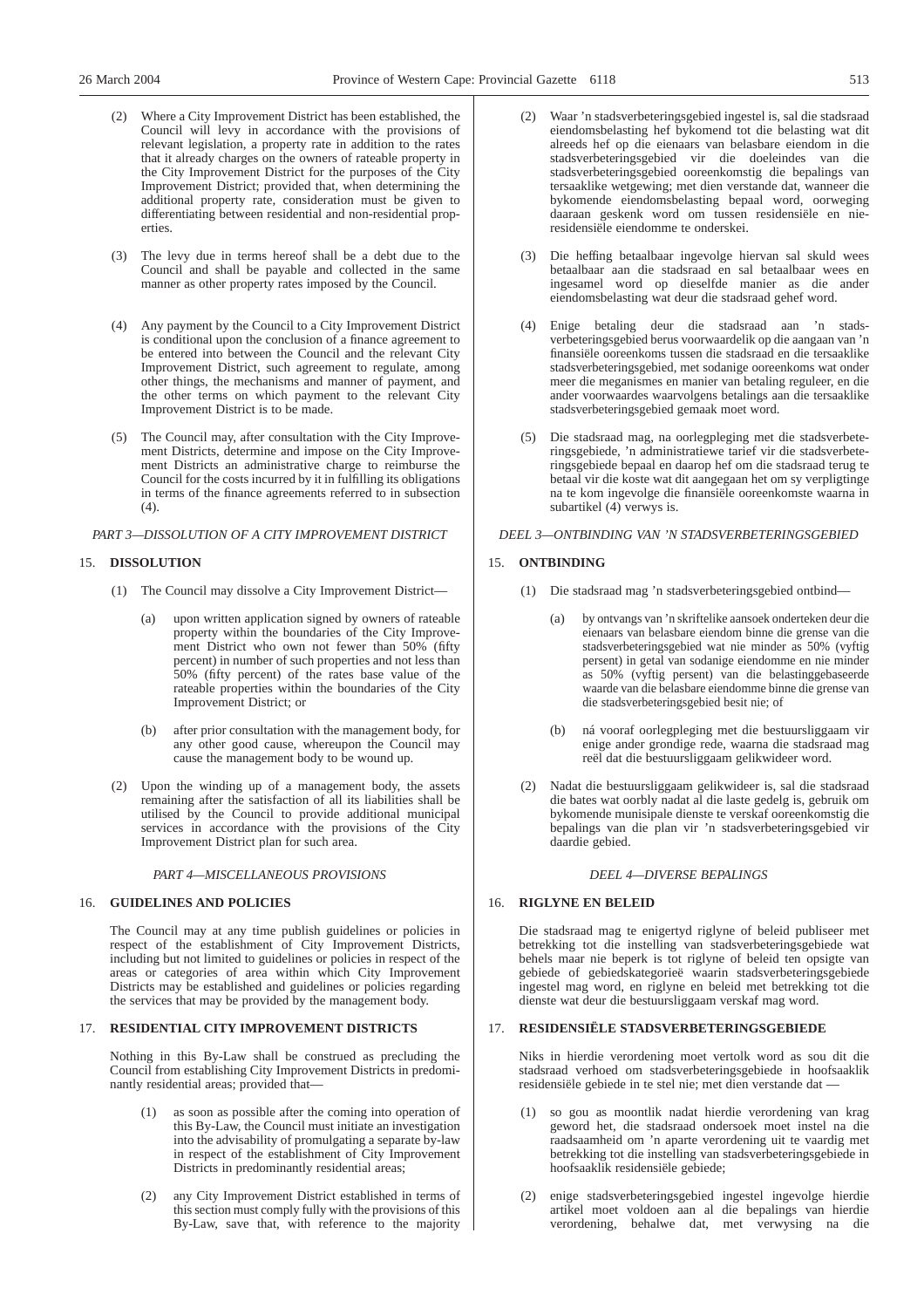support required in terms of section 9, the applicant must provide written proof to the Council that owners of rateable property within the boundary of the City Improvement District who own not fewer than 75% (seventy five percent) in number of such properties and not less than 75% (seventy five percent) of the rates base value of the rateable properties within the boundaries of the City Improvement District, approve the formation of the City Improvement District and the City Improvement District plan as approved by the Council.

#### 18. **TRANSITIONAL PROVISIONS**

- (1) Any City Improvement District, Municipal Improvement District or Community Improvement District established in terms of a By-Law referred to in section 19 shall be deemed to have been established in terms of this By-Law, and any reference to a Municipality Improvement District or a Community Improvement District shall be deemed to be a reference to a City Improvement District.
- (2) Any—
	- (a) application initiated by an applicant, including a City Improvement District plan prepared for such an application;
	- (b) advertisement or public meeting in respect of such application;
	- (c) application submitted to Council;
	- (d) approval by the Council of any application;

made, done or given prior to the date of this By-Law, shall be governed by this By-Law.

- (3) Within one year of the operative date of this By-Law, all City Improvement Districts established prior thereto must, if applicable, take the steps necessary to amend their financial year in order to comply with the provisions of section  $14(1)$ .
- (4) Any City Improvement District plan which terminates in the course of the City's financial year shall be deemed to have been extended to the end of the relevant financial year.

#### 19. **REPEAL OF BY-LAWS**

The following By-Laws are hereby repealed:—

- (1) By-Law for the Establishment of City Improvement Districts, PN 116/1999, published in Provincial Gazette 5337 of 26 March 1999, as amended by PN 511/2000, published in Provincial Gazette 5596 of 29 September 2000, in respect of the area of the former City of Cape Town;
- (2) By-Law for the Establishment of Municipal Improvement Districts, published in Provincial Gazette 5434 of 10 March 2000, in respect of the area of the former South Peninsula Municipality;
- (3) By-Law relating to the Establishment of City Improvement Districts, PN 557/2000, published in Provincial Gazette 5607 of 13 October 2000, in respect of the area of the former City of Tygerberg.

#### 20. **OPERATIVE DATE**

This By-Law takes effect on the date of publication in the Provincial Gazette; provided that no new City Improvement District established in terms of this By-Law may implement its City Improvement District plan prior to 1 July 2004.

meerderheidsteun vereis ingevolge artikel 9, die aansoeker skriftelike bewys aan die stadsraad lewer dat die eienaars van belasbare eiendom wat nie minder as 75% (vyf-en-sewentig persent) in getal van sodanige eiendomme en wat nie minder as 75% (vyf-en-sewentig persent) van die belastinggebaseerde waarde van die belasbare eiendomme binne die grense van die stadsverbeteringsgebied besit nie, die instelling van die stadsverbeteringsgebied en die plan vir die stadsverbeteringsgebied aanvaar soos dit deur die stadsraad goedgekeur is.

#### 18. **OORGANGSBEPALINGS**

Enige stadsverbeteringsgebied, munisipale verbeteringsgebied of gemeenskapsverbeteringsgebied ingestel ingevolge 'n verordening waarna in artikel 19 verwys word, sal geag word ingestel te wees ingevolge hierdie verordening, en enige verwysing na 'n munisipale verbeteringsgebied of 'n gemeenskapsverbeteringsgebied sal geag word 'n verwysing na 'n stadsverbeteringsgebied te wees.

- (1) Enige—
	- (a) aansoek geïnisieer deur die aansoeker, met inbegrip van 'n plan vir 'n stadsverbeteringsgebied opgestel vir sodanige aansoek;
	- (b) advertensie of openbare vergadering met betrekking tot sodanige aansoek;
	- (c) aansoek aan die stadsraad voorgelê;
	- (d) goedkeuring van enige aansoek deur die stadsraad;

gedoen, gehou of verleen voor die datum van hierdie verordening, se posisie sal deur hierdie verordening gereël word.

- (2) Binne een jaar na die datum van inwerkingtreding van hierdie verordening moet, indien van toepassing, alle stadsverbeteringsgebiede wat voor dié datum ingestel is, die nodige stappe doen om hul boekjaar te wysig ten einde aan die bepalings van artikel 14(1) te voldoen.
- Enige plan vir 'n stadsverbeteringsgebied wat gedurende die loop van die stadsraad se boekjaar verstryk, word geag as om verleng te word na die einde van die tersaaklike boekjaar.

#### 19. **HERROEPING VAN VERORDENINGE**

Die volgende verordeninge word hiermee herroep:

- (1) Verordening op die Instelling van Stadsverbeteringsgebiede, PK 116/1999, gepubliseer in die Provinsiale Koerant 5337 van 26 Maart 1999, soos gewysig deur PK 511/2000, gepubliseer in die Provinsiale Koerant 5596 van 29 September 2000, met betrekking tot die gebied van die eertydse Stad Kaapstad;
- (2) Verordening op die Instelling van Munisipale Verbeteringsgebiede, gepubliseer in die Provinsiale Koerant 5434 van 10 Maart 2000, met betrekking tot die gebied van die eertydse Suid-Skiereiland Munisipaliteit;
- (3) Verordening ten opsigte van die Instelling van Stadsverbeteringsgebiede, PK 557/2000, gepubliseer in die Provinsiale Koerant 5607 van 13 Oktober 2000, met betrekking tot die gebied van die eertydse Stad Tygerberg.

#### 20. **DATUM VAN INWERKINGTREDING**

Hierdie verordening tree in werking op die datum wanneer dit in die Provinsiale Koerant gepubliseer word; met dien verstande dat geen nuwe stadsverbeteringsgebied wat ingevolge hierdie verordening ingestel is, sy plan vir 'n stadsverbeteringsgebied voor 1 Julie 2004 in werking mag stel nie. 6718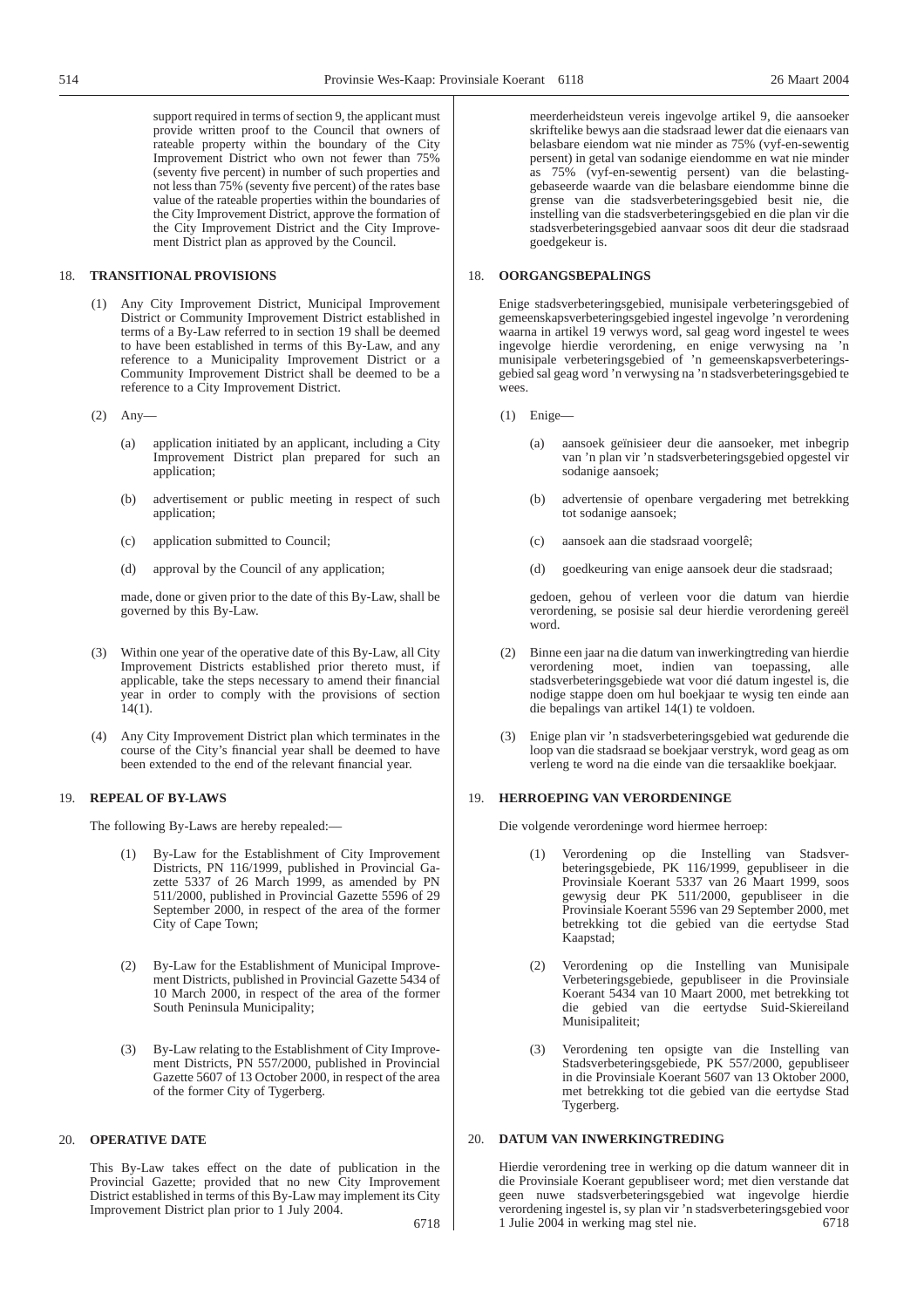# **The ''Provincial Gazette'' of the Western Cape** appears every Friday, or if that day is a public holiday, on the last preceding working day. ———— *Subscription Rates* R46,00 per half-year, throughout the Republic of South Africa. R46,00 + postage per half-year, Foreign Countries. R92,00 per annum, throughout the Republic of South Africa. R92,00 + postage per annum, Foreign Countries. Subscriptions are payable in advance. *Single copies* are obtainable at Room 12-06, Provincial Building, 4 Dorp Street, Cape Town 8001, at R3,00 per copy. ———— *Advertisement Tariff* First insertion, R13,00 per cm, double column. Repeats R10,00 per cm, double column. Fractions of cm are reckoned as a cm. ———— Notices must reach the Director-General not later than 10:00 on the last working day but one before the issue of the *Gazette*. Whilst every effort will be made to ensure that notices are published as submitted and on the date desired, the Administration does not accept responsibility for **Die ''Provinsiale Koerant'' van die Wes-Kaap** verskyn elke Vrydag of, as die dag 'n openbare vakansiedag is, op die laaste vorige werkdag. ———— *Tarief van Intekengelde* R46,00 per halfjaar, in the Republiek van Suid-Afrika. R46,00 + posgeld per halfjaar, Buiteland. R92,00 per jaar, in die Republiek van Suid-Afrika. R92,00 + posgeld per jaar, Buiteland. Intekengeld moet vooruitbetaal word. *Los eksemplare* is verkrygbaar by Kamer 12-06, Provinsiale-gebou, Dorpstraat 4, Kaapstad 8001, teen R3,00 per eksemplaar. ———— *Advertensietarief* Eerste plasing, R13,00 per cm, dubbelkolom. Herhaling, R10,00 per cm, dubbelkolom. Gedeeltes van 'n cm word as een cm beskou. ———— Kennisgewings moet die Direkteur-generaal uiterlik om 10:00 op die voorlaaste werkdag voor die uitgawe van die *Koerant* bereik. Hoewel alle pogings aangewend sal word om te sorg dat kennisgewings soos ingedien en op die verlange datum gepubliseer word, aanvaar die Administrasie nie 26 March 2004 Province of Western Cape: Provincial Gazette 6118 515

publiseer nie.

errors, omissions, late publications or failure to publish.

All correspondence must be addressed to the Director-General, P.O. Box 659, Cape Town 8000, and cheques, bank drafts, postal orders and money orders must be made payable to the Provincial Administration Western Cape.

Alle briefwisseling moet aan die Direkteur-generaal, Posbus 659, Kaapstad 8000, gerig word en tjeks, bankwissels, posorders en poswissels moet aan die Provinsiale Administrasie Wes-Kaap.

verantwoordelikheid vir foute, weglatings, laat publikasies of versuim om dit te